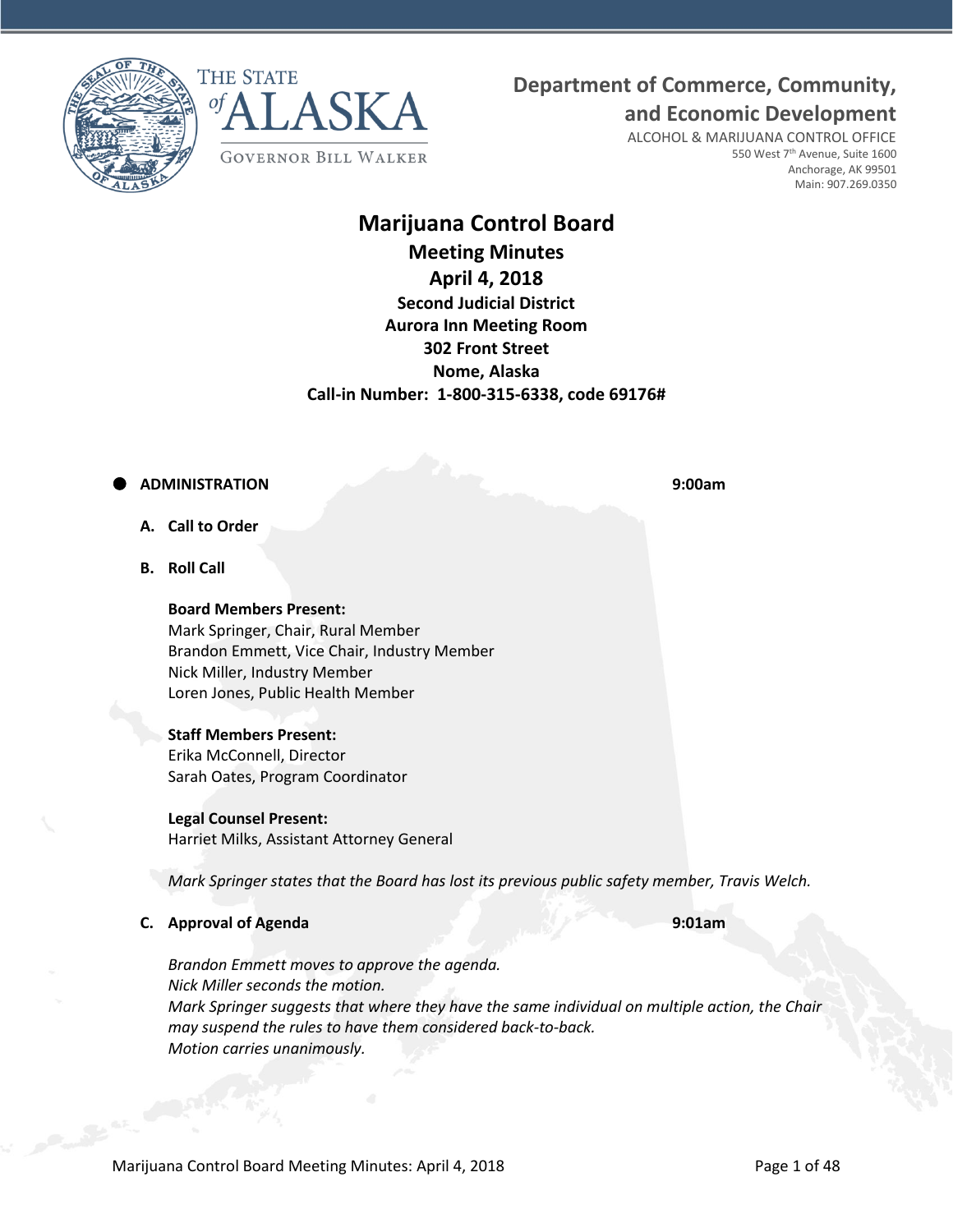|    | D. Approval of the November 14-15, 2017 Meeting Minutes                                                                                                                               | 9:02am | TAB <sub>1</sub> |
|----|---------------------------------------------------------------------------------------------------------------------------------------------------------------------------------------|--------|------------------|
|    | Brandon Emmett moves to approve the November 14-15, 2017 meeting minutes.<br>Nick Miller seconds the motion.<br>Motion carries unanimously.                                           |        |                  |
| Е. | Approval of the November 28-29, 2017 Meeting Minutes                                                                                                                                  | 9:02am | TAB <sub>2</sub> |
|    | Brandon Emmett moves to approve the November 28-29, 2017 meeting minutes.<br>Nick Miller seconds the motion.<br>Motion carries unanimously.                                           |        |                  |
| F. | Approval of the December 19, 2017 Meeting Minutes                                                                                                                                     | 9:03am | TAB 3            |
|    | Brandon Emmett moves to approve the December 19, 2017 meeting minutes.<br>Nick Miller seconds the motion.<br>Motion carries unanimously.                                              |        |                  |
|    | G. Approval of the January 2, 2018 Meeting Minutes                                                                                                                                    | 9:03am | TAB <sub>4</sub> |
|    | Brandon Emmett moves to approve the January 2, 2018 meeting minutes.<br>Nick Miller seconds the motion.<br>Motion carries unanimously.                                                |        |                  |
|    | H. Approval of the January 24-26, 2018 Meeting Minutes                                                                                                                                | 9:04am | TAB 5            |
|    | Brandon Emmett moves to approve the January 24-26, 2018 meeting minutes.<br>Nick Miller seconds the motion.<br>Motion carries unanimously.                                            |        |                  |
|    | <b>BOARD GOVERNANCE</b>                                                                                                                                                               | 9:05am |                  |
|    | Harriet Milks states that this is the time that each of the Board members should declare any changes<br>to potential conflicts of interest.                                           |        |                  |
|    | Loren Jones states that he has no changes.                                                                                                                                            |        |                  |
|    | Brandon Emmett states that the Alaska Marijuana Industry Association has broadened its scope and<br>joined with groups from seven other states, and met with elected officials in DC. |        |                  |

*Nick Miller states that he has no changes.*

*Mark Springer states that he continues to have conversations with people in Bethel who are interested in doing business in Bethel, but he does not think it should impact his place on the Board. He will recuse himself if necessary.*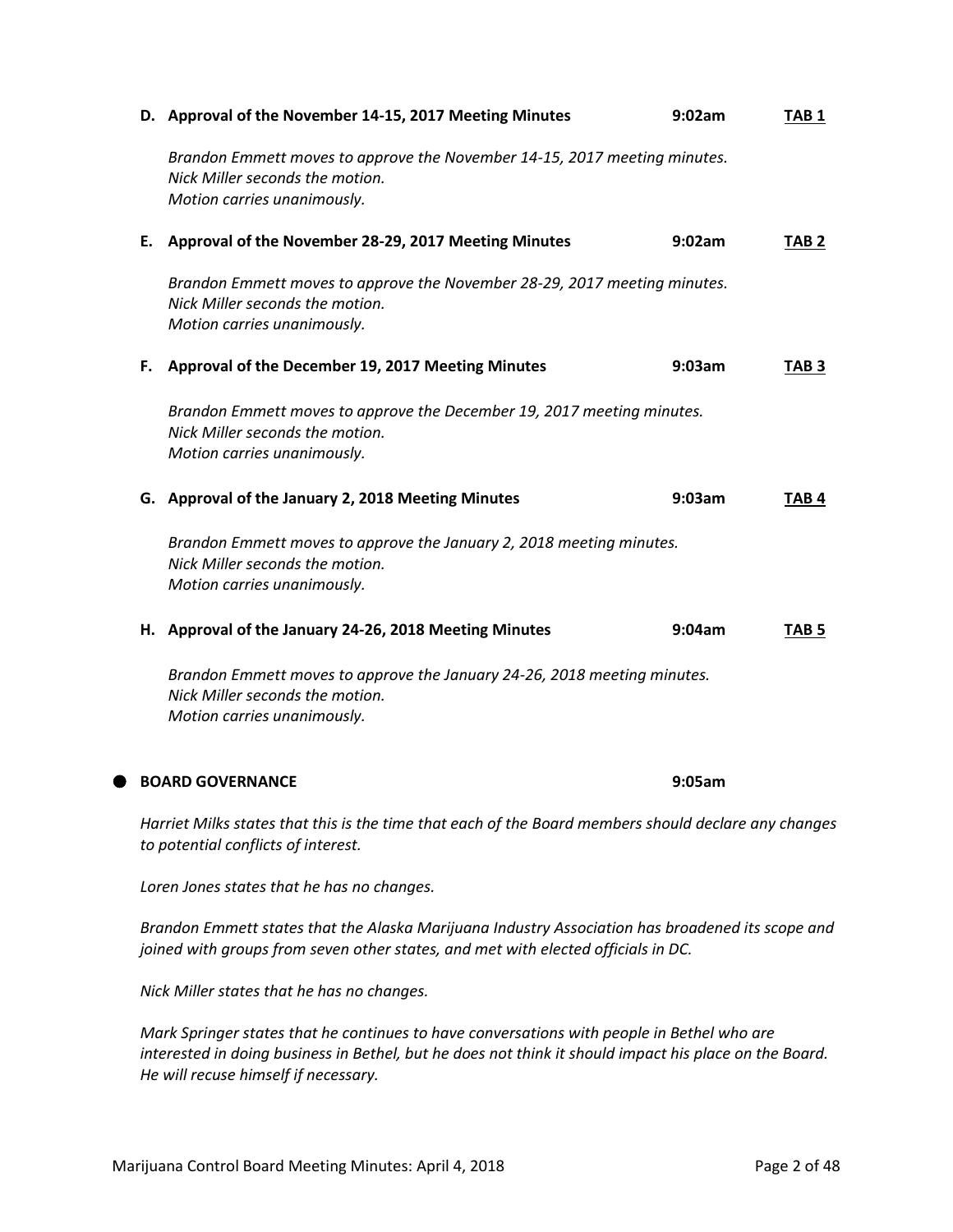#### **EXECUTIVE SESSION 9:06am**

**A. 10671: Alaska Cannabis Exchange, LLC:** Alaska Cannabis Exchange, LLC **10126: The Herbal Cache:** R and S Enterprises, LLC 1**0307: Alaska Fireweed:** SEU, LLC

#### **Appeal of CBD Seizure; OAH Case Nos. 17-0291/0292/0294-MCB**

*Brandon Emmett moves to go into executive session in accordance with the Open Meetings Act to consider adjudicatory matters on licenses 10671, 10126, and 10307, and during the executive session, (the Board) will be represented by its own counsel from the Department of Law who will be on the phone, as well as the Administrative Law Judge. Nick Miller seconds the motion. Motion carries unanimously.*

*Brandon Emmett moves to leave executive session.* **10:01am** *Nick Miller seconds the motion. Motion carries unanimously.*

*Mark Springer states that the Board met with Administrative Law Judge Mandala and the Board's counsel for this matter, Mr. (Robert) Auth from the Department of Law, and (the Board) discussed the matter of Alaska Cannabis Exchange, The Herbal Cache, and Alaska Fireweed OAH Case Nos 17-0291/0292/0294-MCB.*

*Brandon Emmett moves that in the matter of OAH Case Nos 17-0291/0292/0294-MCB, he proposes to adopt the OAH decision as modified by the parties 03/29/2018 stipulated proposal for action, pursuant to AS 44.64.060(e)(3). Nick Miller seconds the motion.*

*Mark Springer states that the action essentially will be that the NOVs will be replaced with advisory notices, and in the stipulated proposal for the disposition of inventory, subject to the Governor's action on SB 6 – the hemp bill that would change definitions of marijuana, hemp, and CBD – if the Governor signs it, then the stipulation is that the material would be tested, and any product that is less than 0.3% CBD will be returned, and anything that is over that will be*  destroyed. He adds that if SB 6 does not become effective within 20 days of the close of the *legislature, all seized inventory will be destroyed.*

*Sarah Oates clarifies that the material would need to test below 0.3% THC, not CBD.*

*Motion carries, 3-1 (Loren Jones votes No).*

*Erika McConnell asks whether the Board is directing that the seized material be tested. Mark Springer states that the Board is adopting the stipulation.*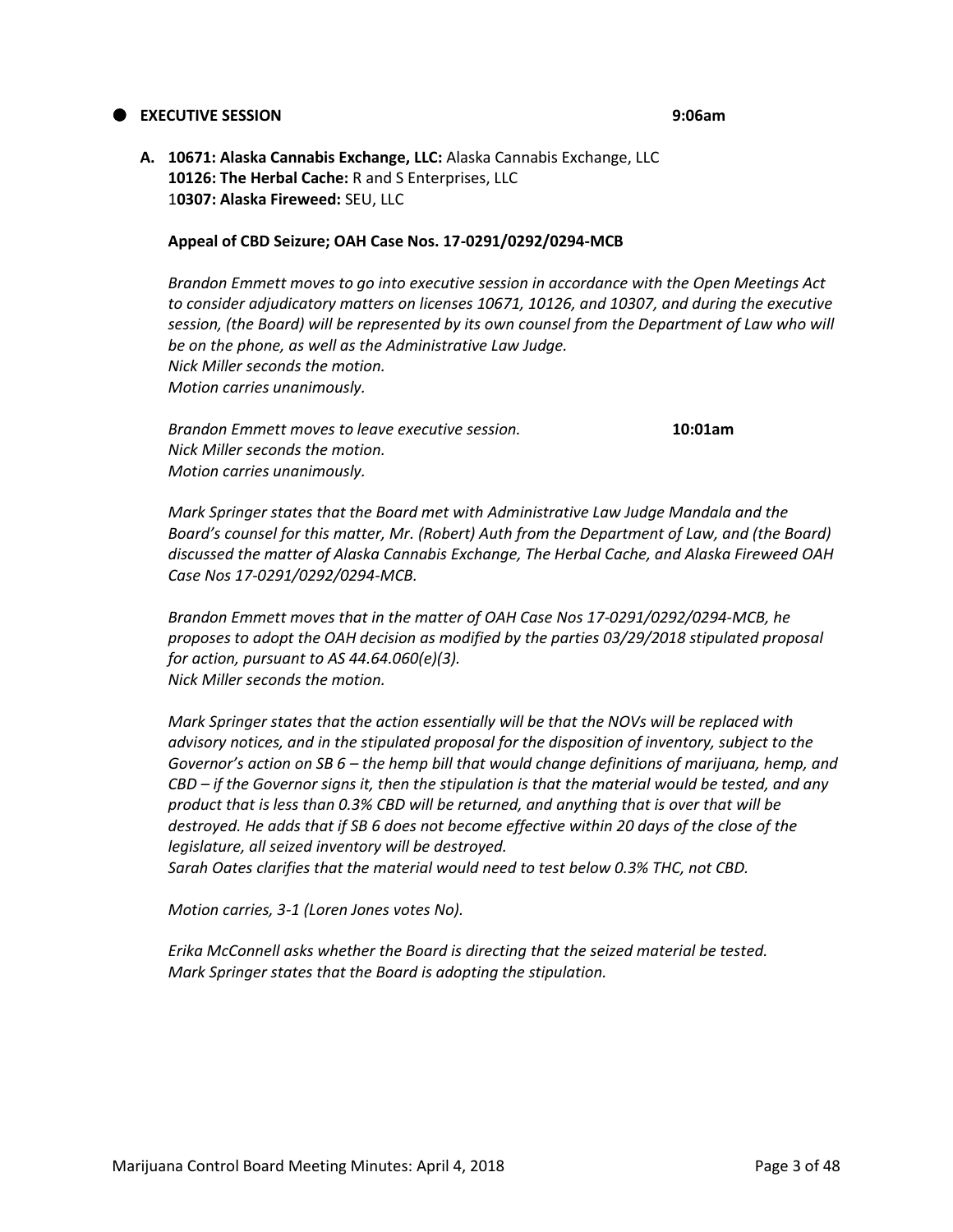#### **INFORMAL CONFERENCE 10:05am TAB 6**

| A. License #12830:       | Arcticanna                             |
|--------------------------|----------------------------------------|
| Licensee:                | Nadia Ispas                            |
| License Type:            | Limited Marijuana Cultivation Facility |
| <b>Premises Address:</b> | 756 Davenny Drive                      |
|                          | Fairbanks, AK 99712                    |
| Local Government:        | Fairbanks North Star Borough           |

#### **License denied on January 23, 2018**

*Applicant is not present. No action.*

#### **PUBLIC TESTIMONY 10:06am**

Public testimony is limited to issues not on this agenda and that are not proposed regulations. Per the public notice of this meeting, public wishing to testify are advised to pre-register by emailing [marijuana@alaska.gov](mailto:marijuana@alaska.gov) no later than April 2, 2018, with their intent. The Board may hear testimony from public who have not pre-registered, but those who have pre-registered will be given preference for the time available. The Board is unable to hear public testimony on proposed regulations at this time. Written comments may also be submitted to the board via [marijuana@alaska.gov.](mailto:marijuana@alaska.gov) The call-in number is 1-800-315-6338, code 69176#.

*Jason Brandeis provides testimony regarding the length of time that it has been taking to process license applications. He states that he does not attribute this to any lack of effort on AMCO staff's part. He suggests that the Board consider scheduling an additional meeting in May specifically to review additional license applications. He also suggests that the Board open a regulations project that states that an application must be deemed complete within a set period of time.*

*Cade Inscho provides testimony regarding the length of time that his application has been under review. He proposes an emergency meeting in May and requests that a regulations project be open to consider some sort of financial recourse for applicants.*

*Dollynda Phelps provides testimony regarding AMCO enforcement of regulations. She states that the requirement that seeds be entered into Metrc is contradictory to regulations.*

*Robert Gustafson provides testimony regarding AMCO staff and the application process.*

*Jana Weltzin provides testimony regarding staff interpretations of regulations. She asks what the Board wants the role of enforcement to be. She states that the industry needs to feel that the intent of enforcement is to help them, and not to hurt them.*

*Holly Sheldon Lee starts providing testimony about an application on the agenda. Mark Springer states that she needs to wait until the Board discusses this agenda item.*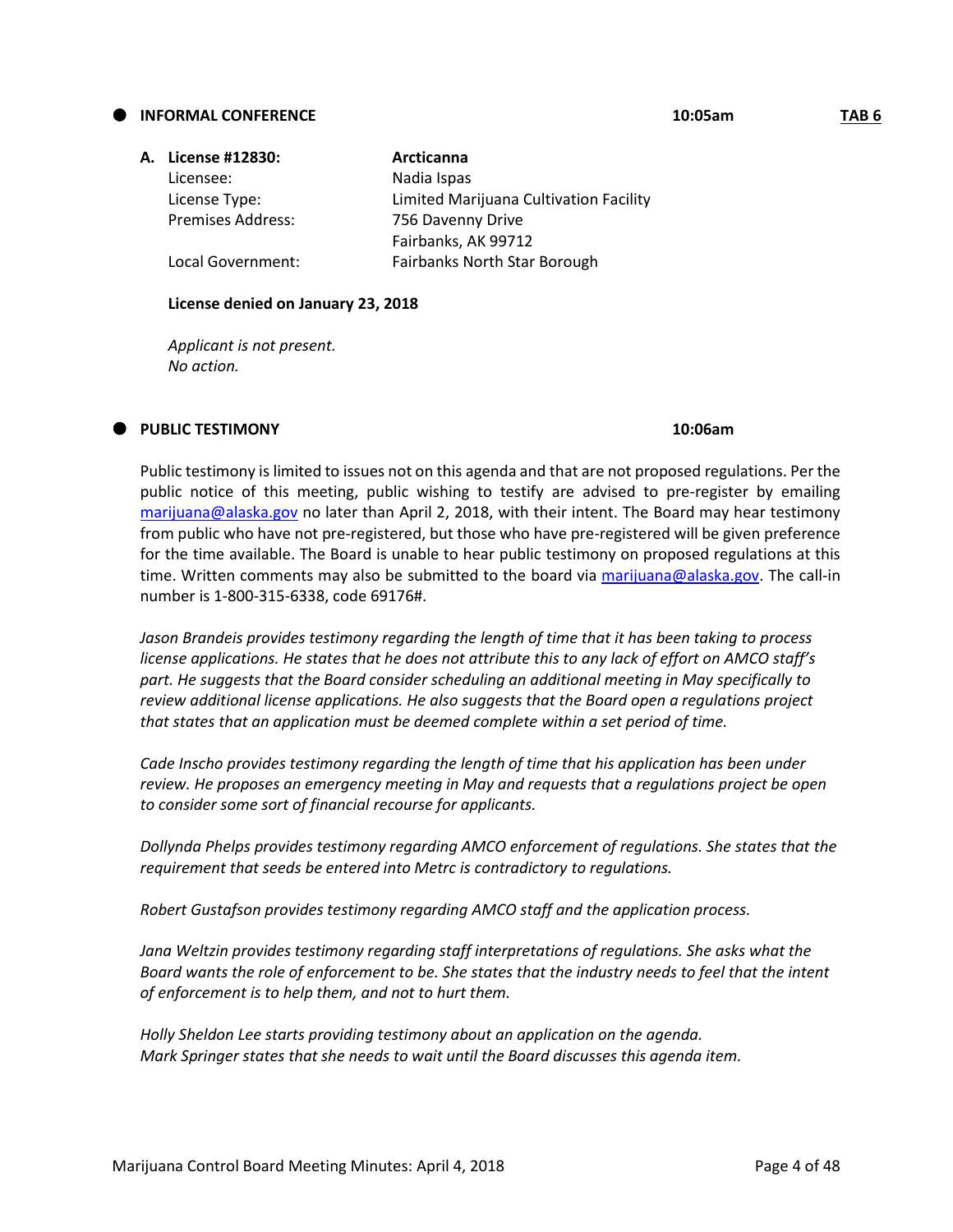*Cheryl Bowie states that she knows there is no longer a Cole Memo, but that public health and safety still needs to be protected. She states that the medical marijuana registry helps Medicare and Medicaid.*

*(Inaudible name) begins to provide testimony about licenses in Talkeetna. Mark Springer states that she needs to wait until the Board discusses this agenda item.*

*Mark Springer recommends that individuals who wish to provide comments to the Board should send them via email to the marijuana mailbox a[t marijuana@alaska.gov.](mailto:marijuana@alaska.gov)*

## **DIRECTOR BRIEFING**

#### **A. Director's Report 10:37am TAB 7**

*Erika McConnell updates the Board regarding planned travel, responses to the legislative audit, current legislation, regulation projects, the testing working group, information requested from the Board, deadlines for the next meeting, and statistics.*

*Loren Jones voices concerns about the background checks only being required every ten years in HB 319, when existing statute states that a licensee cannot have a felony within the last five years.*

*Brandon Emmett states that he did bring the Marijuana Control Board's position forward to the legislature on this issue.*

*Erika McConnell recommends that the Board open a regulations project that requires that public notice be given within the 90 days immediately preceding the date that all application documents are filed with AMCO. She also requests that the Board change the language is 3 AAC 306.025(f) regarding what a complete application means.*

*Brandon Emmett states that the testing working group has identified thirteen particular issues, and the group is planning to come forward with some fleshed-out recommendations for this Board.*

*Erika McConnell informs the Board that Steep Hill has lost its lease at its current location, and that the licensee is actively seeking a new location for the testing facility.*

*Erika McConnell states that it is possible that the staff could have approximately fifteen applications ready for a May Board meeting. She adds that May 14th could be a possible meeting date.*

*The Board members agree that May 14th could work for them.*

#### **LICENSING BRIEFING**

**A. Program Coordinator's Report 10:55am TAB 8**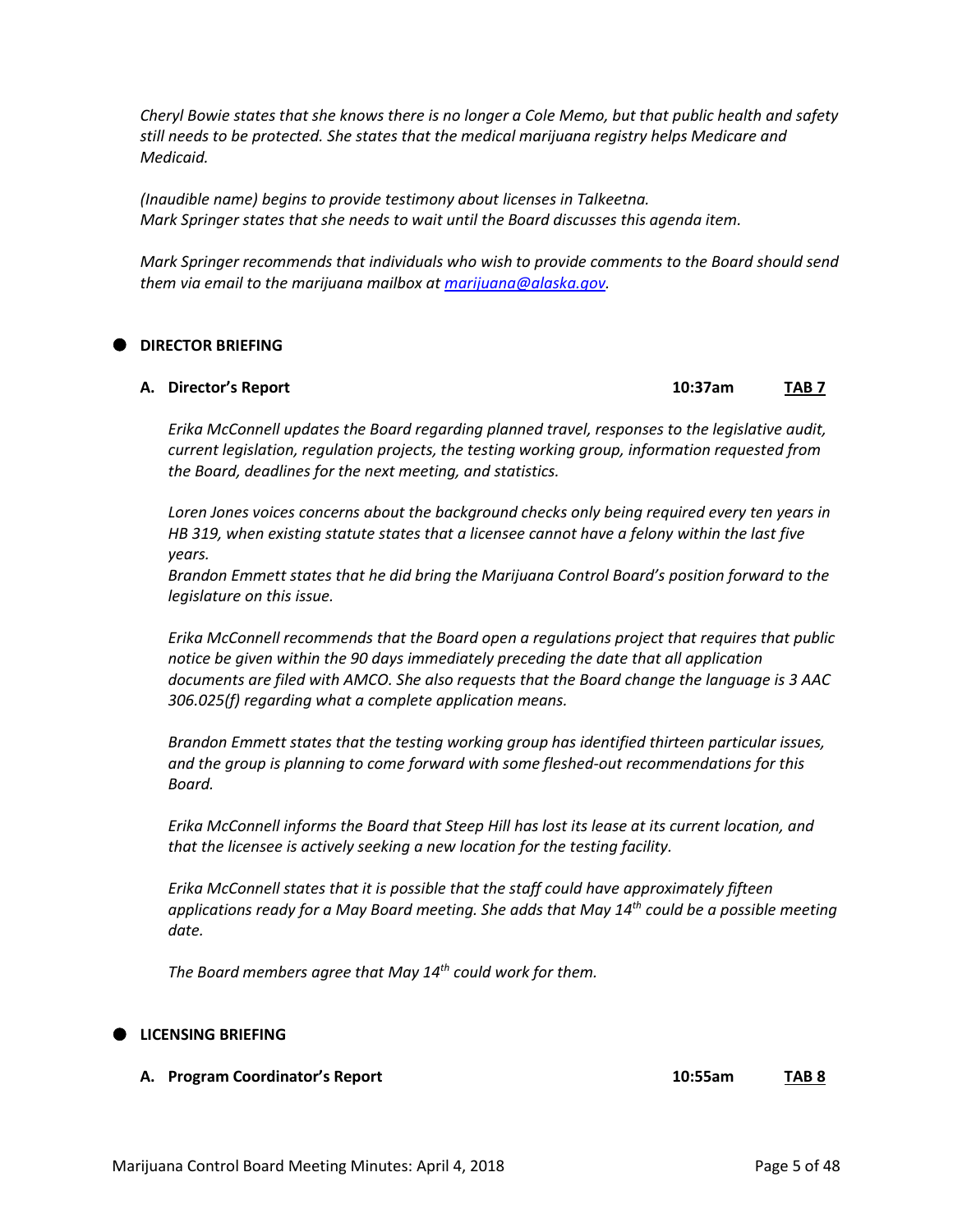*Sarah Oates updates the Board on staffing workloads and updates, marijuana license renewal applications, and license statistics.*

*Marks Springer requests that for future reports, Ms. Oates break down how many licenses of each type are in each status.*

## **NEW MARIJUANA HANDLER COURSE PROVIDER APPLICATIONS 11:18am**

*Brandon Emmett states that historically, he and Nick Miller have recused themselves from discussion and voting on marijuana handler courses. Considering there are only four members at this meeting and having both recused would mean that there is no longer a quorum, Harriet Milks has advised him that one of the two should stay in the meeting for voting.*

*Mark Springer recommends that one should be present for one application and the other member should be present for the other.*

*Nick Miller states that he voted on handler courses before he became a member of AMIA, and he feels that he could be impartial.*

*Brandon Emmett recuses himself from discussion and voting on the courses.*

| A. MHCP 024: | Alaska Marijuana Handlers           | 11:21am | TAB 9 |
|--------------|-------------------------------------|---------|-------|
| Applicant:   | 360training.com, Inc. (Caleb Smith) |         |       |

*Nick Miller moves to approve MHCP 024 Alaska Marijuana Handlers. Loren Jones seconds the motion. Applicant is not present. Loren Jones asks if the applicant is approved to provide alcohol server training in Alaska. Sarah Oates states that they received approval at yesterday's ABC Board meeting to provide alcohol server training in Alaska. Mark Springer states that the Board does not approve applications when the applicants are not present at the meeting and available for questions.*

*Nick Miller moves to table the application. Loren Jones states that tabling is a given and doesn't require a second. The Board members all agree to table.*

| <b>B. MHCP 025:</b> | <b>Best Price Alaska Marijuana</b> | 11:23am | <b>TAB 10</b> |
|---------------------|------------------------------------|---------|---------------|
|                     | <b>Handler Training</b>            |         |               |
| Applicant:          | Alaska Boys, LLC (Dale Fox)        |         |               |

*Nick Miller moves to approve MHCP 025 Best Price Alaska Marijuana Handler Training. Loren Jones seconds the motion.*

*Dale Fox, applicant, identifies himself for the record, provides testimony about his background in training, and answers Board questions.*

**BREAK 11:03am**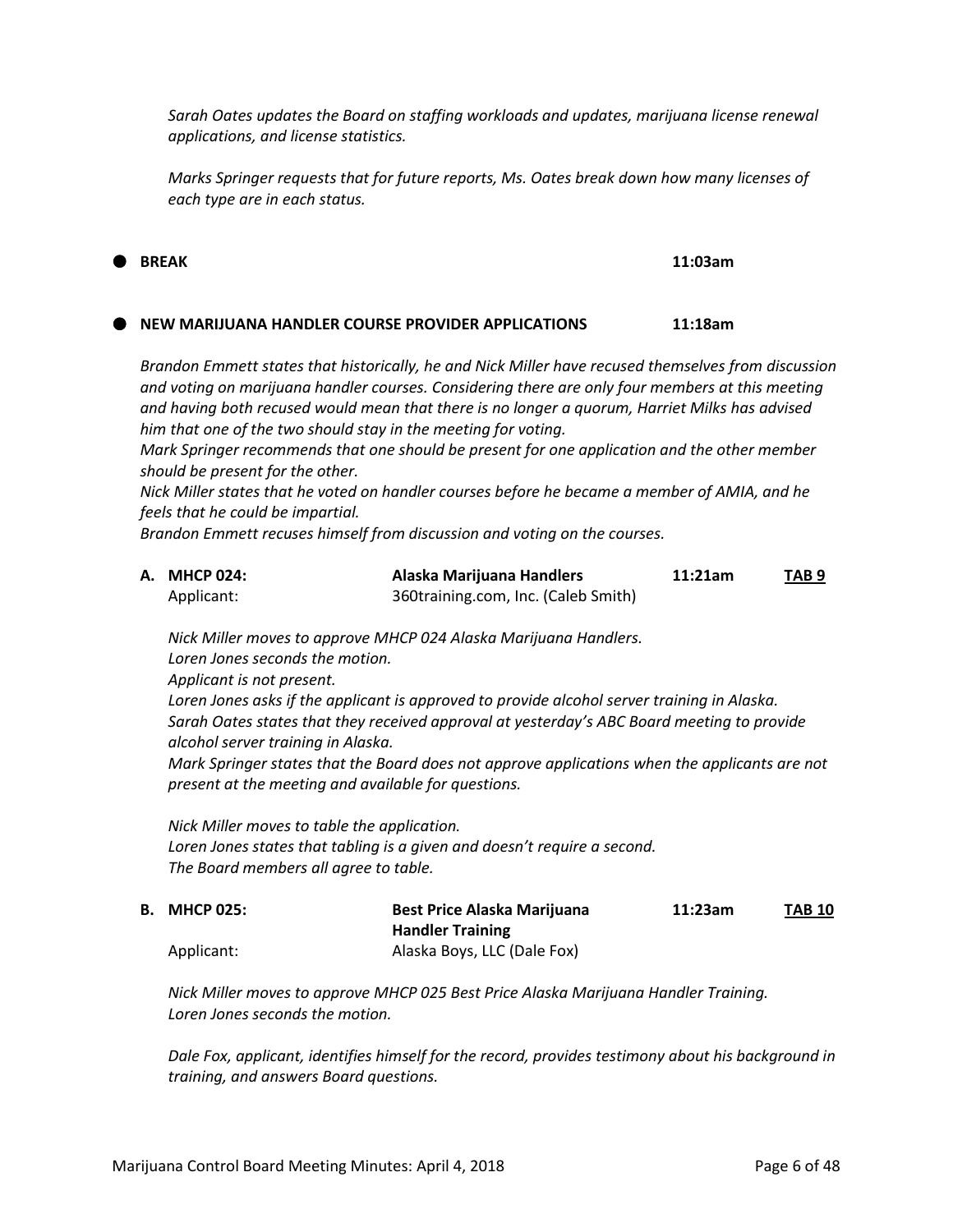*Erika McConnell states that there is no guidance in the regulations about what happens when a marijuana handler course needs to make changes to the course.*

*Loren Jones states that he would like the amend the motion to add the delegation that once the applicant has completed the audio narrative, that the director review it. Nick Miller seconds the motion.*

*Dale Fox states that the narration will be essentially reading the slides that are in front of the person taking the course.*

*Motion to approve the application with delegation carries.*

## **APPLICATIONS FROM PREVIOUS MEETINGS**

#### **A. Tabled Applications**

| 1. | License #13249:           | <b>X-Tracted Laboratories</b>            | 11:37am | <b>TAB 11</b> |
|----|---------------------------|------------------------------------------|---------|---------------|
|    | Licensee:                 | Royal Mountain Extracts, LLC             |         |               |
|    | License Type:             | Marijuana Product Manufacturing Facility |         |               |
|    | <b>Premises Address:</b>  | 38957 S Commercial Drive                 |         |               |
|    |                           | Talkeetna, AK 99676                      |         |               |
|    | Local Government:         | Matanuska-Susitna Borough                |         |               |
|    | <b>For Consideration:</b> | <b>Residency of two licensees</b>        |         |               |

*Brandon Emmett rejoins the meeting.*

*Brandon Emmett moves to approve license 13249 with delegation Nick Miller seconds the motion.*

*Jana Weltzin, legal counsel, and applicants Joe McAneney, Christina Tersine, and Sam Benson identify themselves for the record and answer Board questions about the application.*

*Brandon Emmett suggests that the Board do as they have done with other applications and group these products.*

*The Board members and the applicants discuss the licensing agreements and manufacturing procedures.*

*Jana Weltzin states that they could provide the licensing contracts once they're done, if the Board would like.*

*Harriet Milks states that looking at the contracts would be a good idea, so that the Board could ensure that the out-of-state company does not have controlling interest over this business.*

*Loren Jones states that a number of the objections were regarding proximity to a school.*

*Joe McAneney states that the shortest pedestrian route from the school is over 4000', and that the Mat-Su Borough's requirement is a 1000' buffer, which they meet. He states that there will not be branding on the exterior of the building – that it just looks like a warehouse.*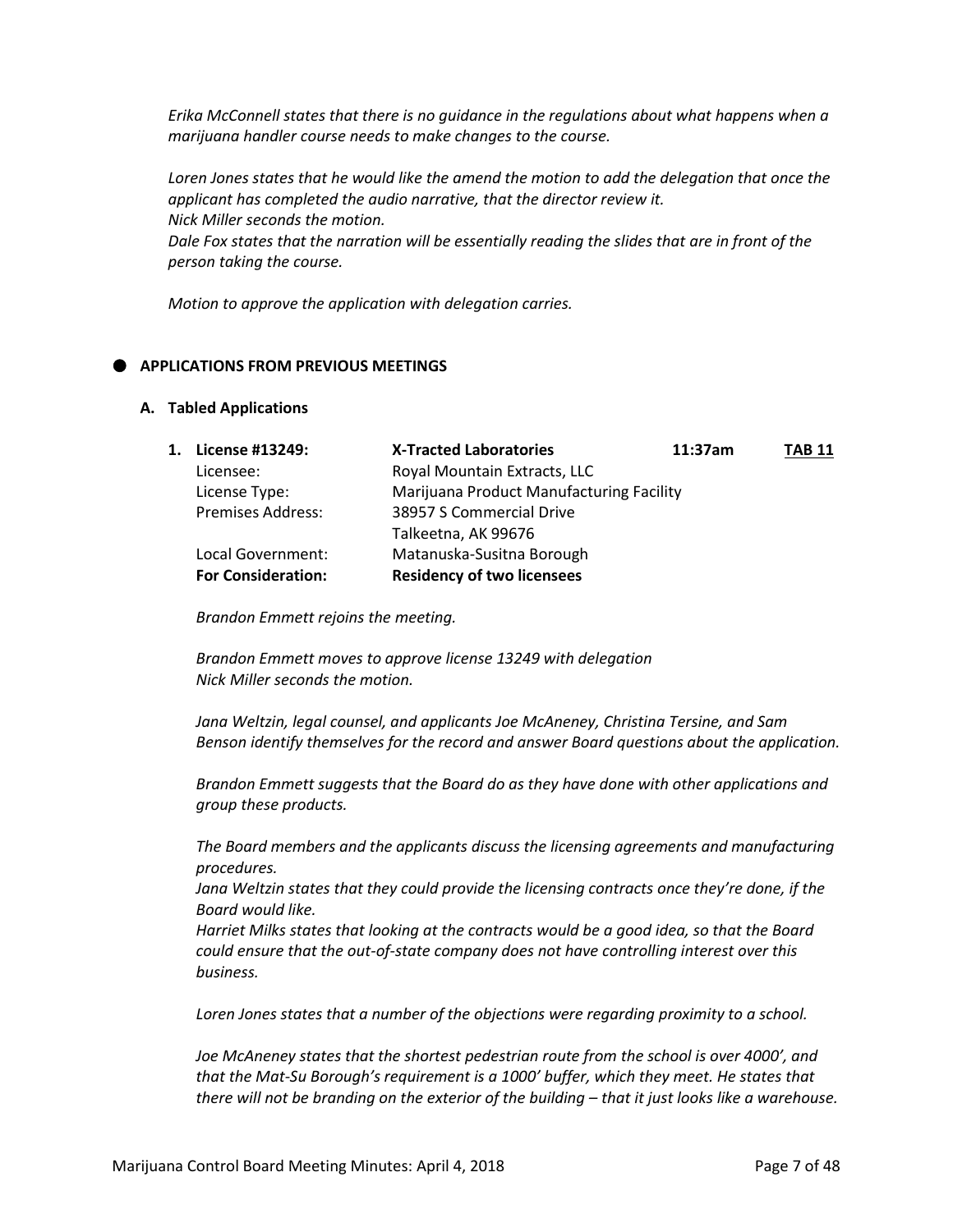# **LUNCH BREAK 11:58am**

## **APPLICATIONS FROM PREVIOUS MEETINGS**

#### **A. Tabled Applications**

| 1. | License #13249:           | <b>X-Tracted Laboratories</b>            | 1:00 <sub>pm</sub> | <b>TAB 11</b> |
|----|---------------------------|------------------------------------------|--------------------|---------------|
|    | Licensee:                 | Royal Mountain Extracts, LLC             |                    |               |
|    | License Type:             | Marijuana Product Manufacturing Facility |                    |               |
|    | <b>Premises Address:</b>  | 38957 S Commercial Drive                 |                    |               |
|    |                           | Talkeetna, AK 99676                      |                    |               |
|    | Local Government:         | Matanuska-Susitna Borough                |                    |               |
|    | <b>For Consideration:</b> | <b>Residency of two licensees</b>        |                    |               |

*Sarah Oates asks whether the Board would like to add to the delegation the requirement that the applicants provide the licensing contracts to staff for review. Mark Springer states that he would, and the other Board members nod in agreement. Jana Weltzin states that she would like them to remain confidential. Brandon Emmett moves that the licensing contracts provided by X-Tracted Laboratories as a condition of delegation will be kept confidential by the department. Nick Miller seconds the motion. Motion carries unanimously.*

*Brandon Emmett moves to approve the product Refine Alaska Loud Resin. Nick Miller seconds the motion. Loren Jones states that he would like a better sample of what the labels would be for Alaska, and that actual pictures and descriptions be provided. Joe McAneney states that for the Loud Resin, the only thing that would be changing would be to change Refine Seattle to say Refine Alaska. Jana Weltzin states that she will send pictures of all of the actual products and actual labels. Mark Springer reiterates that they were need to submit pictures of the actual labels and packaging for all products.*

*Motion carries unanimously.*

*Brandon Emmett moves to approve product Northwest Concentrates. Nick Miller seconds the motion. Loren Jones notes that in the product names, it shows that the names are trademarked. He asks whether they actually are. Sam Benson states that they are. Joe McAneney states that the trademarking is the reason why they have to have a licensing contract. Motion carries unanimously.*

*Brandon Emmett moves to approve product Refine Alaska Distillate. Nick Miller seconds the motion. Motion carries unanimously.*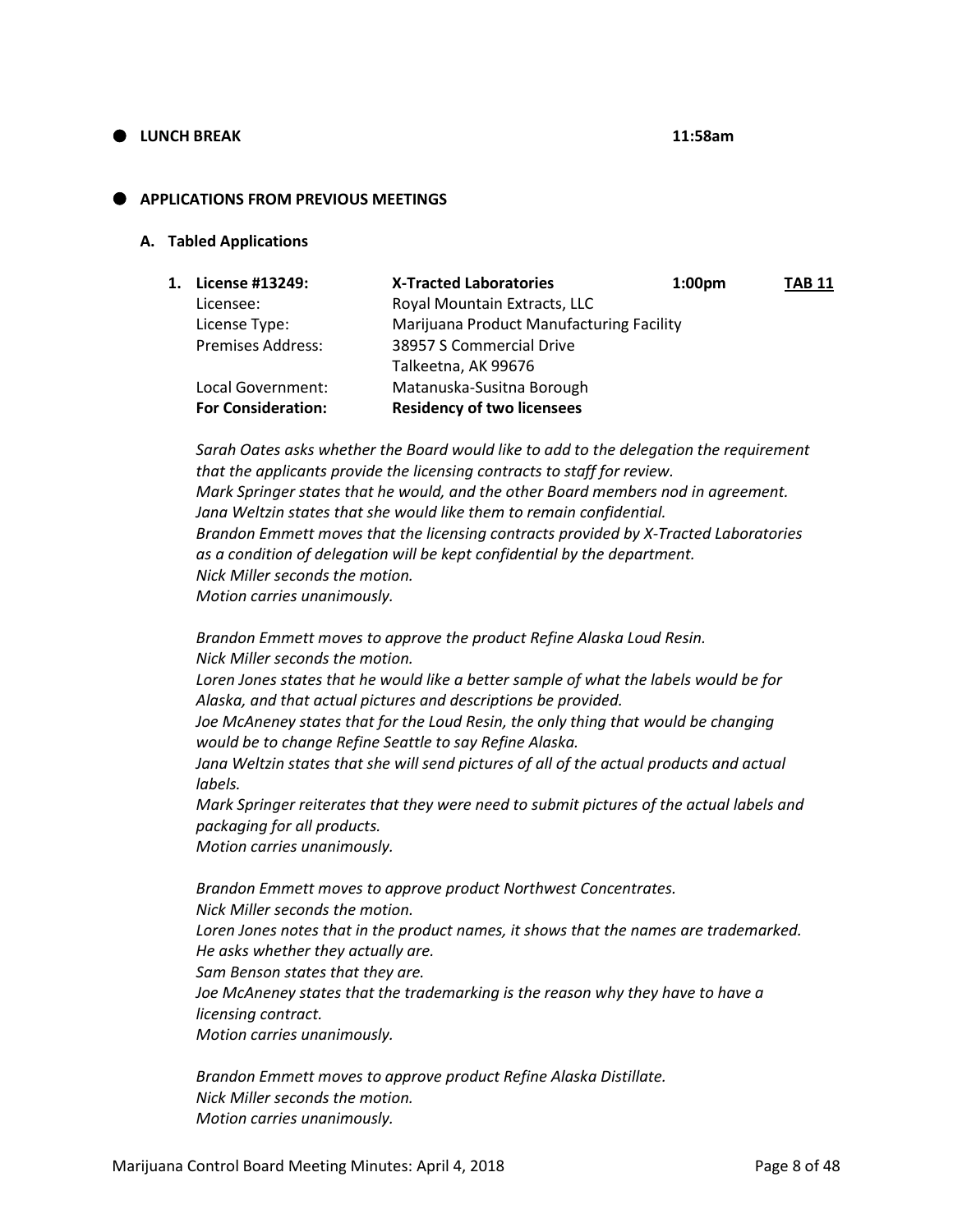*Brandon Emmett moves to approve product Refine Alaska Double Dipper. Nick Miller seconds the motion. Motion carries unanimously.*

*Brandon Emmett moves to approve Refine Alaska Cartridges. Nick Miller seconds the motion. Mark Springer asks how many uses are in a single cartridges. Jana Weltzin states that (a cartridges contains) about 100 hits. Sam Benson states that they may be sold with or without battery packs. Motion carries unanimously.*

*Brandon Emmett moves to approve Refine Alaska Cannabinoid Isolate. Nick Miller seconds the motion. Jana Weltzin states that they do plan to sell this wholesale to other manufacturers, which is not included in the paperwork. Mark Springer agrees that the addition of selling this wholesale to the paperwork needs to be included as delegation. Motion carries unanimously.*

*Brandon Emmett moves to approve product Cannabis Oil. Nick Miller seconds the motion. Motion carries unanimously.*

*Brandon Emmett moves to approve product Ganja Grindz Aloha Palmer. Nick Miller seconds the motion.*

*Loren Jones states that he would like this to be made clear that the product will be tested before it is sold. He adds that the bottles do not look like they are demarcated to show the individual servings, which he would like to see fixed.*

*Sam Benson states that they were planning on having the cap be use for individual servings.*

*Jana Weltzin states that they can put a sticker on the label with the demarcations.*

*Erika McConnell states that on this product description and two others, it states that the bottle will consist of "four (5) servings," which needs to be fixed. Jana Weltzin states that she will fix this.*

*Brandon Emmett states that he does want the demarcations on the label to be included as delegation.*

*Loren Jones moves that as part of the delegation, the applicant would need to submit a new product for the proprietary oil blend. Brandon Emmett seconds the motion. Motion carries unanimously. Brandon Emmett states that as an alternate, the applicant could remove "proprietary oil blend" from the application. Sarah Oates states that for consistency purposes, that the applicant should list the names of the actual concentrates that will be used in the ingredients sections for the products. Jana Weltzin states that the latter option is what the applicant will do.*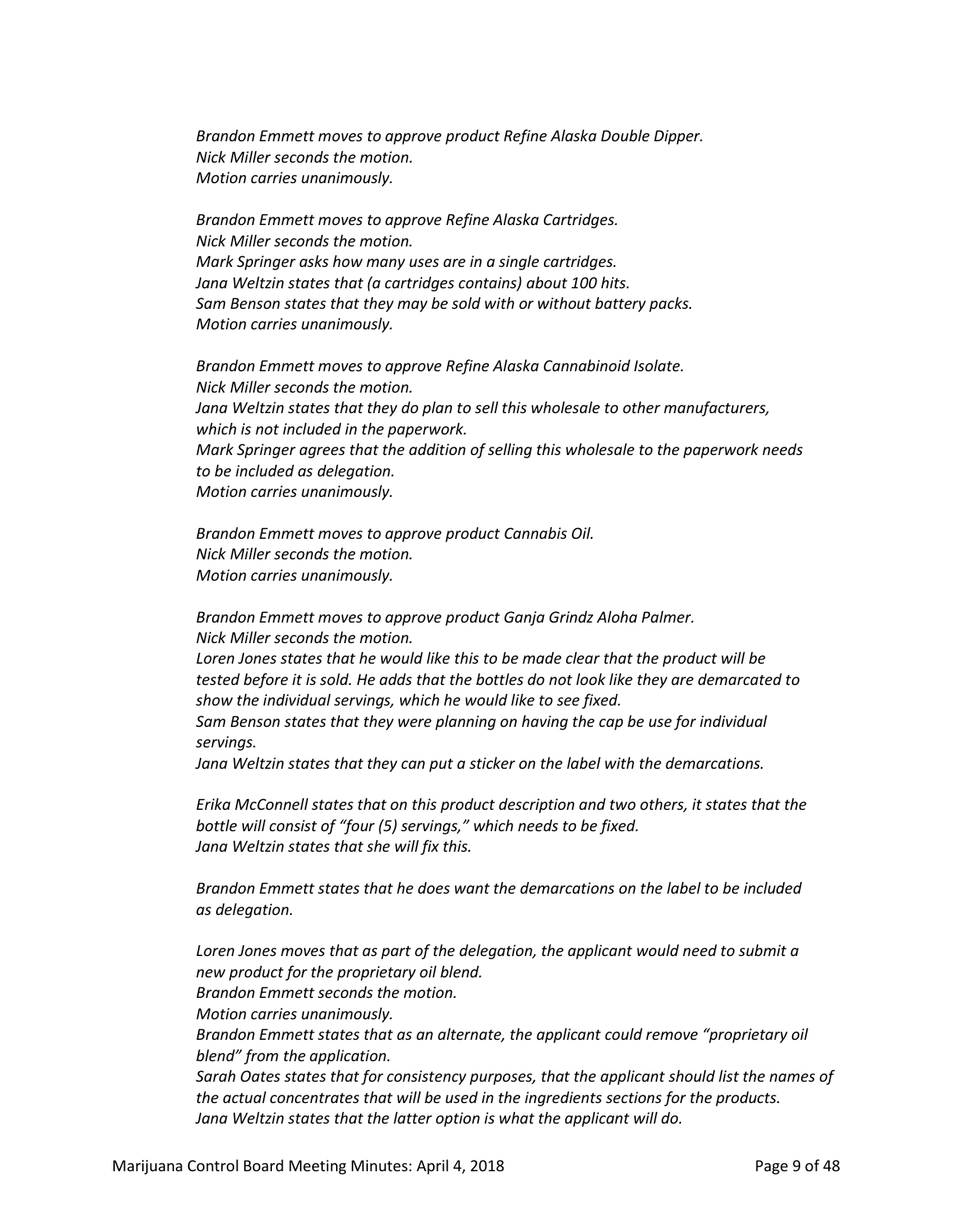*Motion to approve the product with delegation carries unanimously.*

*Brandon Emmett moves to approve product Ganja Grindz Pomegranate Matcha Green Tea. Nick Miller seconds the motion.*

*Loren Jones requests that the same delegations as the previous product would apply here. Motion carries unanimously.*

*Brandon Emmett moves to approve Ganja Grindz Remedy Syrup. Nick Miller seconds the motion.*

*Loren Jones states that the label states the product will be infused with ultra premium solvent free cannabis oil, but that the ingredients don't include cannabis oil. He states that the label needs to be fixed to have truth in advertising.*

*Mark Springer states that this is a very small bottle and that the warning label will be shrunk.*

*Christina Tersine states that they can put it into a Mylar bag if that's what the Board wants. Joe McAneney states that these will be higher-quality professional labels.*

*Jana Weltzin requests that the Board delegate to the director the authority to approve a revised label and to determine whether additional packaging would be necessary. Mark Springer states that he thinks that's fine, and he invites licensees to bring examples of empty packaging to meetings for the Board to examine.*

*Motion to approve the product with delegation carries unanimously.*

*Brandon Emmett moves to approve product Ganja Grindz Roastmaster's Blend Coffee. Nick Miller seconds the motion.*

*Jana Weltzin states that she assumes the same delegations would apply with the demarcation, labeling, and other changes.*

*Mark Springer says right.*

*The Board members discuss the language that states that the product is award-winning. Jana Weltzin states that she doesn't mind changing the language to clarify that the formula is award-winning, if it will make the Board comfortable.*

*The Board members do not request a change.*

*Motion to approve the product with delegation carries unanimously.*

*Brandon Emmett moves to approve product Ganja Grindz Spiced Apple Cider. Nick Miller seconds the motion.*

*Jana Weltzin clarifies that the applicant will be pressing the apples themselves and making the cider, but that the apples will come from southern California. She also notes that the delegated changes including a demarcation sticker will be done. Motion carries unanimously.*

*Brandon Emmett moves to approve product Sour Bitz. Nick Miller seconds the motion. Mark Springer states that these look awfully a lot like gum drops, and that they are awfully attractive.*

*Jana Weltzin and Christina Tersine state that they will ensure that the colors are muted. The Board members agree to this compromise.*

*Loren Jones states that in this product and the next two, he wants the ingredient list to include the name of the actual concentrate that will be used.*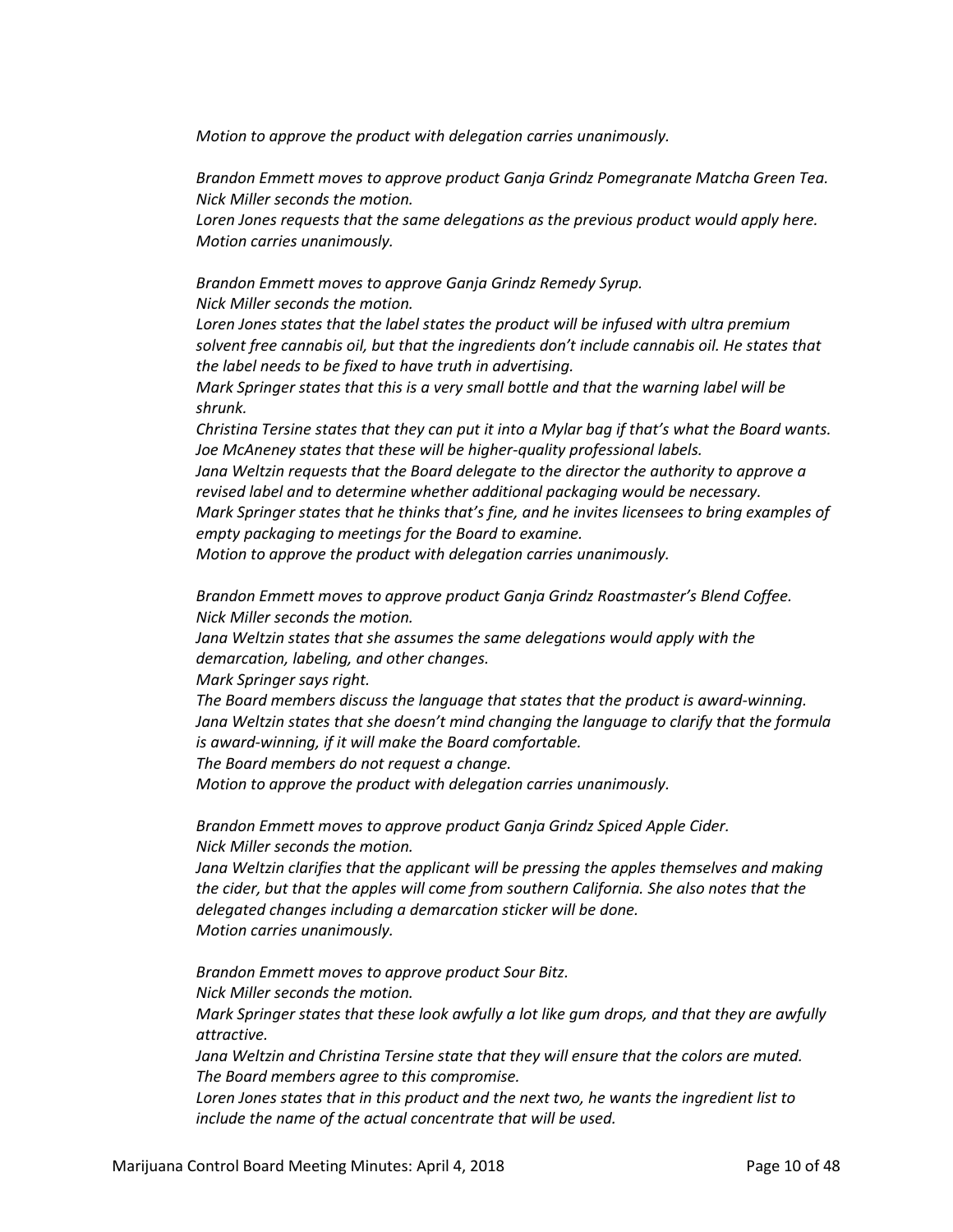*The applicants nod in agreement. Motion carries unanimously.*

*Brandon Emmett moves to approve product Sucka Bitz. Nick Miller seconds the motion. Motion carries unanimously.*

*Brandon Emmett moves to approve product Sugga Bitz. Nick Miller seconds the motion. Jana Weltzin states that she assumes the Board wants the same muted colors requirement for this. Mark Springer says yes. Motion carries unanimously.*

*The applicants answer Board questions about the license application.*

*Mark Wettanen states that marijuana users cannot own firearms, and that since marijuana licensees are marijuana users, that the applicants must be asked whether they own firearms or ammunition. He provides testimony in opposition to the application.*

*David Straub provides testimony in support of the application.*

*Krystal Dietrich provides testimony in support of the application.*

*Constance Twigg provides testimony in opposition to the application.*

*Sara Williams provides testimony in support of the application.*

*Lance Leslie provides testimony in support of the application and the applicants. He states that the only opposition in Talkeetna is from a very small, outspoken minority.*

*Holly Sheldon Lee provides testimony in opposition to the application, and states that the testimony of Joe McAneney is a lie. She states that the money being used to fund this business is coming from a dry state – New York. She states that this is less than 1000' away from the school.*

*Kerby Coman provides testimony in support of the application and applicant.*

*Beth Valentine provides testimony in opposition to the application.*

*Michael Matthews provides testimony in opposition to the application.*

*Shawn Tacke provides testimony in support of the application.*

*Tina Smith provides testimony in support of the application.*

*Jana Weltzin states that there was an investigation that was opened into the financial backing for this business, and as far as she knows, that investigation is closed.*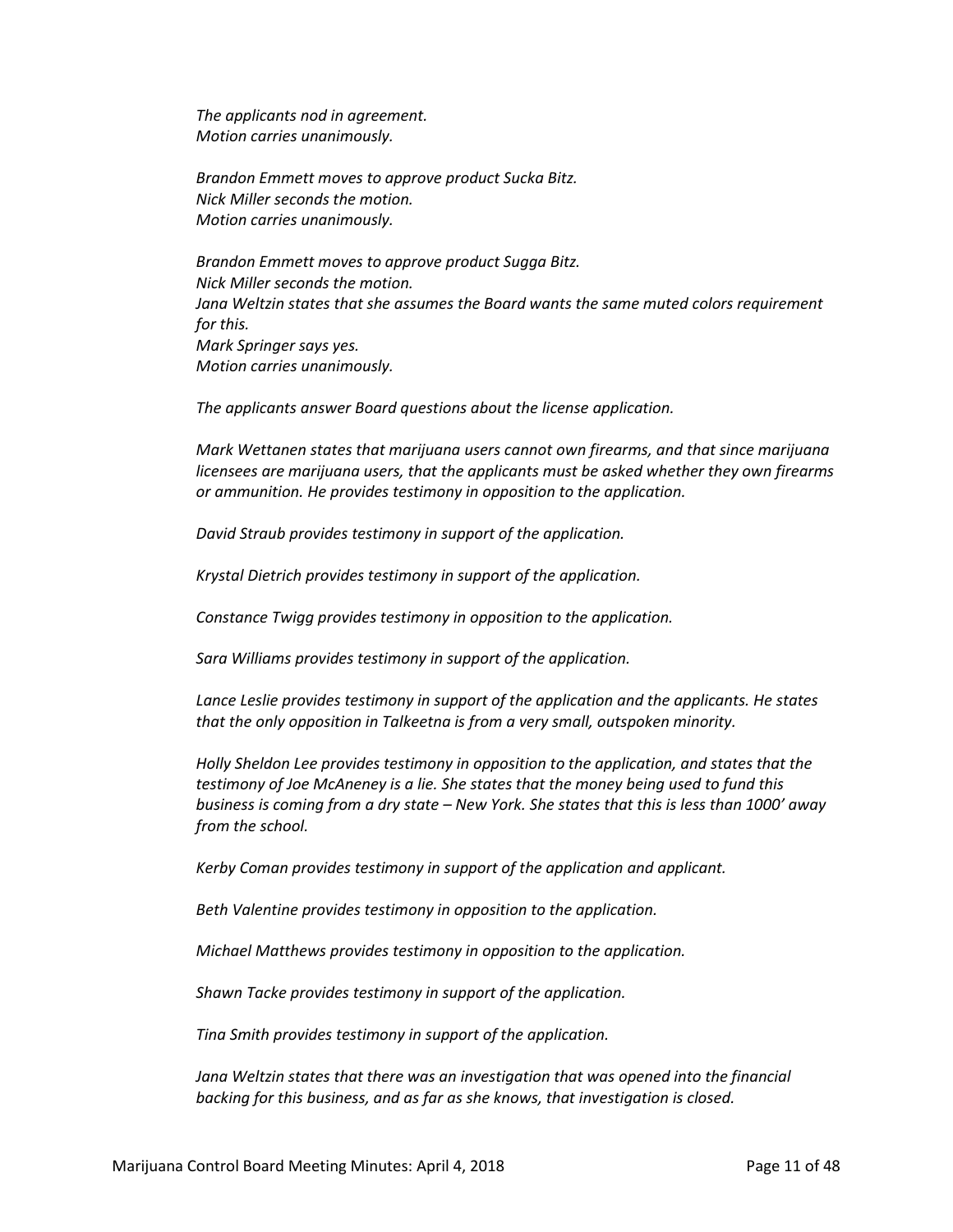*Motion to approve the license application with delegation carries, 3-1 (Loren Jones votes No).*

# **BREAK 3:16pm**

## **APPLICATIONS FROM PREVIOUS MEETINGS**

#### **A. Tabled Applications**

| 2. | License #13697:           | <b>Sparkle Farms Alaska</b>                                       | 3:33 <sub>pm</sub> | <b>TAB 12</b> |
|----|---------------------------|-------------------------------------------------------------------|--------------------|---------------|
|    | Licensee:                 | SFA, LLC                                                          |                    |               |
|    | License Type:             | Marijuana Product Manufacturing Facility                          |                    |               |
|    | <b>Premises Address:</b>  | 218 Kelly Drive                                                   |                    |               |
|    |                           | Ketchikan, AK 99901                                               |                    |               |
|    | Local Government:         | Ketchikan Gateway Borough                                         |                    |               |
|    | <b>For Consideration:</b> | Tabled at January 2018 meeting due to concerns regarding products |                    |               |

*Brandon Emmett moves to approve license 13697 Sparkle Farms Alaska. Nick Miller seconds the motion. Sarah Oates requests that the maker of the motion clarify that the approval is with delegation. Brandon Emmett clarifies that the approval is with delegation.*

*Chris Wilhelm, applicant, identifies himself for the record and answers Board questions about his application. He clarifies that the 18'x20' kitchen area is the only section of the diagram that is included in the licensed premises.*

*Loren Jones states that some of the products had really good labels, and others had no labels.*

*Chris Wilhelm hands out copies of labels and packaging to the Board members and describes them.*

*Nick Miller requests that the delegation include that the cellophane packaging be included in the application.*

*Brandon Emmett moves to approve the product Cannabutter. Nick Miller seconds the motion. Motion carries unanimously.*

*Brandon Emmett moves to approve the product Canna-Coconut Oil. Nick Miller seconds the motion. Motion carries unanimously.*

*Brandon Emmett move to approve the product Elephant's Eye Lemon Caramels. Nick Miller seconds the motion. Motion carries unanimously.*

*Brandon Emmett moves to approve Fido Doodles.*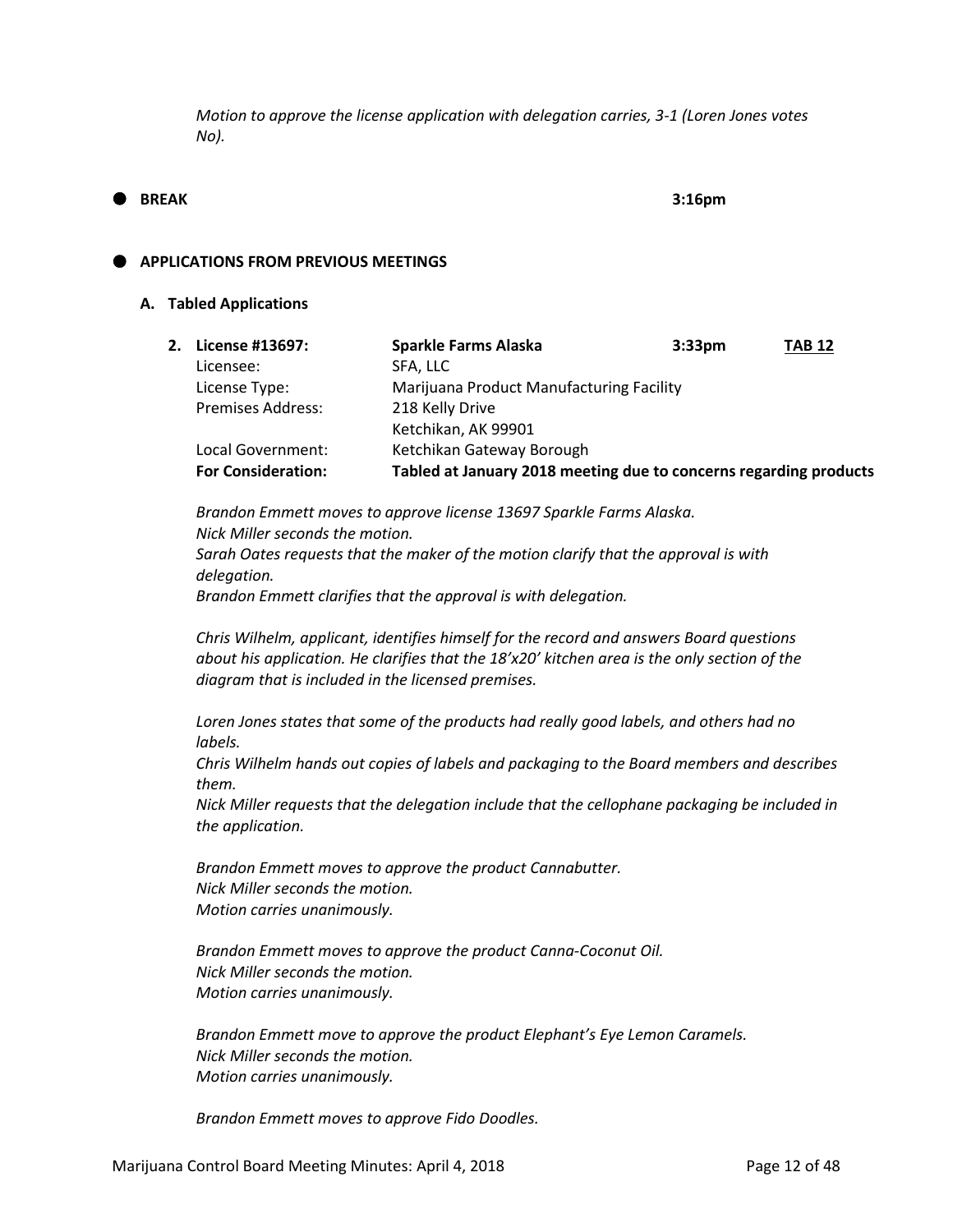*Nick Miller seconds the motion. Nick Miller asks how many pieces he plans on having in each package. Chris Wilhelm states that he plans on having packages of two for all products. Mark Springer states that the delegation will include that he corrects this in his application. Motion carries unanimously.*

*Brandon Emmett moves to approve Ketchikan Caramels. Nick Miller seconds the motion. Motion carries unanimously.*

*Brandon Emmett moves to approve product King Kong Gingersnaps. Nick Miller seconds the motion. Chris Wilhelm states that he will edit the application for all products to state that they will be packaged in amounts of one or two pieces. Motion carries unanimously.*

*Brandon Emmett moves to approve product Larryville Lemon Cookie. Nick Miller seconds the motion. Motion carries unanimously.*

*Brandon Emmett moves to approve product Marrakesh Mariner Salted Chocolate Caramels. Nick Miller seconds the motion. Motion carries unanimously.*

*Brandon Emmett moves to approve product Phat Cat Peanut Butter and Chocolate Chip Cookies. Nick Miller seconds the motion. Motion carries unanimously.*

*Brandon Emmett moves to approve product Rare Earth Chocolate Chip Cookies. Nick Miller seconds the motion. Motion carries unanimously.*

*Brandon Emmett moves to approve product Suzanne Vegan Chocolate Chip Cookies. Nick Miller seconds the motion. Motion carries unanimously.*

*Brandon Emmett moves to approve product Salty Sockeye Caramels. Nick Miller seconds the motion. Motion carries unanimously.*

*Motion to approve the license application with delegation carries unanimously.*

#### **B. Licenses in "Pending Inspection" Status for Over Six Months TAB 13**

| 1. License #10890:       | <b>True North Cannabis</b>   | 4:05 <sub>pm</sub> |
|--------------------------|------------------------------|--------------------|
| Licensee:                | T.M.T., LLC                  |                    |
| License Type:            | Retail Marijuana Store       |                    |
| <b>Premises Address:</b> | 735 W 4 <sup>th</sup> Avenue |                    |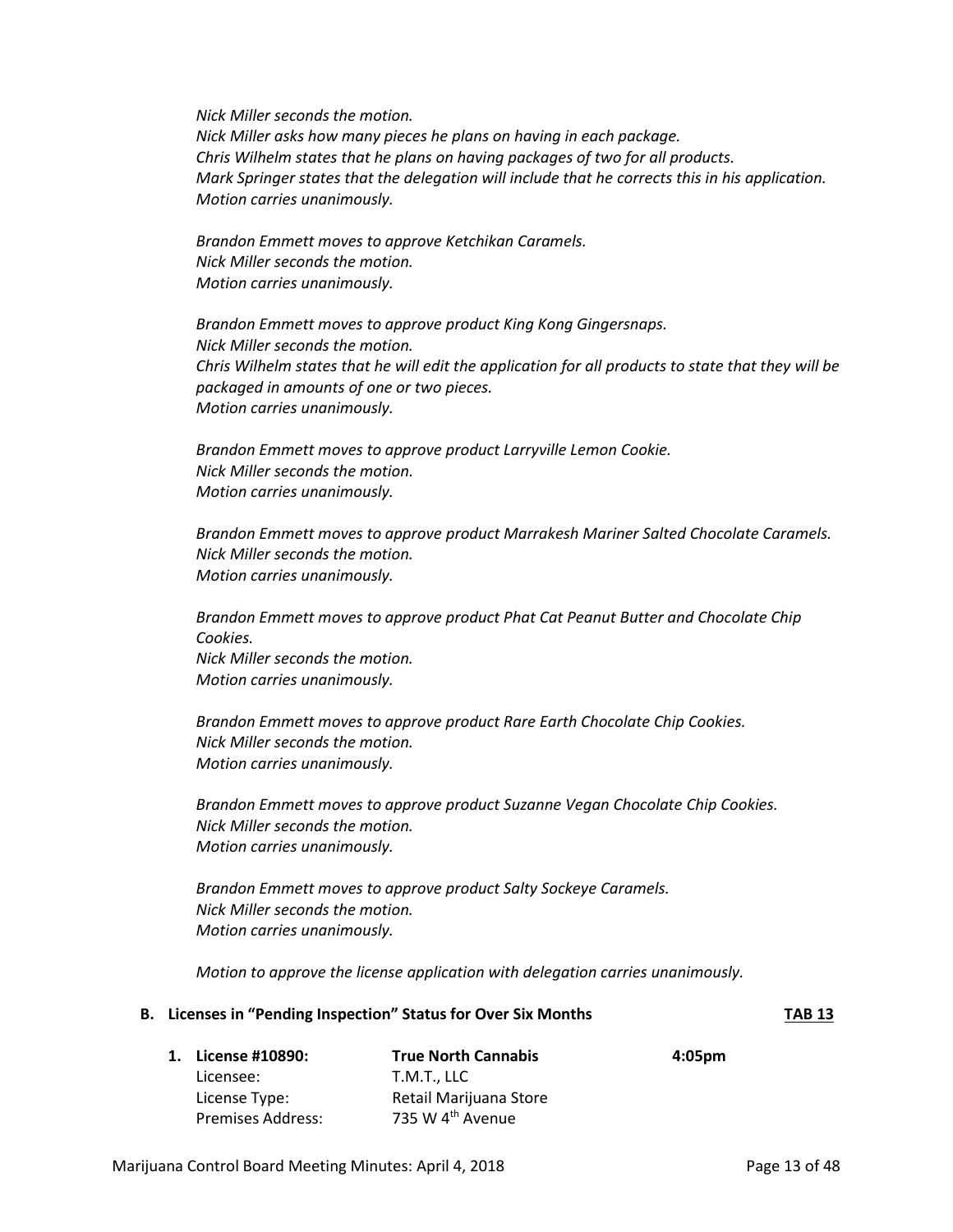| Anchorage, AK 99501       |
|---------------------------|
| Municipality of Anchorage |
| December 6, 2016          |
| August 1, 2017            |
|                           |

*Jana Weltzin, legal counsel, identifies herself for the record and states that one of the licensees, Mike Ward, is on the phone. She states that they are in the middle of build-out and are awaiting approval. Mike Ward states that at this point they need to do some finish work, and that he thinks he should be open by the middle of May or June.*

*Jana Weltzin states that things in Anchorage take longer, so it could be July or August.*

**2. License #11547: Cloudberry Cannabis 4:09pm** Licensee: Joseph D Shimek; Lily A Shimek; Elijah Goodfarm; Sandor Brown License Type: Retail Marijuana Store Premises Address: 3307 Spenard Road Anchorage, AK 99503 Local Government: Municipality of Anchorage Approved By MCB: April 5, 2017 License Issued: August 1, 2017

*Elijah Goodfarm, licensee, states that they have been struggling to get their building permit from the Municipality before they can push forward with their build-out. He adds that he's hoping for June to be done. He adds that the timeline might be a little beyond that for his cultivation facility (#11635).*

| 3. License #11635: | <b>Cloudberry Partners</b>                                    |
|--------------------|---------------------------------------------------------------|
| Licensee:          | Joseph D Shimek; Lily A Shimek; Elijah Goodfarm; Sandor Brown |
| License Type:      | <b>Standard Marijuana Cultivation Facility</b>                |
| Premises Address:  | 3307 Spenard Road                                             |
|                    | Anchorage, AK 99503                                           |
| Local Government:  | Municipality of Anchorage                                     |
| Approved By MCB:   | May 15, 2017                                                  |
| License Issued:    | August 10, 2017                                               |
|                    |                                                               |

# **C.** Licenses in "Delegated" Status for Approximately One Year **TAB 14**

| 1. | License #10856:          | <b>Raspberry Roots</b>                   | 4:10 <sub>pm</sub> |
|----|--------------------------|------------------------------------------|--------------------|
|    | Licensee:                | Raspberry Roots, LLC                     |                    |
|    | License Type:            | Marijuana Product Manufacturing Facility |                    |
|    | <b>Premises Address:</b> | 501 Raspberry Road, Suite 102            |                    |
|    |                          | Anchorage, AK 99501                      |                    |
|    | Local Government:        | Municipality of Anchorage                |                    |
|    | Approved By MCB:         | April 5, 2017                            |                    |
|    | Pending:                 | <b>DEC</b> approval                      |                    |
|    |                          |                                          |                    |

*Jana Weltzin, legal counsel, and Kim Kole, licensee, state that they're assuming they can get everything up and running for the summer for the product manufacturing, and that the retail store will be operating tomorrow.*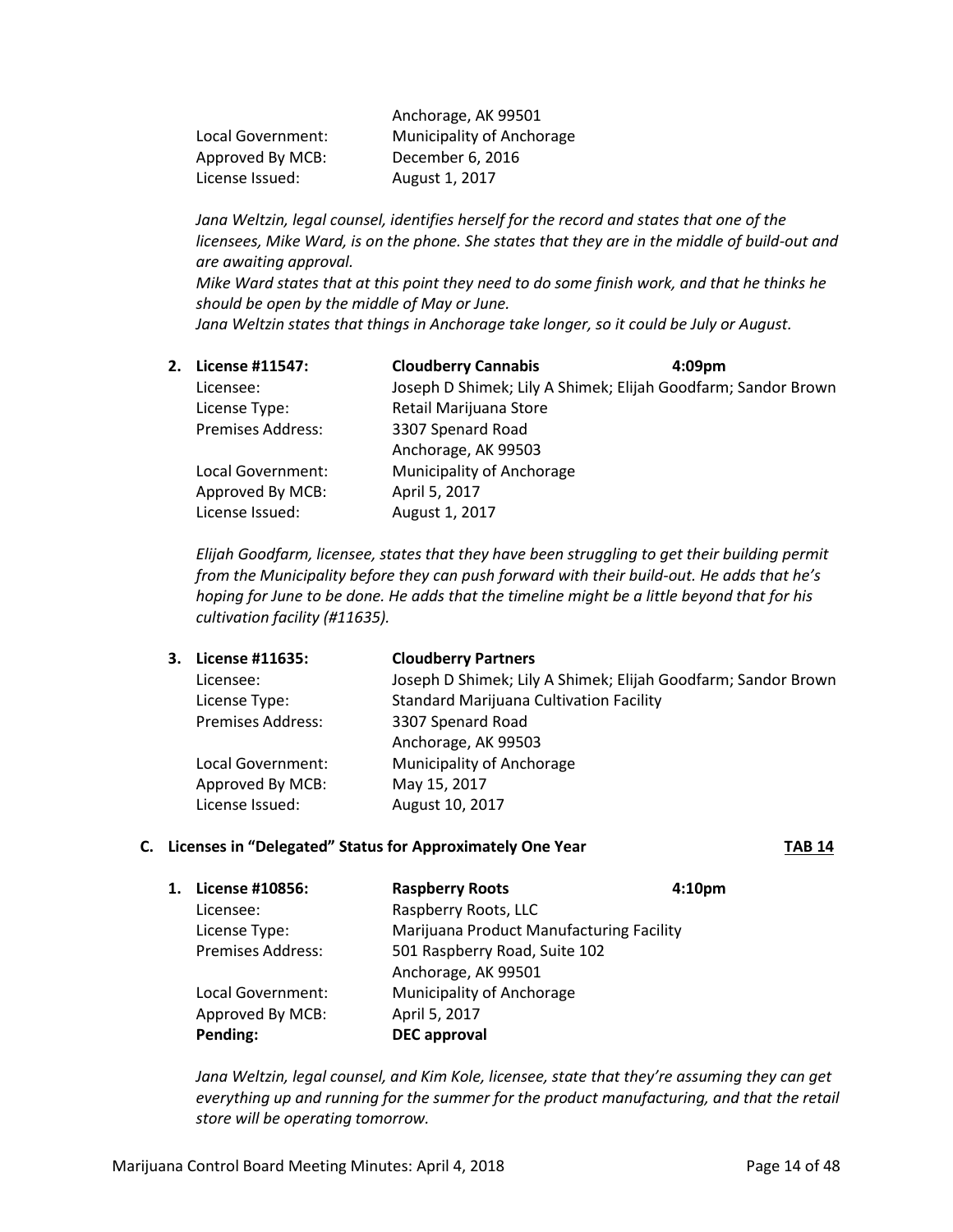| 2. License #10876:       | <b>Hale Harvest</b>                    | 4:12 <sub>pm</sub> |
|--------------------------|----------------------------------------|--------------------|
| Licensee:                | Joel H Zebill                          |                    |
| License Type:            | Limited Marijuana Cultivation Facility |                    |
| <b>Premises Address:</b> | 18132 Loveall Loop                     |                    |
|                          | Clam Gulch, AK 99568                   |                    |
| Local Government:        | Kenai Peninsula Borough                |                    |
| Approved By MCB:         | April 5, 2017                          |                    |
| Pending:                 | <b>Fire Marshal approval</b>           |                    |
|                          |                                        |                    |

*Joel Zebill, licensee, states that he is still waiting on the Fire Marshal, and that he was on the phone with them today.*

*Mark Springer asks that he email the office to let them know how things are going.*

| 3. License #11413:       | <b>Denali Dispensaries, LLC</b>                | 4:13 <sub>pm</sub> |
|--------------------------|------------------------------------------------|--------------------|
| Licensee:                | Denali Dispensaries, LLC                       |                    |
| License Type:            | <b>Standard Marijuana Cultivation Facility</b> |                    |
| <b>Premises Address:</b> | 4603 Pittman Road                              |                    |
|                          | Wasilla, AK 99623                              |                    |
| Local Government:        | Matanuska-Susitna Borough                      |                    |
| Approved By MCB:         | April 5, 2017                                  |                    |
| Pending:                 | Protested by Matanuska-Susitna Borough         |                    |
|                          | <b>Fire Marshal approval</b>                   |                    |
|                          |                                                |                    |

*(Unidentified individual) states that he is just finishing up the Fire Marshal stuff, but once they're done with that, they'll be ready to start building. Mark Springer asks the licensee to keep the office appraised on that.*

# **BOARD CONSIDERATION**

**A. Resolution on Tax Structure and Discussion on Necessity for 4:15pm TAB 15 License Moratorium (Emmett)**

*Brandon Emmett moves that a resolution be adopted by this Board to request a restructuring of the taxes for the commercial marijuana market. Nick Miller seconds the motion. Brandon Emmett reads the proposed resolution language from the first page of the tab.*

*Brandon Emmett states that businesses will have to shutter their doors if there is not a tax restructure, citing price stabilization.*

*Loren Jones states that he has a serious problem with this language, specifically citing that the language proposes a state sales tax at the retail level versus an excise tax at the wholesale level.*

*Nick Miller states that he agrees that the tax structure needs to change, but that it shouldn't be shifted out to the retailer. He adds that he supports the overall effort here.*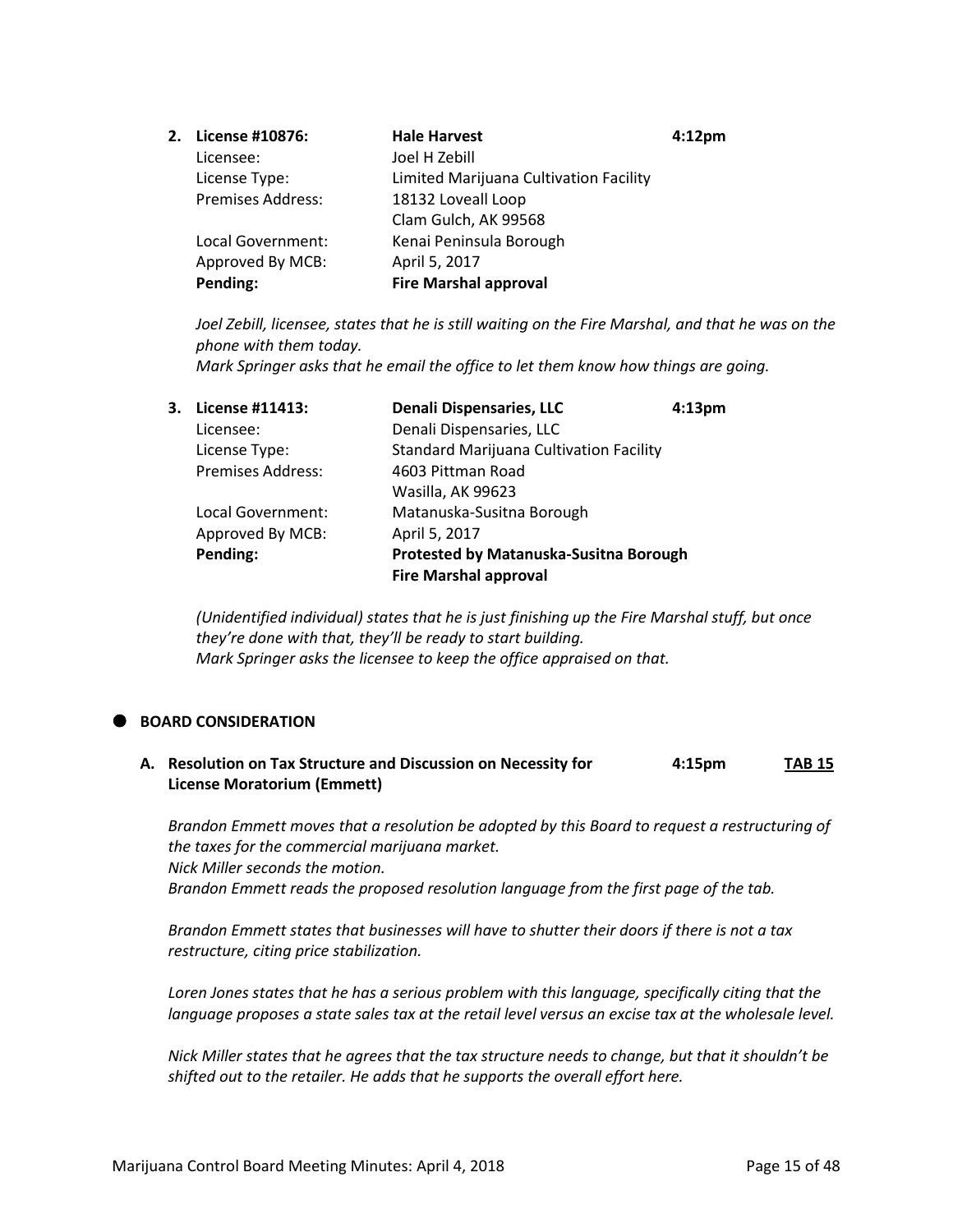*Mark Springer voices concerns about this being a sales tax. He adds that the Board has an interest in the continued health of the industry, and that this is an important conversation to start. He suggests that some economic analysis could get done by AMIA or another organization.*

*Erika McConnell states that she has heard preliminarily from the Department of Revenue that it would not look favorably upon a retail sales tax. She recommends bringing someone from the Department of Revenue to the June meeting to discuss this issue.*

*Mark Springer states that he thinks that will be great.*

*Brandon Emmett states that the \$50/ounce tax enables the black market to still exist. He adds that it is going to take a lot of work to make an excise tax on the growers work out.*

*Loren Jones states that the Board should consider ease of auditing when considering proposed language for the Department of Revenue.*

*Mark Springer suggests that they continue this meeting to meeting, and that the Board hear from people from the Department of Revenue and from a tax attorney from the Department of Law.*

*Brandon Emmett states that there is a professor from UAF who is involved in this, as well.*

*Brandon Emmett states that he would like to have a discussion about a license moratorium, as he really thought that the tax structure would change. He adds that sometime in the future, he thinks the Board needs to consider a moratorium on new cultivation and manufacturing facilities in order to keep the market from crashing and licensees from going out of business.*

*Harriet Milks states that this Board does not have the authority to just stop issuing licenses, but that a statutory amendment could change that. She adds that pursuing a talking or listening session with the Department of Revenue is the next step, regarding the tax structure issue.*

*Mark Springer requests that anyone who is interested use the marijuana mailbox to express their thoughts about these issues.*

*The Board members discuss the idea of imposing a moratorium on new cultivation and manufacturing licenses.*

*Mark Springer states that he would like to have a Taxation and Supply item added to Board Consideration for each meeting.*

*Brandon Emmett moves to table this issue. Loren Jones seconds the motion. Motion carries unanimously.*

|  | B. Resolution Adopting Tenets of Cole Memorandum (Springer) | $4:55$ pm | <b>TAB 16</b> |
|--|-------------------------------------------------------------|-----------|---------------|
|--|-------------------------------------------------------------|-----------|---------------|

*Brandon Emmett moves to adopt the resolution as written. Nick Miller seconds the motion.*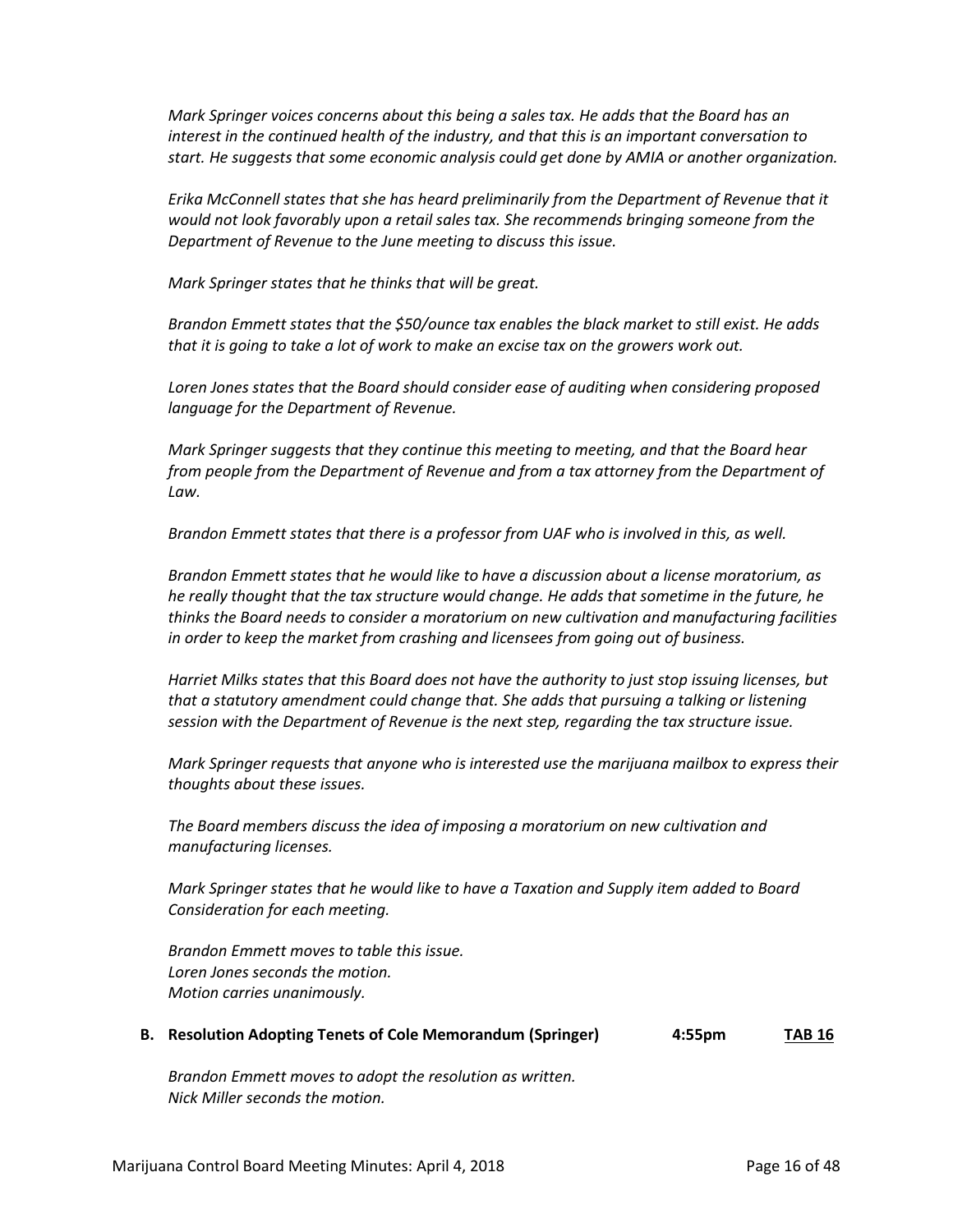*Mark Springer reads the proposed resolution language from the tab. He states that this will start to lay the groundwork in response to the legislative auditors' request that the Board make enforcement priorities.*

*The Board members discuss the proposed resolution.*

*Brandon Emmett moves to amend the language of the third principle to read "The Board is committed to preventing the illegal diversion of legal marijuana from Alaska to other states…". Nick Miller seconds the motion. Motion carries unanimously.*

*Motion to adopt the resolution as amended carries unanimously.*

**RECESSED UNTIL 9:00AM APRIL 5 5:06pm**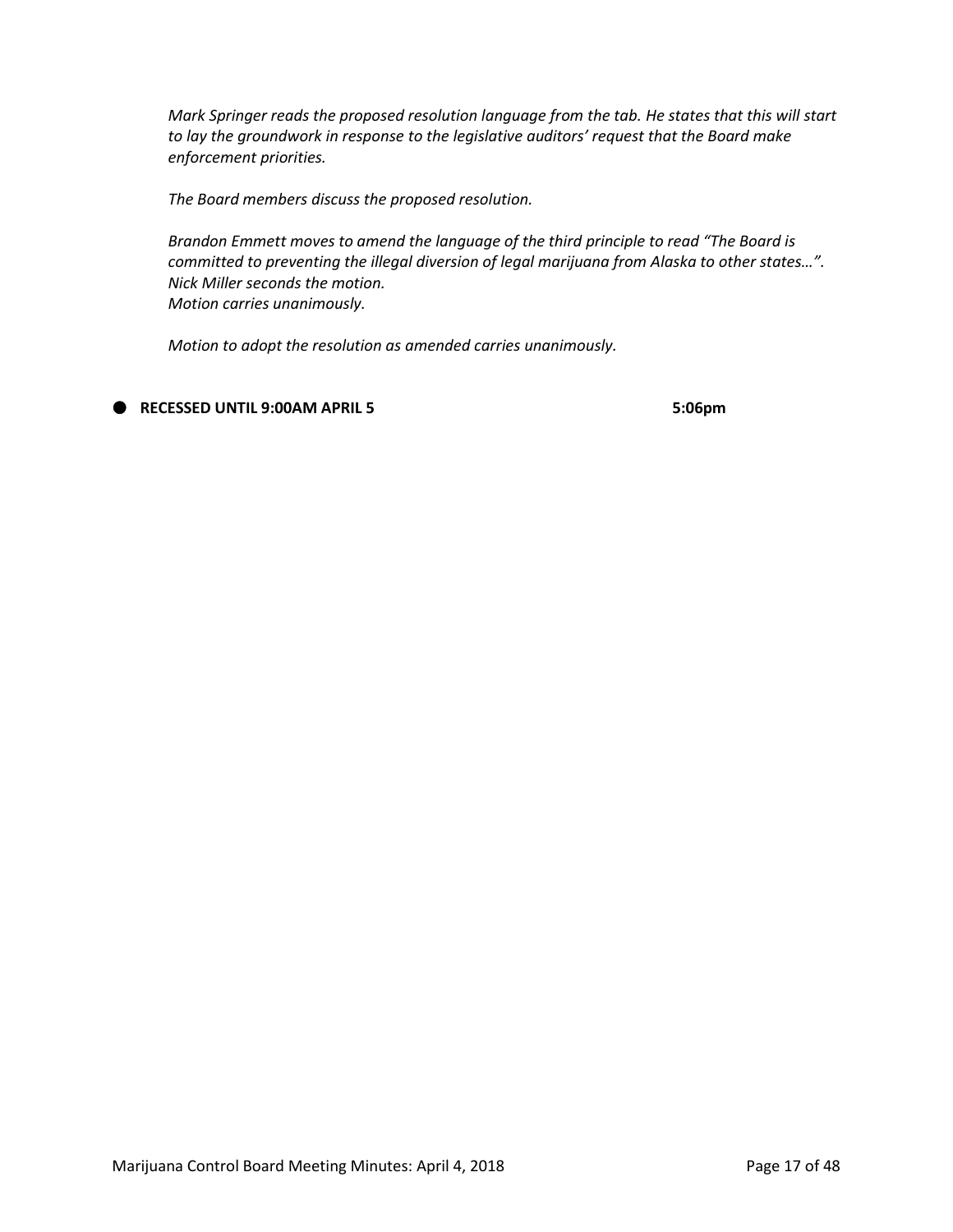# **Marijuana Control Board Meeting Minutes April 5, 2018 Second Judicial District Aurora Inn Meeting Room 302 Front Street Nome, Alaska**

| $\bullet$ | <b>ADMINISTRATION</b>      |                                        |        |                  |
|-----------|----------------------------|----------------------------------------|--------|------------------|
|           | A. Call to Order           |                                        | 9:00am |                  |
| Œ         | <b>INFORMAL CONFERENCE</b> |                                        | 9:01am | TAB <sub>6</sub> |
|           | A. License #12830:         | Arcticanna                             |        |                  |
|           | Licensee:                  | Nadia Ispas                            |        |                  |
|           | License Type:              | Limited Marijuana Cultivation Facility |        |                  |
|           | <b>Premises Address:</b>   | 756 Davenny Drive                      |        |                  |
|           |                            | Fairbanks, AK 99712                    |        |                  |
|           | Local Government:          | <b>Fairbanks North Star Borough</b>    |        |                  |

#### **License denied on January 23, 2018**

*Nadia Ispas identifies herself for the record and provides a verbal summary of her letter in the tab.*

*Brandon Emmett asks whether she still has to transport marijuana through the house. Nadia Ispas says that she does.*

*Mark Springer states that he feels terribly uncomfortable agreeing to let somebody turn their home into a Big Brother house.*

*Nadia Ispas states that she will use those two rooms only, and since they're not connected, she has to designate the entire house as her licensed premises.*

*Mark Springer voices concerns about odor control. Nadia Ispas states that they like the smell, but that there won't be any smell in the rest of the house. She describes her air intake.*

*Brandon Emmett states that it seems to him like the easiest solution would be to do some construction to the house, rather than try to make the existing structure work. He adds that the failure of Ms. Ispas to propose something like this leads him to believe that she doesn't have much capital, and this is an expensive business.*

*Nadia Ispas states that she has already gone through the whole process, and she describes interactions with an investigator.*

*Brandon Emmett suggests that she start with the hard structure and build something that's digestible, rather than starting with the plants and cameras – make this look like a real business.*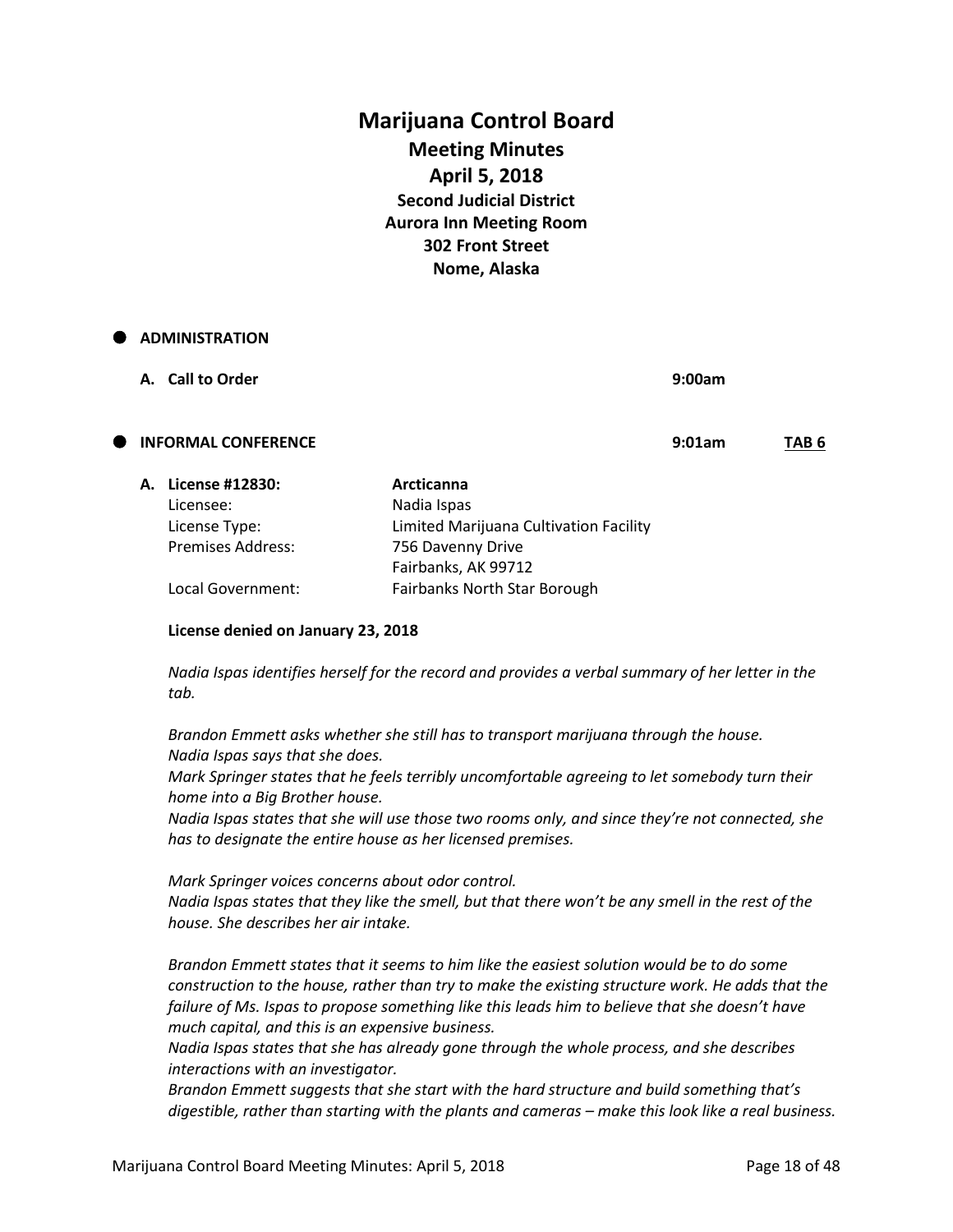*No action to reconsider previous Board action.*

*Erika McConnell states that Ms. Ispas now has fifteen days to file an appeal with the Office of Administrative Hearings.*

## **BOARD CONSIDERATION**

| C. License #10113:        | <b>Great Alaskan Bud Company</b>                          | 9:14am | <b>TAB 17</b> |
|---------------------------|-----------------------------------------------------------|--------|---------------|
| Licensee:                 | SP&C Enterprises, LLC                                     |        |               |
| License Type:             | Retail Marijuana Store                                    |        |               |
| <b>Premises Address:</b>  | 1905 Livengood Avenue                                     |        |               |
|                           | Fairbanks, AK 99701                                       |        |               |
| Local Government:         | City of Fairbanks                                         |        |               |
| <b>For Consideration:</b> | Reconsideration of application denied at November meeting |        |               |

*Shawn Coyle identifies himself for the record and summarizes the changes he has made to the application.*

*Loren Jones states that he still finds the diagrams to be very confusing. He asks whether Mr. Coyle has a cultivation facility. Shawn Coyle states that he does, and provides a summary of his cultivation facility and plans.*

*Loren Jones states that in the updated (MJ-03), Mr. Coyle has indicated that he plans to go for onsite consumption. He adds that if the Board were to approve this application, that it would not be approving onsite consumption. He states that he still does not understand the layout.*

*Shawn Coyle states that he understands that he would not be allowed to provide onsite consumption, and he adds that he has another drawing.*

*Brandon Emmett states that it does appear that Mr. Coyle has provided much more detail and has made efforts to describe his business plan.*

*Erika McConnell states that Jane Sawyer and other members of the licensing staff have not reviewed this application, but she has reviewed it and feels comfortable that what has been provided here is consistent with the regulations.*

*Brandon Emmett moves to approve license 10113 Great Alaskan Bud Company with delegation. Nick Miller seconds the motion. Brandon Emmett withdraws his motion.*

*Brandon Emmett moves to reconsider the application denied at the November meeting pertaining to license 10113. Nick Miller seconds the motion. Motion carries unanimously.*

*Brandon Emmett moves to approve license 10113 Great Alaskan Bud Company with delegation. Nick Miller seconds the motion. Motion carries unanimously.*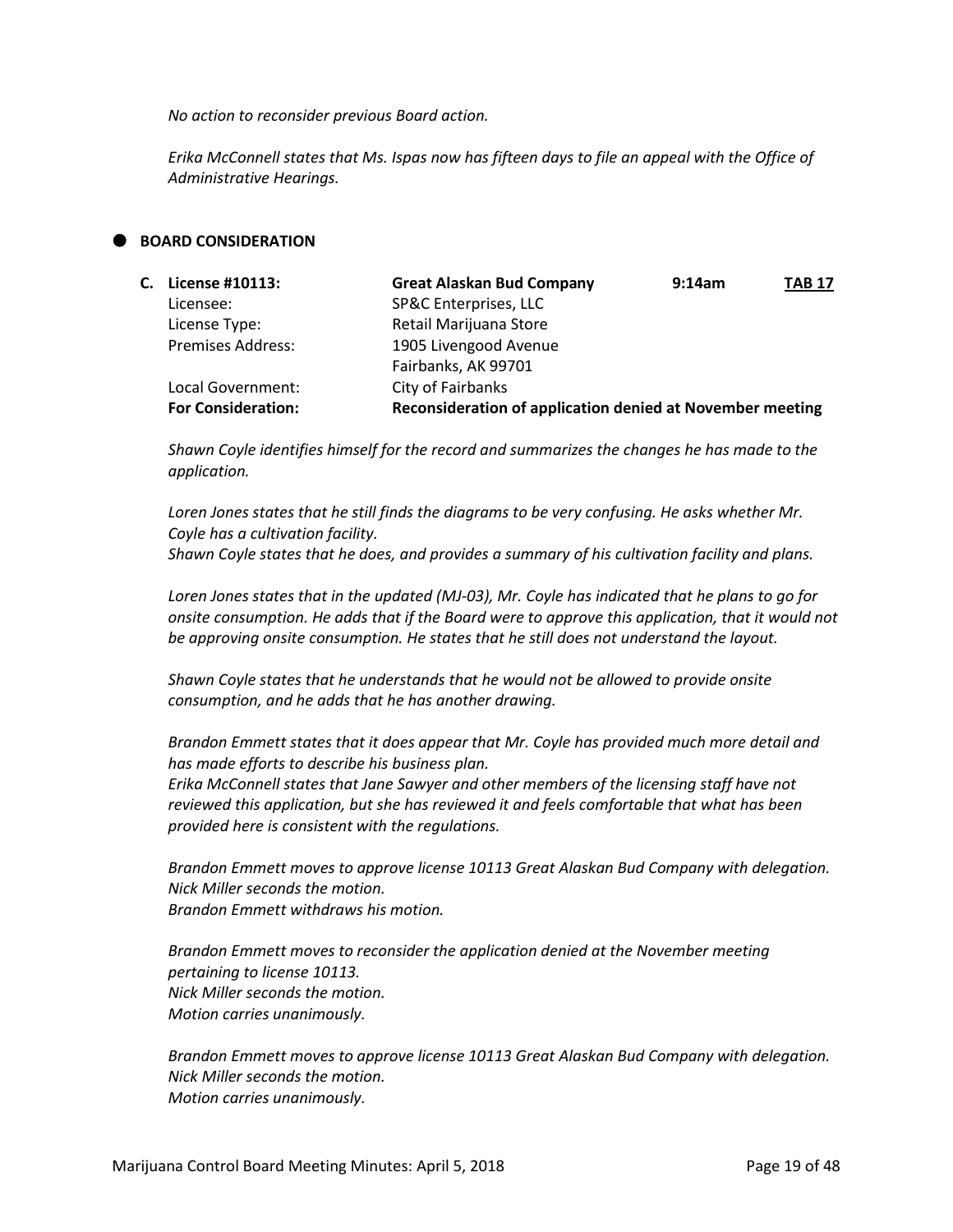| <b>D.</b> License #10231: | 420 Grow Tech                                    | 9:26am | <b>TAB 18</b> |
|---------------------------|--------------------------------------------------|--------|---------------|
| Licensee:                 | Gregory P Hoffman                                |        |               |
| License Type:             | Limited Marijuana Cultivation Facility           |        |               |
| <b>Premises Address:</b>  | 10064 N Arnistead Circle                         |        |               |
|                           | Sutton, AK 99674                                 |        |               |
| Local Government:         | Matanuska-Susitna Borough                        |        |               |
| <b>For Consideration:</b> | <b>Appealing Failed to Complete email/notice</b> |        |               |

*Loren Jones states that the memo says they've withdrawn. No action.*

| E. License #11119:        | <b>Gudlief Organization</b><br>9:27am                     | <b>TAB 19</b> |
|---------------------------|-----------------------------------------------------------|---------------|
| Licensee:                 | Robin C Thomas                                            |               |
| License Type:             | Retail Marijuana Store                                    |               |
| <b>Premises Address:</b>  | 303-C West E Street                                       |               |
|                           | Nome, AK 99762                                            |               |
| Local Government:         | City of Nome                                              |               |
| <b>For Consideration:</b> | Reconsideration of application denied at November meeting |               |

*Jana Weltzin, legal counsel, and Robin Thomas, applicant, identify themselves for the record. Robin Thomas states that this has been a huge learning curve for him, and that he has made some changes in the application to provide more detail, address security concerns, and bring answers into compliance with the regulations.*

*Brandon Emmett moves to reconsider the application denied at the November meeting for license 11119.. Nick Miller seconds the motion. Motion carries unanimously.*

*Brandon Emmett moves to approve license 11119 Gudlief Organization with delegation. Nick Miller seconds the motion. Nick Miller states that it seems like the applicant has gone through, cleaned up the application, and read the regulations some more. Motion carries unanimously.*

| <b>F.</b> License #12833: | Alaska Loven It, LLC                                     | 9:34am | <b>TAB 20</b> |
|---------------------------|----------------------------------------------------------|--------|---------------|
| Licensee:                 | Alaska Loven It, LLC                                     |        |               |
| License Type:             | <b>Standard Marijuana Cultivation Facility</b>           |        |               |
| <b>Premises Address:</b>  | 2908 Kachemak Drive                                      |        |               |
|                           | Homer, AK 99603                                          |        |               |
| Local Government:         | City of Homer                                            |        |               |
| <b>For Consideration:</b> | Reconsideration of application denied at January meeting |        |               |

*Jana Weltzin, legal counsel, and applicants Janiese Steven and Dan Coglianese identify themselves for the record.*

*Brandon Emmett moves to reconsider the application denied at the January meeting for license 12833 Alaska Loven It, LLC. Nick Miller seconds the motion.*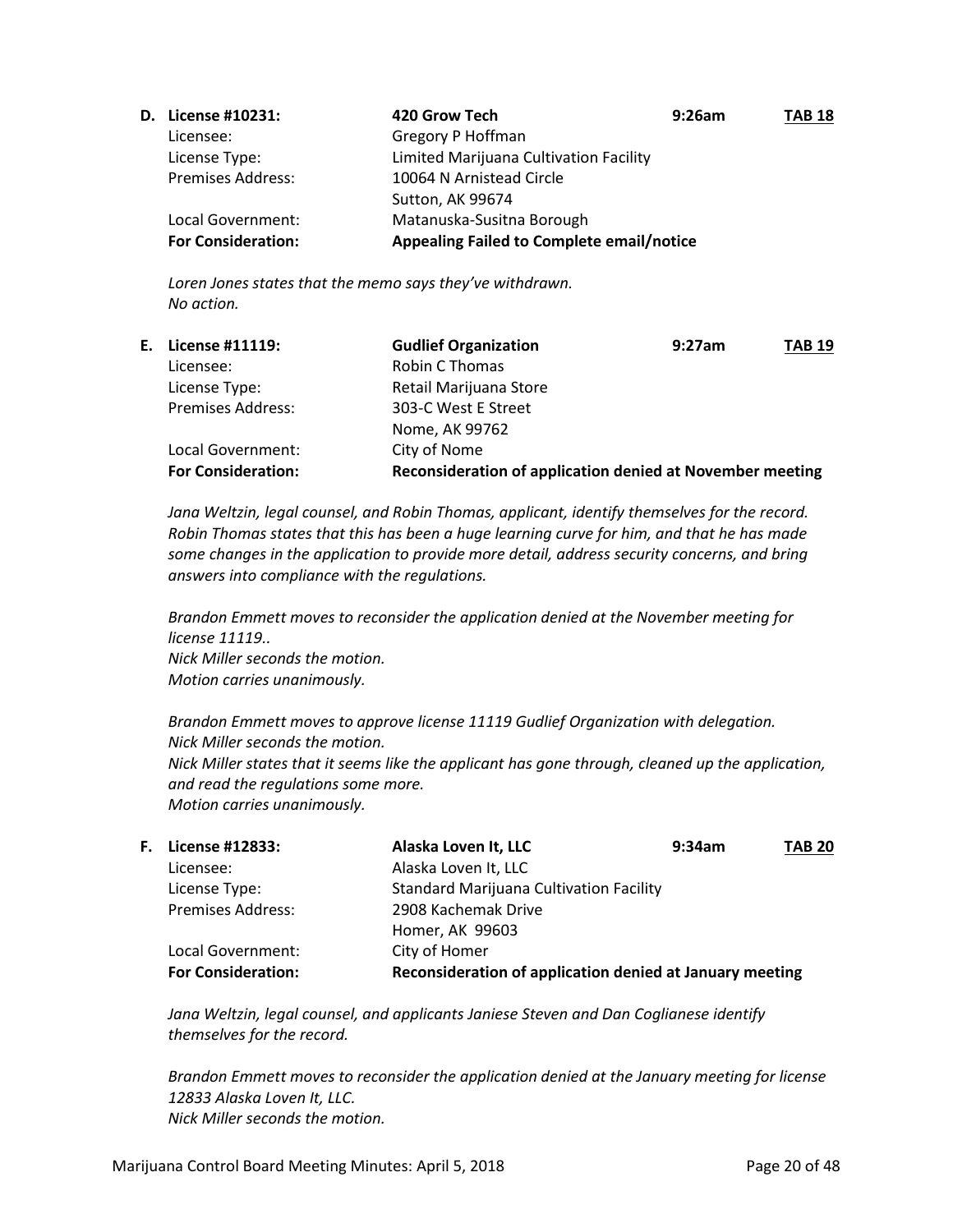*Motion carries unanimously.*

*Brandon Emmett states that licensees have to understand the regulations really well, or they are going to struggle. He adds that he is hesitant to grant a license, when before, the applicant showed lack of understanding on even personal use of marijuana, much less commercial use.* Jana Weltzin states that Dan was living on the premises and is better at growing plants, while *Janiese is better at understanding code.*

*Sarah Oates reminds the Board and applicants that the regulations specifically state that each licensee is expected to have read and understand AS 17.38 and the regulations. She adds that the testimony that one licensee understands the regulations while the other only understands growing is not acceptable to the Board, based upon regulations adopted by the Board, and that it's expected that Mr. Coglianese understands them as well.*

Jana Weltzin states that Mr. Coglianese has read the regulations multiple times since the denial *and has a more thorough understanding.*

*Sarah Oates states that she appreciates the clarification for the record, as licensees and applicants should not be under the impression that it is acceptable to have one licensee who understands the regulations and others who do not.*

*Brandon Emmett moves to approve license 12833 Alaska Loven It, LLC with delegation, part of that delegation being that the City of Homer protest is lifted. Nick Miller seconds the motion. The applicants answer additional Board questions. Motion carries, 3-1 (Loren Jones votes No).*

*Erika McConnell states that the issue with the enforcement officer allowing Nadia Ispas to have plants in her home was for a grow of eleven plants, which is considered a personal grow.*

| G. License #13752:        | <b>Northern Dreams, LLC</b>                                                | 9:56am | <b>TAB 21</b> |
|---------------------------|----------------------------------------------------------------------------|--------|---------------|
| Licensee:                 | Northern Dreams, LLC                                                       |        |               |
| License Type:             | Limited Marijuana Cultivation Facility                                     |        |               |
| <b>Premises Address:</b>  | 11705 B N Jonesville Mine Road                                             |        |               |
|                           | Sutton, AK 99674-8030                                                      |        |               |
| Local Government:         | Matanuska-Susitna Borough                                                  |        |               |
| <b>For Consideration:</b> | Approved at January meeting; Community Council notification in<br>question |        |               |

*Sara Williams, consultant, and Andrew Wessel, applicant, identify themselves for the record. Erika McConnell states that staff found out after the Board had approved the application that the community council had not been notified in advance, as required by the regulation. She recommends that the Board rescind its approval of this application, and direct the applicant to re-notice the application in accordance with 3 AAC 306.025(b). Sara Williams states that this was all her mistake, as her business fell apart and she was* 

*disorganized.*

*Loren Jones moves that the Board rescind the approval of this license and require the application to re-notice the application in accordance with 3 AAC 306.025(b). Brandon Emmett seconds the motion. Loren Jones states that regardless of who you hire, it's still the responsibility of the licensee. Motion carries unanimously.*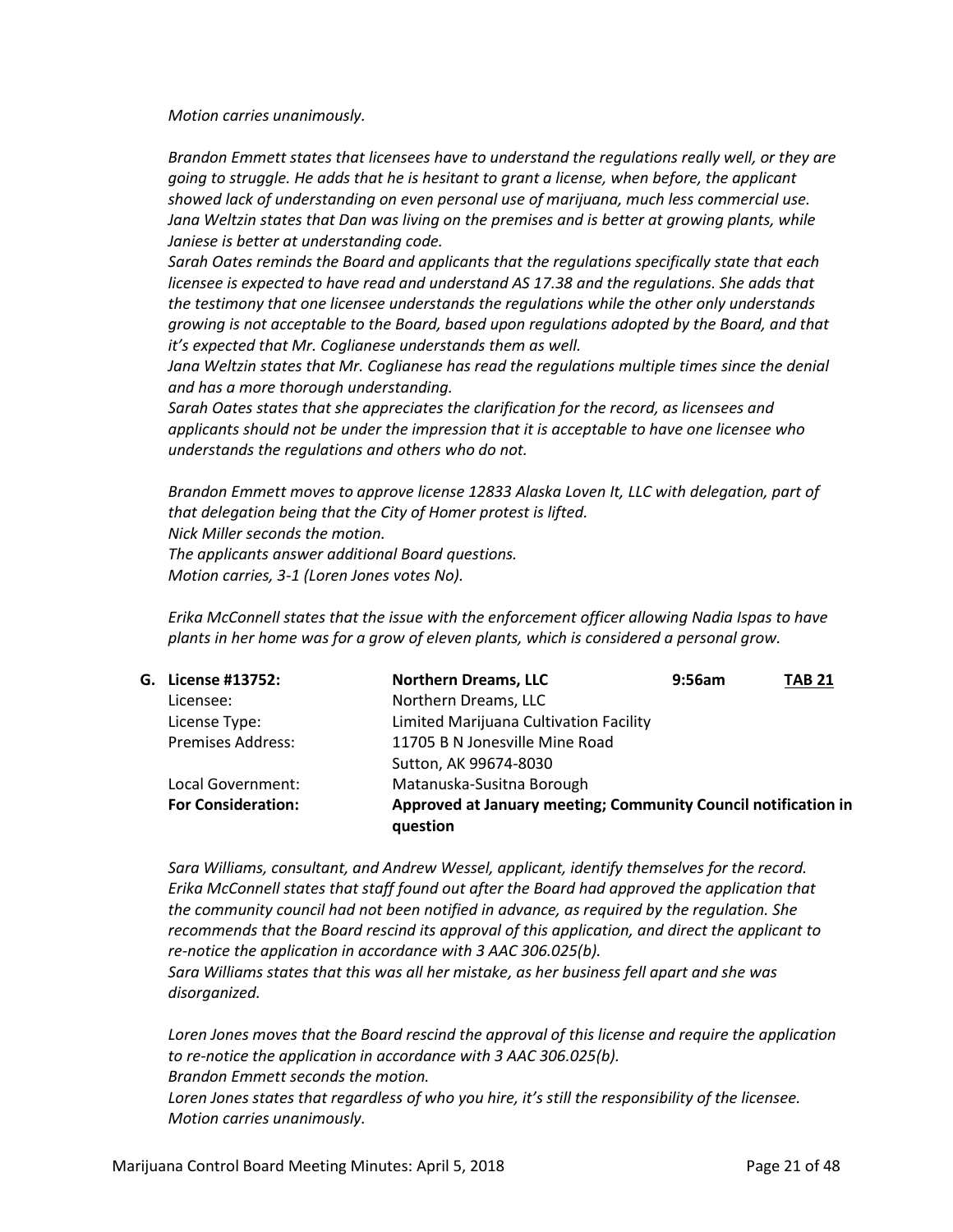# **OPERATING PLAN CHANGES**

| A. License #10005:       | <b>Rosie Creek Farm</b>                        | 10:03am | <b>TAB 22</b> |
|--------------------------|------------------------------------------------|---------|---------------|
| Licensee:                | RCFC, LLC                                      |         |               |
| License Type:            | <b>Standard Marijuana Cultivation Facility</b> |         |               |
| <b>Premises Address:</b> | 2659 Livingston Loop                           |         |               |
|                          | Fairbanks, AK 99709                            |         |               |
| Local Government:        | <b>Fairbanks North Star Borough</b>            |         |               |
|                          |                                                |         |               |

*Jana Weltzin, legal counsel, and Mike Emmers, applicant, identify themselves for the record. Jana Weltzin hands out documents to the Board and states that the day before the meeting, Mr. Emmers received fifteen notices of violation, dating back to issues since July. She provides a verbal timeline of events to the Board.*

*Erika McConnell states that a former MJ-14 had been denied due to the fact that the licensee was requesting approval of non-contiguous licensed areas. She asks if there are any existing structures on the property within the licensed premises area that are not on the current, approved premises diagram.*

*Jana Weltzin states that the ATCO Unit and the three marijuana storage units have been built but are not on the diagram.*

*Mike Emmers adds that the propagation greenhouse is another one.*

*Erika McConnell states that this is another situation of the cart coming before the horse. She adds that there has been a lengthy investigation, and that there will be an accusation forthcoming, due to the large number of violations of this licensee.*

*The Board members and staff discuss reasons why a licensee must obtain prior approval before altering the functional floor plan of a licensed premises, including the regulatory requirement, ensuring adequate camera coverage, and other security concerns.*

*Jana Weltzin states that she does not disagree that the function floor plan has changed by adding these structures.*

*Brandon Emmett states that it seems like the Board is getting away from the matter on the agenda and is going too far into whether yesterday's NOVs were issued appropriately.*

*Erika McConnell states that she does not have an objection to the Board approving these changes today, but she wants to make the record clear that this is not the proper procedure – an application is required to receive written approval from the Board and/or director prior to making any changes, rather than making the changes prior to receiving approval.*

*Loren Jones moves to approve the operating plan change for Rosie Creek Farm license 10005. Nick Miller seconds the motion.*

*Motion carries unanimously.*

*Loren Jones reiterates the caution that just because the Board approved these changes, it doesn't mean that this is proper procedure when making changes.*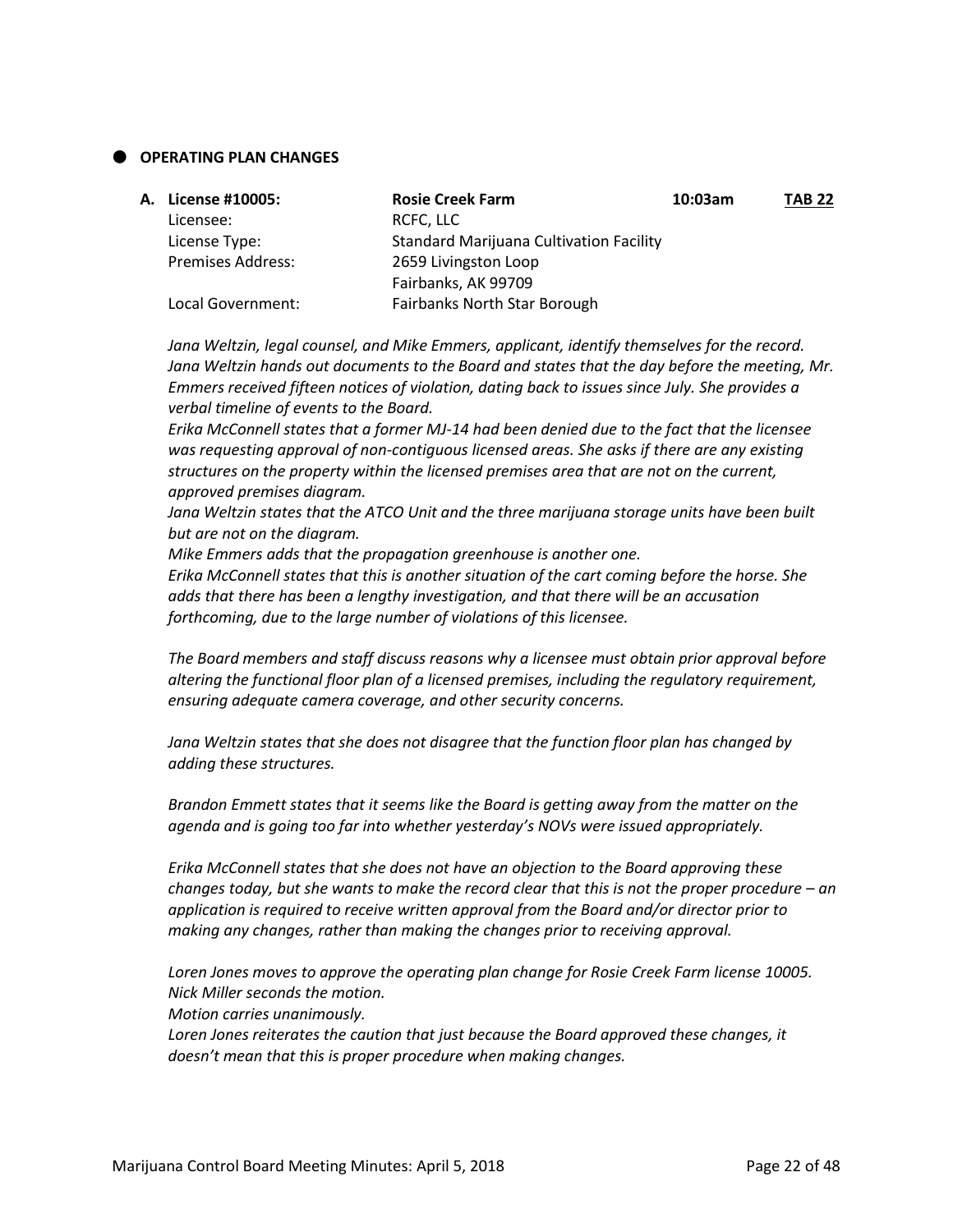| <b>B.</b> License #10082: | <b>Einstein Labs</b>                     | 10:43am | <b>TAB 23</b> |
|---------------------------|------------------------------------------|---------|---------------|
| Licensee:                 | Einstein Enterprises, Inc.               |         |               |
| License Type:             | Marijuana Product Manufacturing Facility |         |               |
| <b>Premises Address:</b>  | 2939 Porcupine Drive, Suite B            |         |               |
|                           | Anchorage, AK 99501-3118                 |         |               |
| Local Government:         | Municipality of Anchorage                |         |               |

*Justin Roland, licensee, identifies himself for the record.*

*Brandon Emmett moves to approve the operating plan change for license 10082 Einstein Labs. Nick Miller seconds the motion. Justin Roland provides a verbal summary of his proposed changes and answers Board questions. Motion carries unanimously.*

 **BREAK 10:47am**

# **P** OPERATING PLAN CHANGES

| C. License #10165:       | Good, LLC                                | 11:04am | <b>TAB 24</b> |
|--------------------------|------------------------------------------|---------|---------------|
| Licensee:                | Good, LLC                                |         |               |
| License Type:            | Marijuana Product Manufacturing Facility |         |               |
| <b>Premises Address:</b> | 1949 Frank Avenue                        |         |               |
|                          | Fairbanks, AK 99708                      |         |               |
| Local Government:        | Fairbanks North Star Borough             |         |               |

*Christian Hood identifies herself for the record and provides a summary of the proposed changes. Loren Jones moves to approve the operating plan change for Good, LLC license 10165. Brandon Emmett seconds the motion. Motion carries unanimously.*

| <b>D.</b> License #10828: | <b>Glacier Extracts</b>                  | 11:07am | <b>TAB 25</b> |
|---------------------------|------------------------------------------|---------|---------------|
| Licensee:                 | <b>Glacier Extracts, LLC</b>             |         |               |
| License Type:             | Marijuana Product Manufacturing Facility |         |               |
| <b>Premises Address:</b>  | 8639 Toloff Street, Suite 3              |         |               |
|                           | Anchorage, AK 99507                      |         |               |
| Local Government:         | <b>Municipality of Anchorage</b>         |         |               |

*Loren Jones moves to approve the operating plan change for Glacier Extracts license 10828. Brandon Emmett seconds the motion. Jana Weltzin, legal counsel, and licensees Ashley Taborsky and Adam Boyd identify themselves for the record and provide a summary of the proposed changes. Motion carries unanimously.*

| E. License #12254:       | <b>Lady Gray Gourmet Medibles</b>        | 11:08am | <b>TAB 26</b> |
|--------------------------|------------------------------------------|---------|---------------|
| Licensee:                | Lady Gray, LLC                           |         |               |
| License Type:            | Marijuana Product Manufacturing Facility |         |               |
| <b>Premises Address:</b> | 36322 Pine Street. Suite 1               |         |               |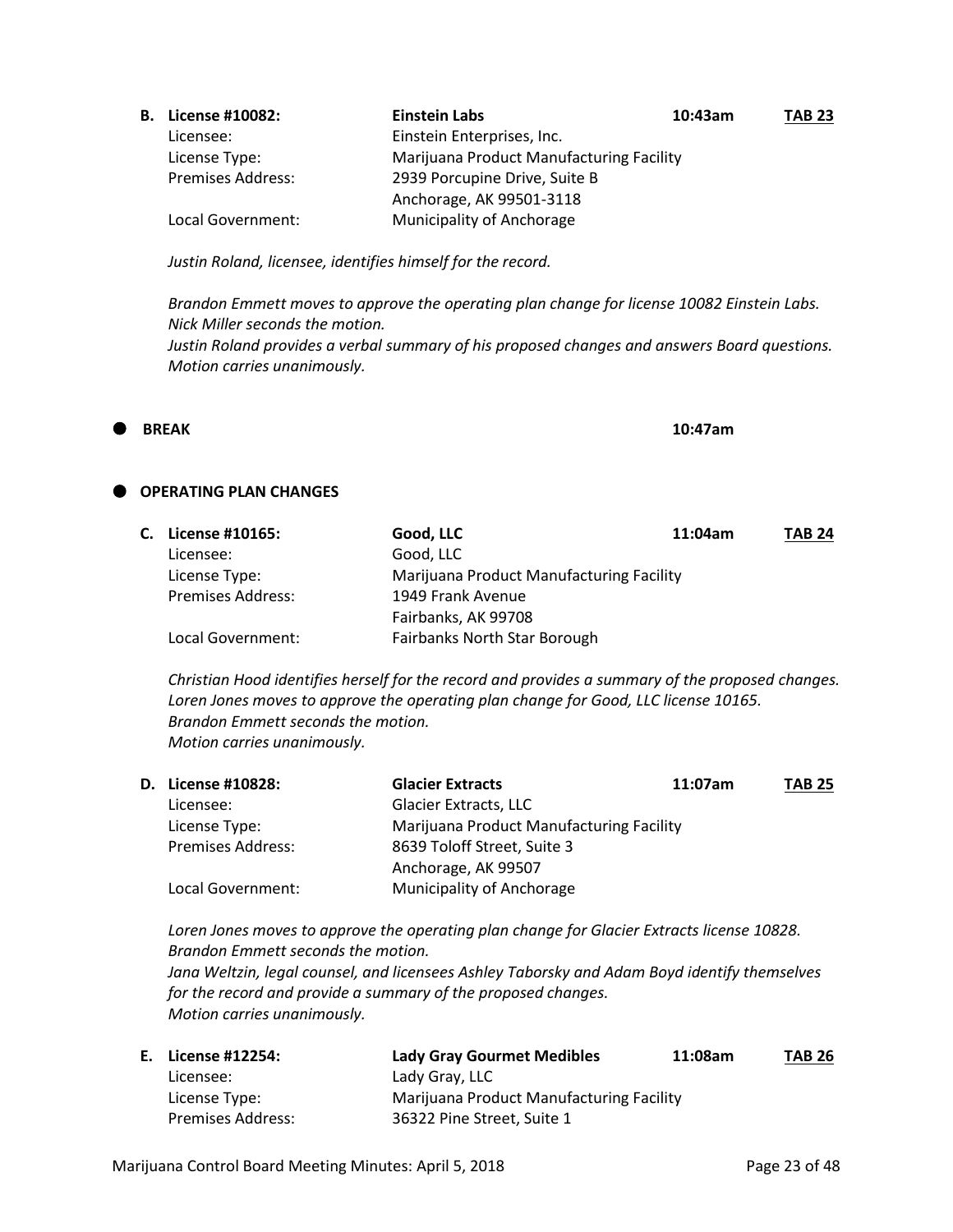# Soldotna, AK 99669 Local Government: Kenai Peninsula Borough

*Jana Weltzin, legal counsel, and Tasha Grossl, licensee, identify themselves for the record and answer Board questions. Loren Jones moves to approve the operating plan change to add the new serving sizes as options for the two products for license 12254. Brandon Emmett seconds the motion. Motion carries unanimously.*

|                          | <b>The New Frontier Research</b>  | 11:14am | <b>TAB 27</b>                          |
|--------------------------|-----------------------------------|---------|----------------------------------------|
| Licensee:                | The New Frontier Research, LLC    |         |                                        |
| License Type:            | <b>Marijuana Testing Facility</b> |         |                                        |
| <b>Premises Address:</b> |                                   |         |                                        |
|                          | Wasilla, AK 99654                 |         |                                        |
| Local Government:        | Matanuska-Susitna Borough         |         |                                        |
|                          | <b>F.</b> License #12657:         |         | 2301 South Knik-Goose Bay Road, Unit 3 |

Loren Jones moves to approve the operating plan change submitted by The New Frontier *Research license 12657 that has been granted temporary approval by the director, and that the Board make that approval permanent. Brandon Emmett seconds the motion. Jessica Alexander, licensee, provides a verbal summary of her proposed changes and answers Board questions.*

*Motion carries unanimously.*

| G. License #13487:       | <b>The Connoisseur</b>                         | 11:18am | <b>TAB 28</b> |
|--------------------------|------------------------------------------------|---------|---------------|
| Licensee:                | The Connoisseur, LLC                           |         |               |
| License Type:            | <b>Standard Marijuana Cultivation Facility</b> |         |               |
| <b>Premises Address:</b> | 3200 W Top of the World Circle, Unit A         |         |               |
|                          | Wasilla, AK 99654                              |         |               |
| Local Government:        | Matanuska-Susitna Borough                      |         |               |

*Loren Jones moves to approve the operating plan change for license 13487. Brandon Emmett seconds the motion. Matt Chambers, licensee, provides a verbal summary of his proposed changes and answers Board questions. Motion carries unanimously.*

| H. License #14073:       | <b>Black Bear Nursery</b>                      | 11:23am | <b>TAB 29</b> |
|--------------------------|------------------------------------------------|---------|---------------|
| Licensee:                | <b>Black Bear Enterprises, LLC</b>             |         |               |
| License Type:            | <b>Standard Marijuana Cultivation Facility</b> |         |               |
| <b>Premises Address:</b> | 6209 Mike Street, Suite 2C                     |         |               |
|                          | Anchorage, AK 99518                            |         |               |
| Local Government:        | Municipality of Anchorage                      |         |               |

*Brandon Emmett moves to approve the operating plan changes for license 14073 Black Bear Nursery. Nick Miller seconds the motion. Eli Lehrmann provides a verbal summary of his proposed changes and answers Board questions.*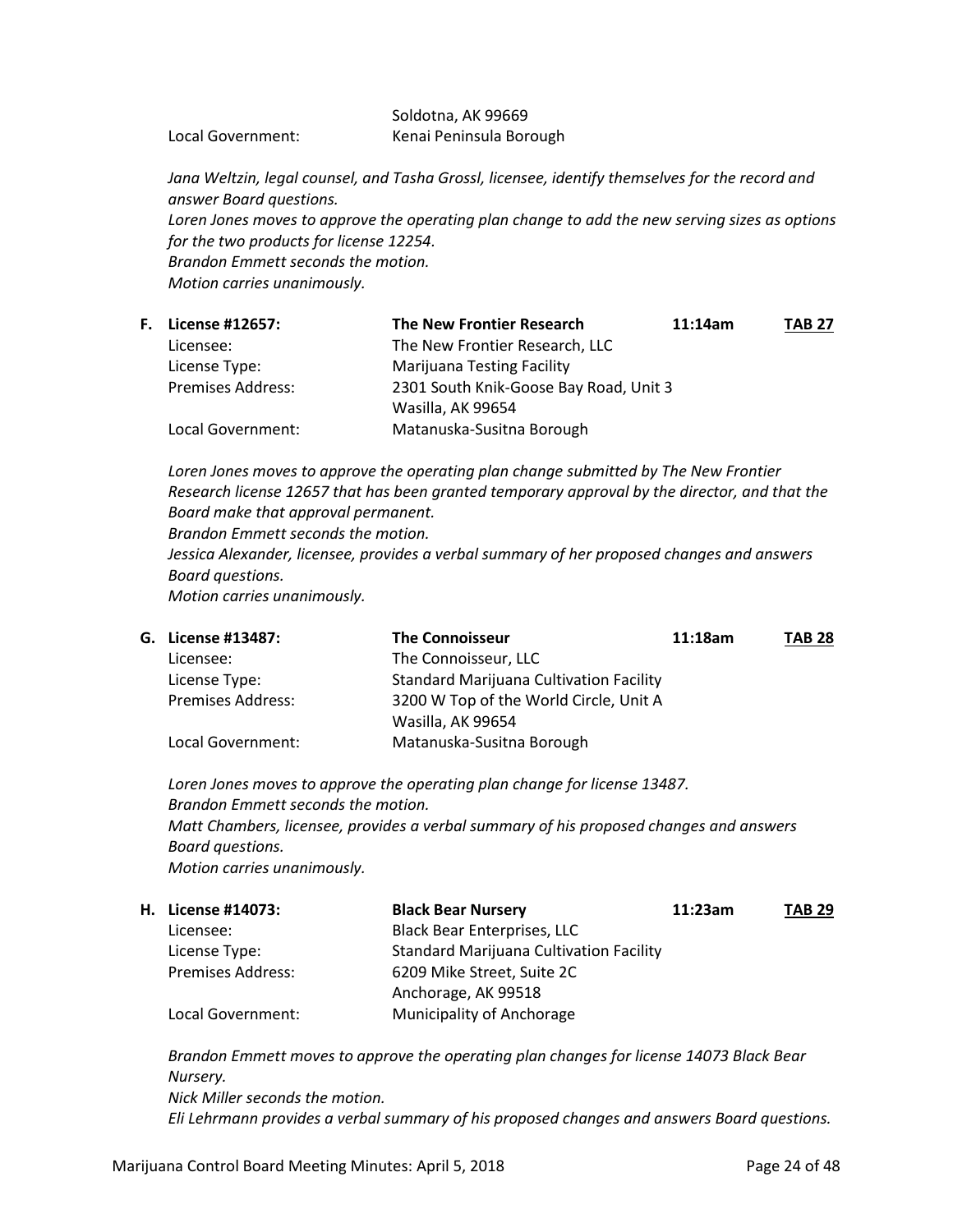*Motion carries unanimously.*

## **NEW MARIJUANA PRODUCTS**

| <b>A. License #10082:</b> | <b>Einstein Labs</b>                     | 11:26am | <b>TAB 30</b> |
|---------------------------|------------------------------------------|---------|---------------|
| Licensee:                 | Einstein Enterprises, Inc.               |         |               |
| License Type:             | Marijuana Product Manufacturing Facility |         |               |
| <b>Premises Address:</b>  | 2939 Porcupine Drive, Suite B            |         |               |
|                           | Anchorage, AK 99501                      |         |               |
| Local Government:         | Municipality of Anchorage                |         |               |

*Justin Roland, licensee, identifies himself for the record.*

*Brandon Emmett moves to approve the product named E=U Higher. Nick Miller seconds the motion. Motion carries unanimously.*

*Brandon Emmett moves to approve the product Honu Chocolate Edibles. Nick Miller seconds the motion. Mark Springer adds delegation that the licensee put the name of the specific marijuana concentrate in the ingredients. Justin Roland states that he has a licensing contract with Honu. Brandon Emmett amends his motion to add delegation that Mr. Roland provides a copy of the licensing contract to AMCO staff for review, which will be a confidential document. Nick Miller seconds the amendment. None opposed.*

*Motion to approve as amended carries unanimously.*

| <b>B.</b> License #10165: | Good, LLC<br>11:35am                     | <b>TAB 31</b> |
|---------------------------|------------------------------------------|---------------|
| Licensee:                 | Good, LLC                                |               |
| License Type:             | Marijuana Product Manufacturing Facility |               |
| <b>Premises Address:</b>  | 1949 Frank Avenue                        |               |
|                           | Fairbanks, AK 99708                      |               |
| Local Government:         | <b>Fairbanks North Star Borough</b>      |               |
|                           |                                          |               |

*Brandon Emmett moves to approve Good, LLC's product GOOD Lemon-Ginger Drops. Nick Miller seconds the motion. Christian Hood, licensee, identifies herself for the record and answers Board questions. Motion carries unanimously.*

| C. License #10271:       | <b>Top Hat Concentrates, LLC</b>         | 11:37am | <b>TAB 32</b> |
|--------------------------|------------------------------------------|---------|---------------|
| Licensee:                | Top Hat Concentrates, LLC                |         |               |
| License Type:            | Marijuana Product Manufacturing Facility |         |               |
| <b>Premises Address:</b> | 2315 Industrial Boulevard, Suite B       |         |               |
|                          | Juneau, AK 99801                         |         |               |
| Local Government:        | City and Borough of Juneau               |         |               |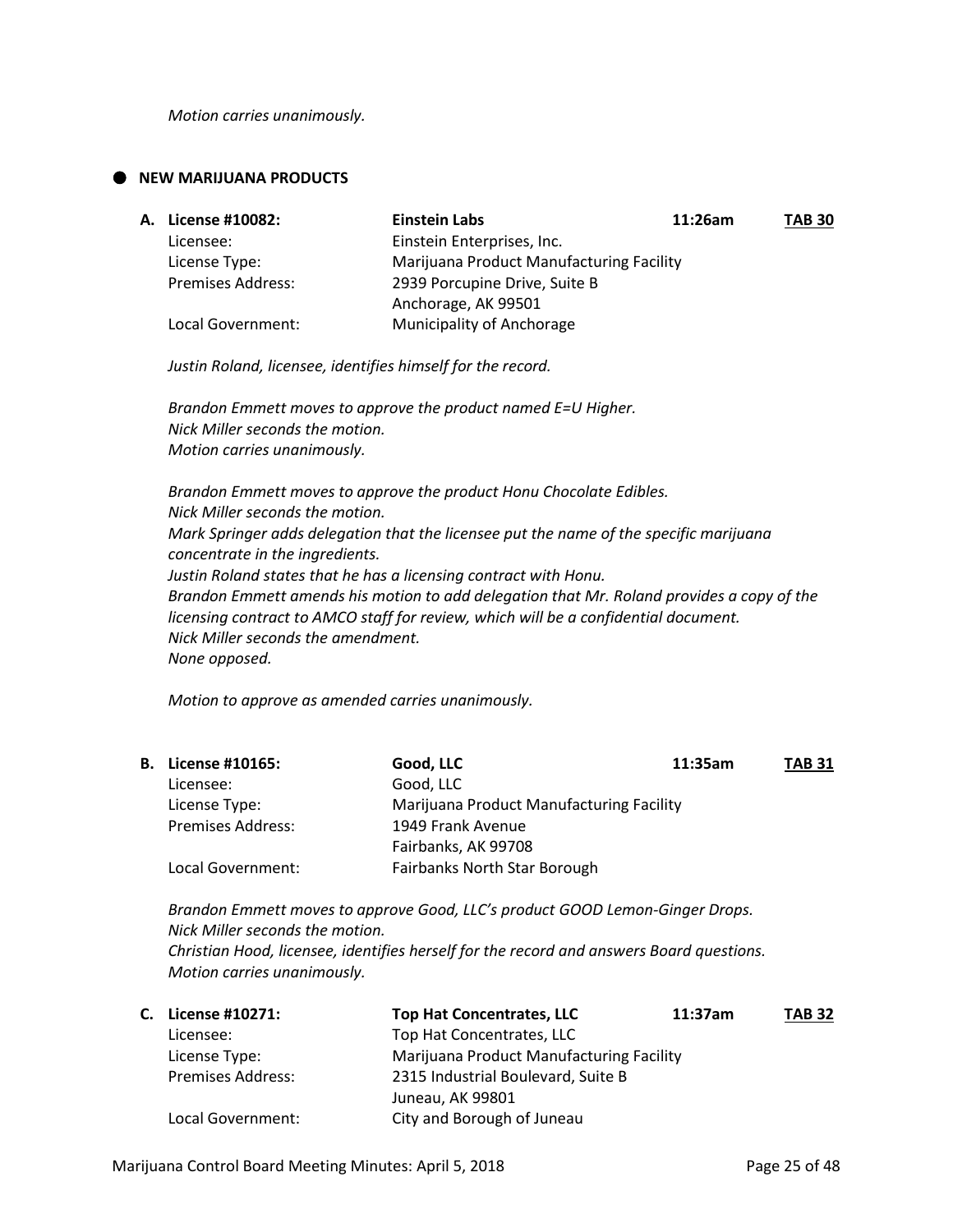*Brandon Emmett moves to approve Top Hat Concentrates, LLC's product Stoned Age Cannaroons. Nick Miller seconds the motion. John Nemeth, licensee, identifies himself for the record and answers Board questions. Motion carries unanimously.*

# **LUNCH BREAK 11:44am**

# **NEW MARIJUANA PRODUCTS**

| <b>D.</b> License #10828: | <b>Glacier Extracts</b>                  | $1:01$ pm | <b>TAB 33</b> |
|---------------------------|------------------------------------------|-----------|---------------|
| Licensee:                 | <b>Glacier Extracts, LLC</b>             |           |               |
| License Type:             | Marijuana Product Manufacturing Facility |           |               |
| <b>Premises Address:</b>  | 8639 Toloff Street, Suite 3              |           |               |
|                           | Anchorage, AK 99507                      |           |               |
| Local Government:         | Municipality of Anchorage                |           |               |

*Brandon Emmett moves to approve the product named Glacier Coconut Sugar. Nick Miller seconds the motion.*

*Ashley Taborsky, licensee, and Jana Weltzin, legal counsel, identify themselves for the record, answer Board questions, and state that Adam Boyd, licensee, is on the phone. Motion carries unanimously.*

*Brandon Emmett moves to approve the product Glacier Gems. Nick Miller seconds the motion. Motion carries unanimously.*

*Brandon Emmett moves to approve the product Glacier Gummies. Nick Miller seconds the motion. Motion carries unanimously.*

*Brandon Emmett moves to approve the product Glacier Mints. Nick Miller seconds the motion. Ashley Taborsky states that the mints will be packaged in the tray, and not individually wrapped, as shown in the product picture. Motion carries unanimously.*

*Brandon Emmett moves to approve the product Glacier Spa Bath Bomb. Nick Miller seconds the motion. Loren Jones voices concerns about abuse of bath salts. Jana Weltzin suggests adding a disclaimer to the packaging that says "Not for oral consumption or inhalation". Mark Springer states that will be added as delegation. Motion carries, 3-1 (Loren Jones votes No).*

*Brandon Emmett moves to approve the product Glacier Spa Body Salve.*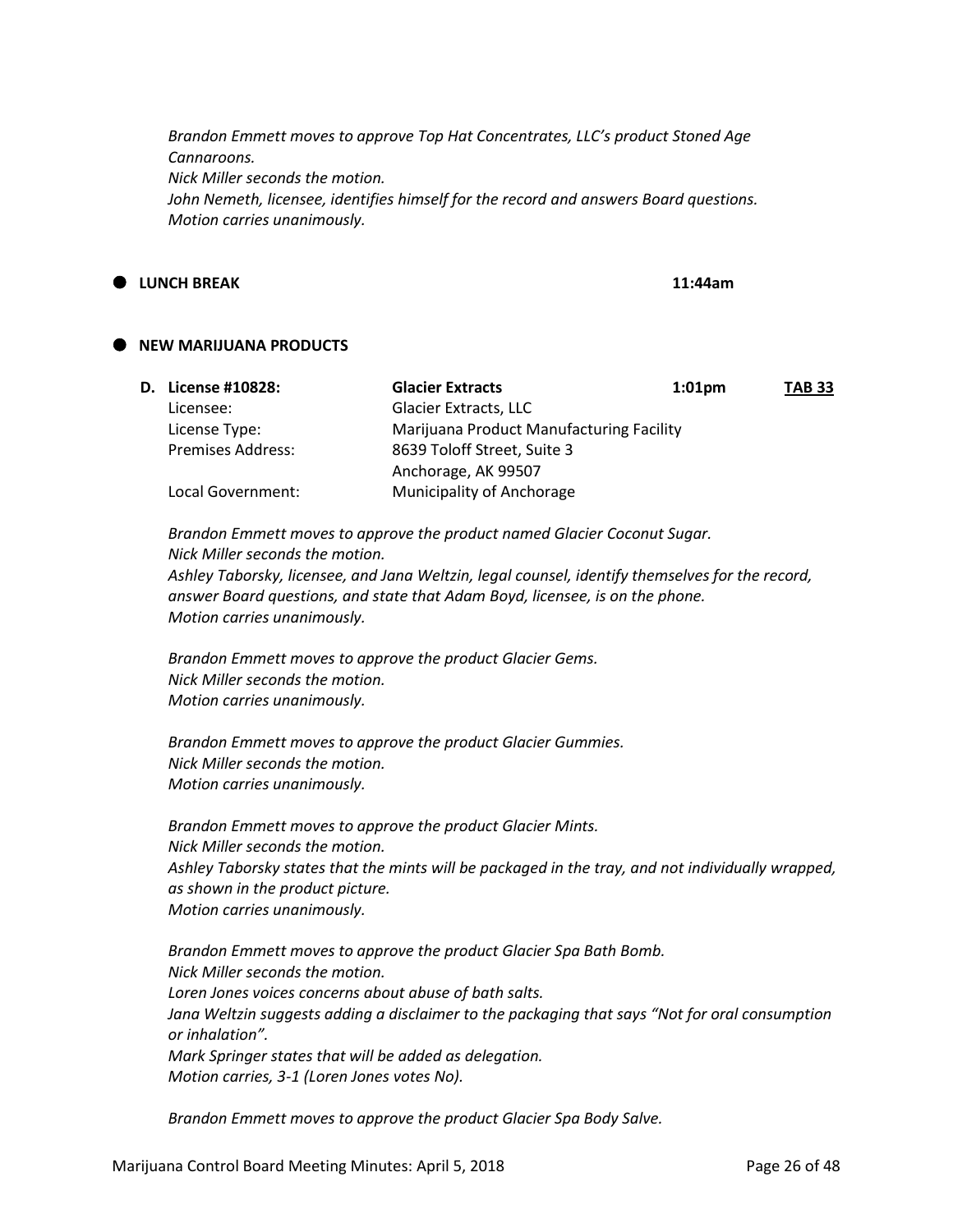*Nick Miller seconds the motion. Mark Springer suggests that the licensee add a top label (on the lid) that states that the product contains THC. Ashley Taborsky states that she will do that. Motion carries unanimously.*

*Brandon Emmett moves to approve the product Glacier Spa Foot Soak. Nick Miller seconds the motion. Mark Springer states that this should have the same label that states that it is not for human consumption. Motion carries unanimously.*

*Brandon Emmett moves to approve the product Glacier Spa Massage Oil. Nick Miller seconds the motion. Erika McConnell and Sarah Oates state that serving limits and demarcation requirements only apply to edible products. Motion carries unanimously.*

*Brandon Emmett moves to approve the product Infused Butter. Nick Miller second the motion. Motion carries unanimously.*

*Brandon Emmett moves to approve the product Infused Coconut Oil. Nick Miller seconds the motion. Motion carries unanimously.*

*Brandon Emmett moves to approve the product Infused Pre-Roll. Nick Miller seconds the motion. Motion carries unanimously.*

*Brandon Emmett moves to approve the product Koda Bar. Nick Miller seconds the motion. Mark Springer requests that the bars be stamped with "THC". Ashley Taborsky states that they can do that. Motion carries unanimously.*

*Brandon Emmett moves to approve the product MJ Elixir. Nick Miller seconds the motion. Mark Springer states that if the information on the bottle label is too small, that the licensee provide a card that goes with the bottle that includes the warning label.* Brandon Emmett states that he doesn't have an issue with leaving flavoring options pretty open*ended. Motion carries unanimously.*

*Brandon Emmett moves to approve the product Koda Truffles. Nick Miller seconds the motion. Loren Jones states that anywhere in an ingredient list that it says "Infused butter" or other concentrate, that it should be changed to specify that the ingredient is marijuana/cannabisinfused.*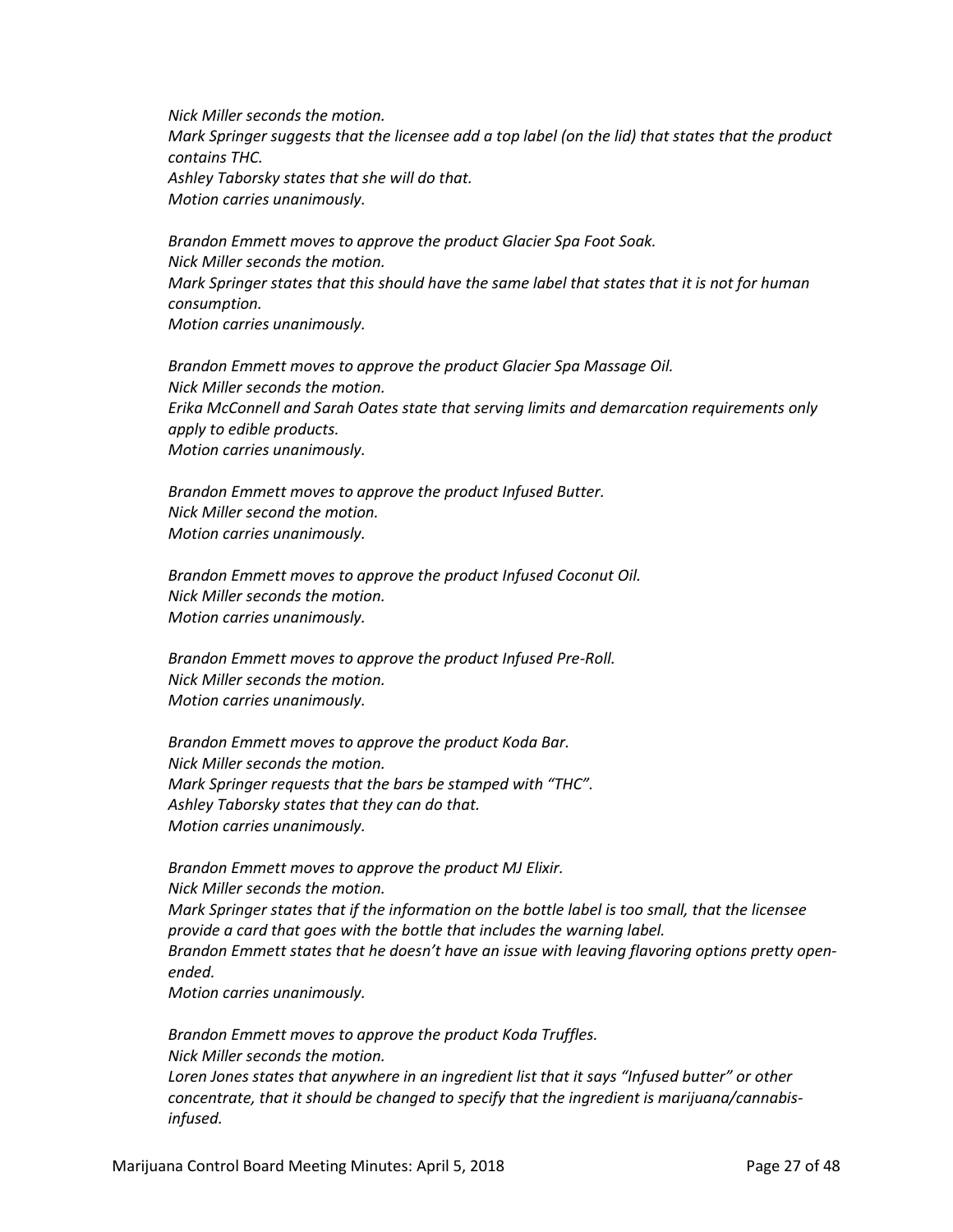*Ashley Taborsky states that all of the truffles will be round/marble-shaped. Motion carries unanimously.*

## **OWNERSHIP TRANSFER APPLICATIONS**

| <b>A. License #10035:</b> | <b>Arctic Herbery</b>                          | $1:57$ pm | <b>TAB 34</b> |
|---------------------------|------------------------------------------------|-----------|---------------|
| Licensee:                 | 7107 Ventures, LLC                             |           |               |
| License Type:             | <b>Standard Marijuana Cultivation Facility</b> |           |               |
| <b>Premises Address:</b>  | 7107 Arctic Boulevard                          |           |               |
|                           | Anchorage, AK 99518                            |           |               |
| Local Government:         | Municipality of Anchorage                      |           |               |
| Transferor:               | Bryant D Thorp DBA Arctic Herbery              |           |               |
|                           |                                                |           |               |

*Jana Weltzin, legal counsel, and Bryant Thorp, licensee, identify themselves for the record and answer Board questions about the application.*

*Loren Jones moves to approve the ownership transfer for Arctic Herbery license 10035 with delegation. Brandon Emmett seconds the motion. Motion carries unanimously.*

| <b>B.</b> License #10037: | <b>Arctic Herbery</b>             | $2:03 \text{pm}$ | <b>TAB 35</b> |
|---------------------------|-----------------------------------|------------------|---------------|
| Licensee:                 | 7107 Ventures, LLC                |                  |               |
| License Type:             | Retail Marijuana Store            |                  |               |
| <b>Premises Address:</b>  | 7107 Arctic Boulevard             |                  |               |
|                           | Anchorage, AK 99518               |                  |               |
| Local Government:         | Municipality of Anchorage         |                  |               |
| Transferor:               | Bryant D Thorp DBA Arctic Herbery |                  |               |

*Loren Jones moves to approve the ownership transfer for Arctic Herbery license 10037 with delegation. Brandon Emmett seconds the motion. Motion carries unanimously.*

| С. | License #10137:           | <b>Pine Street Cannabis Company</b>            | 2:04 <sub>pm</sub> | <b>TAB 36</b> |
|----|---------------------------|------------------------------------------------|--------------------|---------------|
|    | Licensee:                 | Croy's Enterprises, LLC                        |                    |               |
|    | License Type:             | <b>Standard Marijuana Cultivation Facility</b> |                    |               |
|    | <b>Premises Address:</b>  | 36130 Pine Street                              |                    |               |
|    |                           | Soldotna, AK 99669-8524                        |                    |               |
|    | Local Government:         | Kenai Peninsula Borough                        |                    |               |
|    | Transferor:               | Croy's Enterprises, LLC (controlling interest) |                    |               |
|    |                           | DBA Pine Street Cannabis Company               |                    |               |
|    | <b>For Consideration:</b> | Conditions pursuant to 3 AAC 306.060(b)        |                    |               |

*Brandon Emmett moves to approve the transfer of license 10137 Pine Street Cannabis Company with the conditions pursuant to 3 AAC 306.060(b) and delegation. Nick Miller seconds the motion.*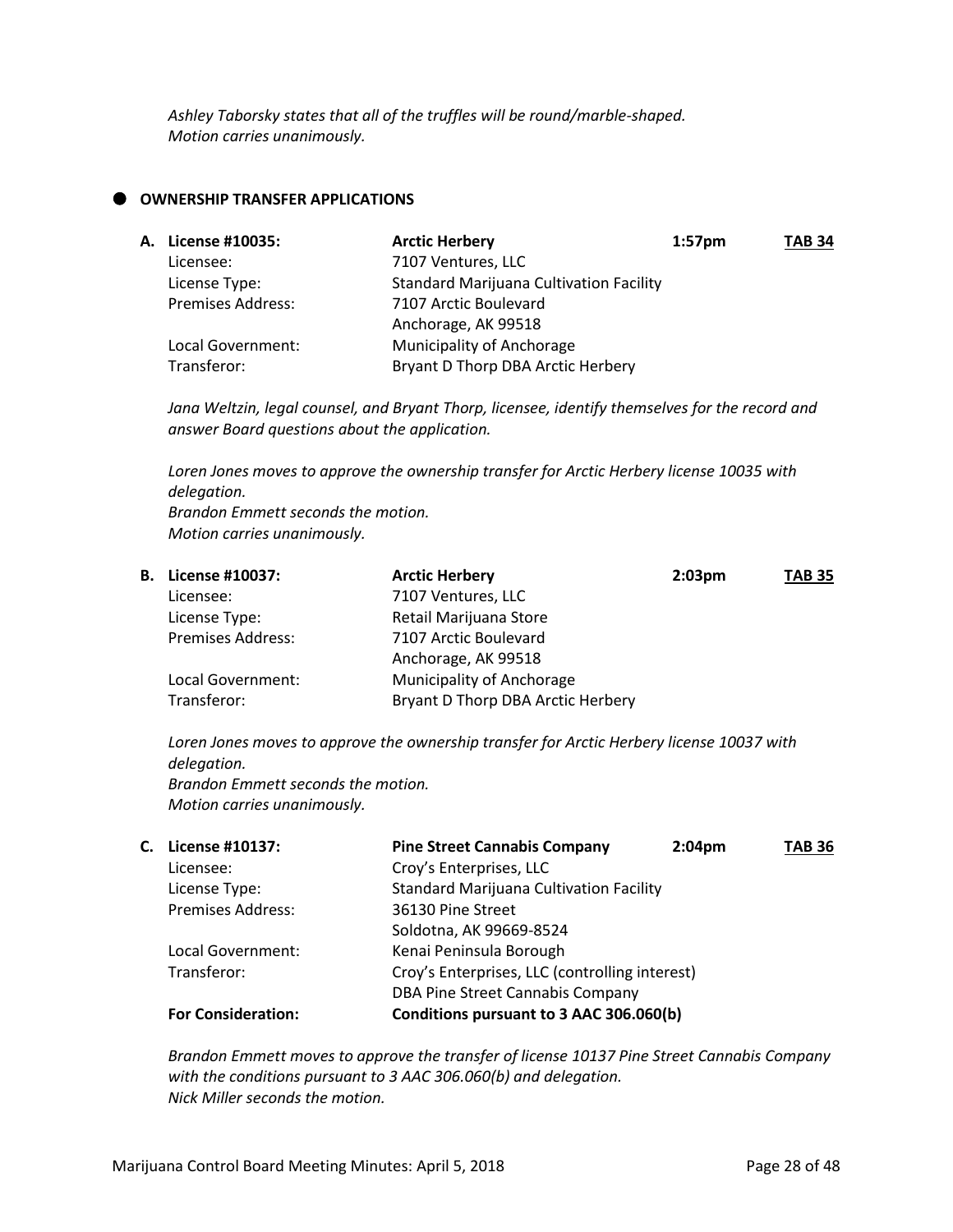*Richard Ebenezer, transferee, identifies himself for the record, provides a timeline of the ownership change to the Board, and answers Board questions.*

*Brandon Emmett states that he is agreeable to adding the words "Kenai Peninsula Borough" to his amendment to make it clear that he was referring to the Borough's conditions.*

*Motion to approve with delegation and conditions carries.*

| <b>D.</b> License #10149: | <b>Remedy Shoppe</b>          | 2:09 <sub>pm</sub> | <b>TAB 37</b> |
|---------------------------|-------------------------------|--------------------|---------------|
| Licensee:                 | Remedy Shoppe, LLC            |                    |               |
| License Type:             | Retail Marijuana Store        |                    |               |
| <b>Premises Address:</b>  | 371 Third Avenue              |                    |               |
|                           | Skagway, AK 99840             |                    |               |
| Local Government:         | Municipality of Skagway       |                    |               |
| Transferor:               | Tara A Bass DBA Remedy Shoppe |                    |               |
|                           |                               |                    |               |

*Loren Jones moves to approve the transfer of license 10149 Remedy Shoppe. Brandon Emmett seconds the motion.*

*Tara Bass, licensee, identifies herself for the record and answers Board questions.*

*Mark Springer clarifies that the motion should be with delegation.*

*Loren Jones asks why all of the additional documents are in this tab. Sarah Oates states that the regulations require that a transfer application include all of the documents that are required for a new license, and that the Board does not compare this application to the original application. Loren Jones states that he has not reviewed this entire application, as he did not realize this.*

*Loren Jones states that he wants to make it clear that the Board is not approving any onsite consumption.*

*Motion carries unanimously.*

| Е. | License #10273:           | <b>Pine Street Cannabis Company</b>            | 2:18 <sub>pm</sub> | <b>TAB 38</b> |
|----|---------------------------|------------------------------------------------|--------------------|---------------|
|    | Licensee:                 | Croy's Enterprises, LLC                        |                    |               |
|    | License Type:             | Retail Marijuana Store                         |                    |               |
|    | <b>Premises Address:</b>  | 36130 Pine Street                              |                    |               |
|    |                           | Soldotna, AK 99669                             |                    |               |
|    | Local Government:         | Kenai Peninsula Borough                        |                    |               |
|    | Transferor:               | Croy's Enterprises, LLC (controlling interest) |                    |               |
|    |                           | DBA Pine Street Cannabis Company               |                    |               |
|    | <b>For Consideration:</b> | Conditions pursuant to 3 AAC 306.060(b)        |                    |               |

*Richard Ebenezer, transferee, identifies himself for the record and answers Board questions.*

*Brandon Emmett moves to approve the ownership transfer of license 10273 Pine Street Cannabis Company with delegation and the Kenai Peninsula Borough conditions pursuant to 3 AAC 306.060(b).*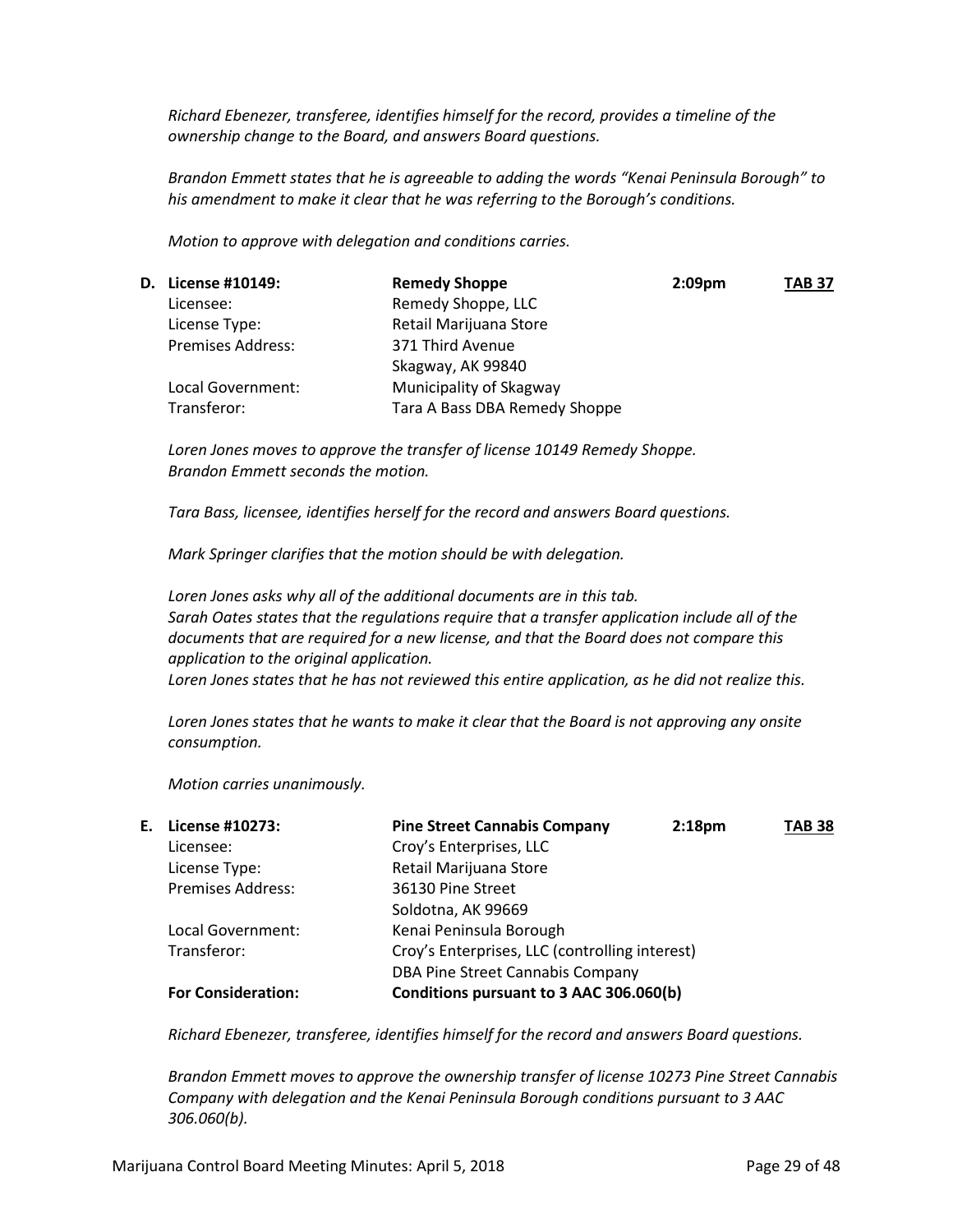*Nick Miller seconds the motion. Motion carries unanimously.*

| G. License #10307:       | <b>Alaska Fireweed</b>          | 2:21 <sub>pm</sub> | <b>TAB 40</b> |
|--------------------------|---------------------------------|--------------------|---------------|
| Licensee:                | SEU, LLC                        |                    |               |
| License Type:            | Retail Marijuana Store          |                    |               |
| <b>Premises Address:</b> | 715 W 4 <sup>th</sup> Avenue    |                    |               |
|                          | Anchorage, AK 99501             |                    |               |
| Local Government:        | Municipality of Anchorage       |                    |               |
| Transferor:              | SEU, LLC (controlling interest) |                    |               |
|                          | DBA Alaska Fireweed             |                    |               |
|                          |                                 |                    |               |

*Sue Nowland, licensee, identifies herself for the record and answers Board questions.*

*Brandon Emmett moves to approve the transfer of license 10307 Alaska Fireweed with delegation. Nick Miller seconds the motion. Motion carries unanimously.*

| F. | License #10306:          | Dankorage, LLC                        | 2:24 <sub>pm</sub> | <b>TAB 39</b> |
|----|--------------------------|---------------------------------------|--------------------|---------------|
|    | Licensee:                | Dankorage, LLC                        |                    |               |
|    | License Type:            | Retail Marijuana Store                |                    |               |
|    | <b>Premises Address:</b> | 2812 Spenard Road                     |                    |               |
|    |                          | Anchorage, AK 99503                   |                    |               |
|    | Local Government:        | Municipality of Anchorage             |                    |               |
|    | Transferor:              | Dankorage, LLC (controlling interest) |                    |               |
|    |                          | DBA Dankorage, LLC                    |                    |               |

*Brandon Emmett moves to approve license 10306 Dankorage, LLC with delegation. Nick Miller seconds the motion.*

*Lily Bosshart identifies herself for the record and answers Board questions. Motion carries unanimously.* 

# **NEW STANDARD MARIJUANA CULTIVATION FACILITY APPLICATIONS**

| A. License #12680:       | <b>Glacier Bay Farms</b> | $2:42 \text{pm}$ | <b>TAB 41</b> |
|--------------------------|--------------------------|------------------|---------------|
| Licensee:                | Carol J Waldo            |                  |               |
| <b>Premises Address:</b> | 17 Helms Loop Spur       |                  |               |
|                          | Haines, AK 99827         |                  |               |
| Local Government:        | Haines Borough           |                  |               |

*Brandon Emmett moves to approve license 12680 Glacier Bay Farms with delegation. Nick Miller seconds the motion.*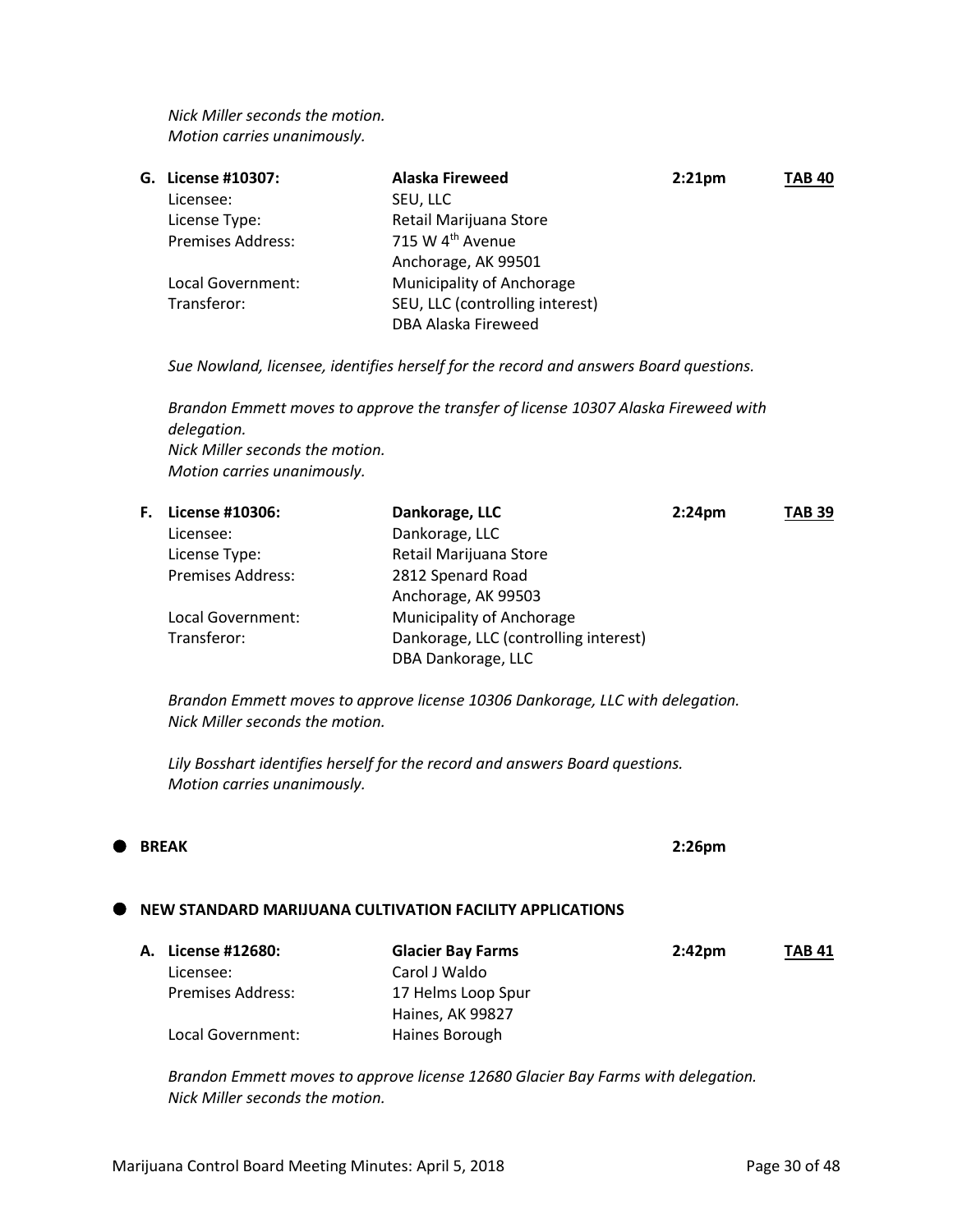*Carol Waldo, applicant, identifies herself for the record and answers Board questions.*

*Motion carries unanimously.*

| <b>B.</b> License #12817: | <b>Turnagain Horticulture Company</b> | $2:49$ pm | <b>TAB 42</b> |
|---------------------------|---------------------------------------|-----------|---------------|
| Licensee:                 | Turnagain Horticulture Company        |           |               |
| <b>Premises Address:</b>  | 524 E 48 <sup>th</sup> Avenue, Unit 2 |           |               |
|                           | Anchorage, AK 99503                   |           |               |
| Local Government:         | Municipality of Anchorage             |           |               |

*Brandon Emmett moves to approve license 12817 Turnagain Horticulture Company with delegation. Nick Miller seconds the motion.*

*Greg Hugunin and Seth Molen, applicants, identify themselves for the record and answer Board questions about their three applications.*

*The Board members warn the applicants about troubles that they may have while using Green Bits.*

*The applicants clarify that they will only be using Green Bits as their point of sale system for the retail store.*

*Motion carries unanimously.*

#### **NEW RETAIL MARIJUANA STORE APPLICATIONS**

| <b>A. License #12818:</b> | <b>Turnagain Herb Company</b>         | 3:00 <sub>pm</sub> | <b>TAB 56</b> |
|---------------------------|---------------------------------------|--------------------|---------------|
| Licensee:                 | <b>AK Provisions Corporation</b>      |                    |               |
| <b>Premises Address:</b>  | 524 E 48 <sup>th</sup> Avenue, Unit 3 |                    |               |
|                           | Anchorage, AK 99503                   |                    |               |
| Local Government:         | Municipality of Anchorage             |                    |               |

*Brandon Emmett moves to approve license 12818 Turnagain Herb Company with delegation. Nick Miller seconds the motion.*

*Greg Hugunin and Seth Molen answer Board questions about the application.*

*Motion carries unanimously.*

#### **NEW STANDARD MARIJUANA CULTIVATION FACILITY APPLICATIONS**

| C. License #13776:       | Alaska Skunkworks, LLC      | 3:05 <sub>pm</sub> | <b>TAB 43</b> |
|--------------------------|-----------------------------|--------------------|---------------|
| Licensee:                | Alaska Skunkworks, LLC      |                    |               |
| <b>Premises Address:</b> | 37331 S Talkeetna Spur Road |                    |               |
|                          | Talkeetna, AK 99676         |                    |               |
| Local Government:        | Matanuska-Susitna Borough   |                    |               |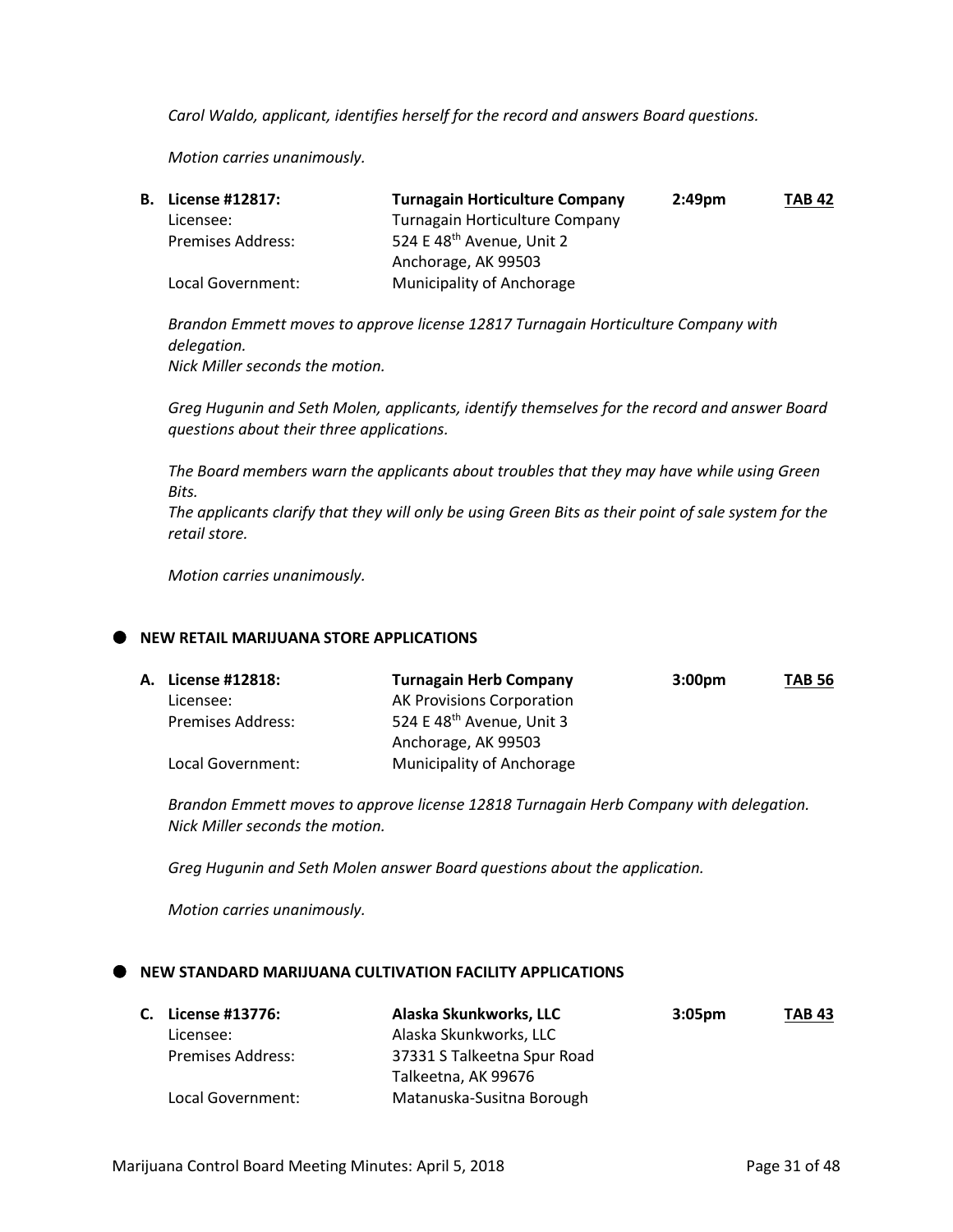*Brandon Emmett moves to approve license 13776 Alaska Skunkworks, LLC with delegation. Nick Miller seconds the motion.*

*Lance Wells, legal counsel, and applicants Vern and Andrea Gunter identify themselves for the record and answer Board questions about the application. Vern Gunter states that they imagine the buildout will be complete by August.*

*Motion carries unanimously.*

|                          | Denali Gold, LLC             | 3:11 <sub>pm</sub> | <b>TAB 44</b> |
|--------------------------|------------------------------|--------------------|---------------|
| Licensee:                | Denali Gold, LLC             |                    |               |
| <b>Premises Address:</b> | 1092 Dolphin Way             |                    |               |
|                          | Fairbanks, AK 99709          |                    |               |
| Local Government:        | Fairbanks North Star Borough |                    |               |
|                          | <b>D.</b> License #14136:    |                    |               |

*Brandon Emmett moves to approve license 14136 Denali Gold, LLC with delegation. Nick Miller seconds the motion.*

*Marguerita Gilbertson identifies herself for the record and answers Board questions about the application.*

*Motion carries unanimously.*

| E. License #14396:       | Alaska Frontier Cannabis, LLC  | 3:18 <sub>pm</sub> | <b>TAB 45</b> |
|--------------------------|--------------------------------|--------------------|---------------|
| Licensee:                | Alaska Frontier Cannabis, LLC  |                    |               |
| <b>Premises Address:</b> | 6570 W Trevett Circle, Suite C |                    |               |
|                          | Wasilla, AK 99623              |                    |               |
| Local Government:        | Matanuska-Susitna Borough      |                    |               |

*Bob Mays, applicant, identifies himself for the record.*

*Brandon Emmett moves to approve license 14398 Alaska Frontier Cannabis, LLC with delegation. Nick Miller seconds the motion.*

*Bob Mays answers Board questions about the application.*

*Motion carries unanimously.*

| <b>F.</b> License #14511: | Sea*Weed Farms             | 3:28 <sub>pm</sub> | <b>TAB 46</b> |
|---------------------------|----------------------------|--------------------|---------------|
| Licensee:                 | Susan J Burrell            |                    |               |
| <b>Premises Address:</b>  | 307 N Nordic Drive, Room A |                    |               |
|                           | Petersburg, AK 99833       |                    |               |
| Local Government:         | Petersburg Borough         |                    |               |

*Brandon Emmett moves to approve license 14511 Sea\*Weed Farms with delegation. Nick Miller seconds the motion.*

*Susan Burrell identifies herself for the record and answers Board questions about the application.*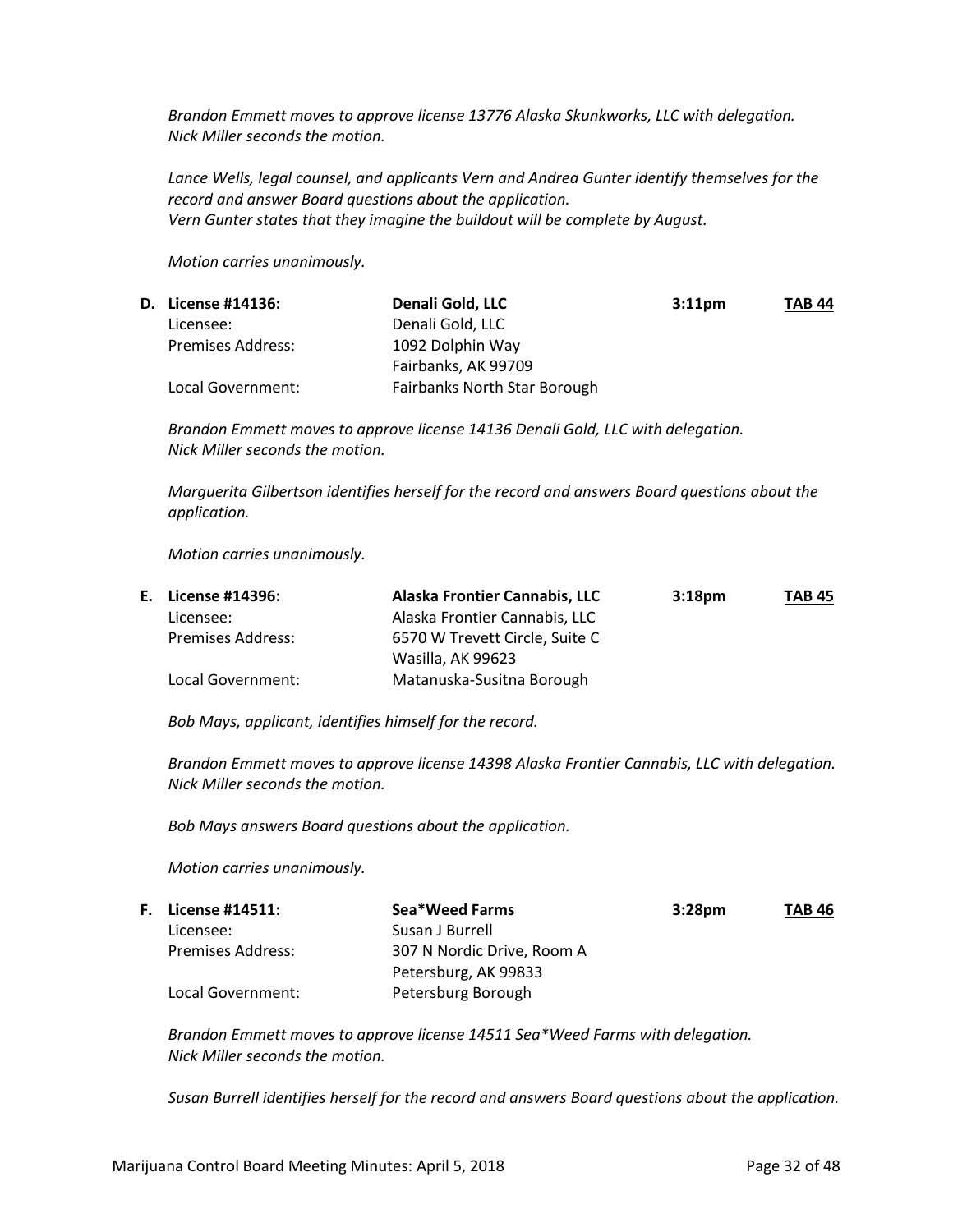*Mark Springer states that the applicant will need to correct MJ-00 to list the correct license numbers and types that she holds and is applying for.*

*Motion carries unanimously.*

## **NEW LIMITED MARIJUANA CULTIVATION FACILITY APPLICATIONS**

| <b>A. License #13116:</b> | <b>Green Escape</b><br>3:34 <sub>pm</sub> | <b>TAB 47</b> |
|---------------------------|-------------------------------------------|---------------|
| Licensee:                 | John J Heritscko                          |               |
| <b>Premises Address:</b>  | 26189 Pepper Road                         |               |
|                           | Anchor Point, AK 99556                    |               |
| Local Government:         | Kenai Peninsula Borough                   |               |
| <b>For Consideration:</b> | Conditions pursuant to 3 AAC 306.060(b)   |               |

*Brandon Emmett moves to approve license 13116 Green Escape with delegation and Kenai Peninsula Borough conditions. Nick Miller seconds the motion.*

*John Joseph Heritscko identifies himself for the record and answers Board questions about the application. John Heritscko, Sr., the applicant's father, states that he will be the volunteer mentioned in the application.*

*Motion carries unanimously.*

| <b>B.</b> License #13344: | <b>TLG Garden, LLC</b>    | 3:47 <sub>pm</sub> | <b>TAB 48</b> |
|---------------------------|---------------------------|--------------------|---------------|
| Licensee:                 | TLG Garden, LLC           |                    |               |
| <b>Premises Address:</b>  | 9193 W Margin Way         |                    |               |
|                           | Wasilla, AK 99623-4194    |                    |               |
| Local Government:         | Matanuska-Susitna Borough |                    |               |

*Jana Weltzin, legal counsel, and Terry Goosen, applicant, identify themselves for the record.*

*Brandon Emmett moves to approve license 13344 TLG Garden, LLC with delegation. Nick Miller seconds the motion.*

*Jana Weltzin and Terry Goosen answer Board questions about the application.*

*Motion carries unanimously.*

|                          | <b>Volcano Flower, LLC</b> | <b>TAB 49</b>                                                 |
|--------------------------|----------------------------|---------------------------------------------------------------|
| Licensee:                | Volcano Flower, LLC        |                                                               |
| <b>Premises Address:</b> | 41253 Volcano View Court   |                                                               |
|                          | Homer, AK 99603            |                                                               |
| Local Government:        | Kenai Peninsula Borough    |                                                               |
| <b>Consideration:</b>    |                            |                                                               |
|                          | C. License #13615:         | 3:55 <sub>pm</sub><br>Conditions Pursuant to 3 AAC 306.060(b) |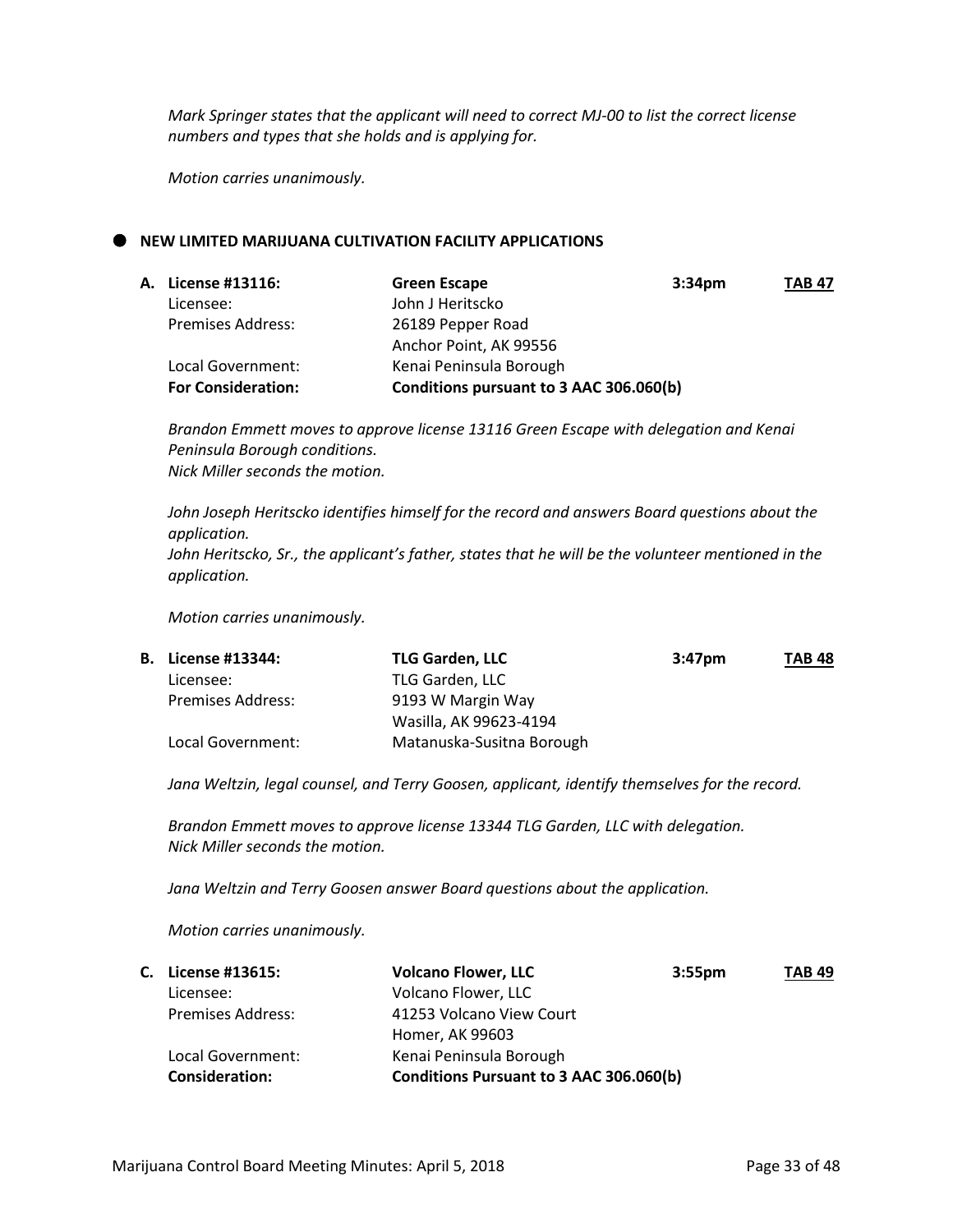*Brandon Emmett moves to approve license 13615, LLC with delegation and Kenai Peninsula Borough conditions. Nick Miller seconds the motion.*

*Tim Hamilton, applicant, identifies himself for the record and answers Board questions about the application.*

*Motion carries unanimously.*

|                          | Simple House, LLC         | $4:02 \text{pm}$ | <b>TAB 50</b> |
|--------------------------|---------------------------|------------------|---------------|
| Licensee:                | Simple House, LLC         |                  |               |
| <b>Premises Address:</b> | 6511 Hemlock Drive        |                  |               |
|                          | Wasilla, AK 99654         |                  |               |
| Local Government:        | Matanuska-Susitna Borough |                  |               |
|                          | <b>D.</b> License #13864: |                  |               |

*Brandon Emmett moves to approve license 13864 Simple House, LLC with delegation. Nick Miller seconds the motion.*

*Mark Oppegaard, applicant, identifies himself for the record and answers Board questions about the application.*

*Motion carries unanimously.*

| E. License #14178:       | <b>Bodhi Tree Wellness</b> | 4:11 <sub>pm</sub> | <b>TAB 51</b> |
|--------------------------|----------------------------|--------------------|---------------|
| Licensee:                | Bodhi's Homestead, LLC     |                    |               |
| <b>Premises Address:</b> | 6514 N Farm Loop Road      |                    |               |
|                          | Palmer, AK 99645           |                    |               |
| Local Government:        | Matanuska-Susitna Borough  |                    |               |

*Jana Weltzin, legal counsel, and Travis Webb, applicant, identify themselves for the record.*

*Brandon Emmett moves to approve license 14178 Bodhi Tree Wellness with delegation. Nick Miller seconds the motion.*

*Travis Webb answers Board questions about the application.*

*Motion carries unanimously.*

| <b>F.</b> License #14199: | Matanuska Cannabis Company, LLC | $4:14$ pm | <b>TAB 52</b> |
|---------------------------|---------------------------------|-----------|---------------|
| Licensee:                 | Matanuska Cannabis Company, LLC |           |               |
| Premises Address:         | 3550 S Old Glenn Highway        |           |               |
|                           | Palmer, AK 99645                |           |               |
| Local Government:         | Matanuska-Susitna Borough       |           |               |

*Brandon Emmett moves to approve license 14199 Matanuska Cannabis Company, LLC with delegation. Nick Miller seconds the motion.*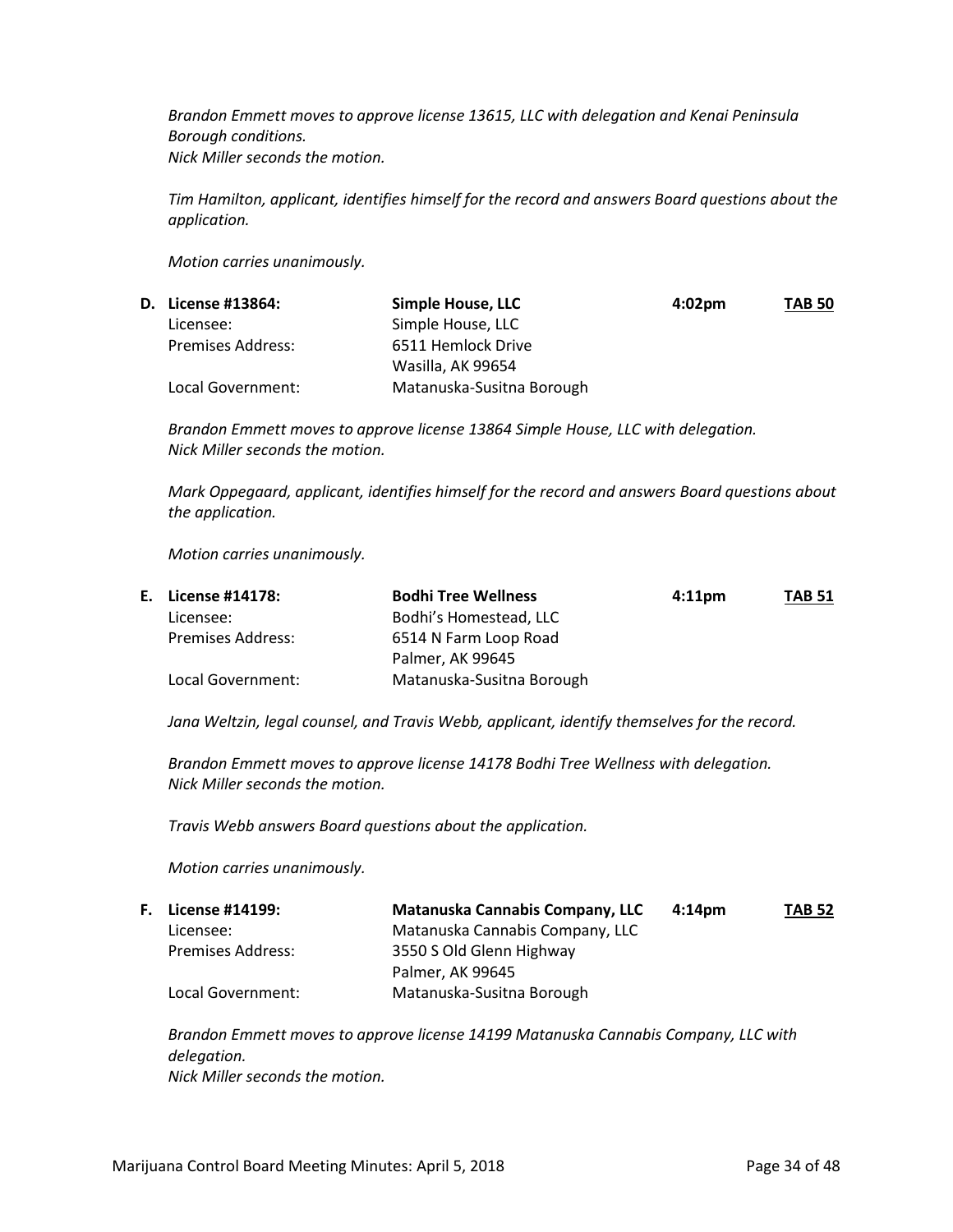*Lance Wells, legal counsel, and Chad Ragsdale, applicant, identify themselves for the record and answer Board questions about the application.*

*Motion carries unanimously.*

## **NEW RETAIL MARIJUANA STORE APPLICATIONS**

| C. License #14200:       | <b>Matanuska Cannabis Company, LLC</b> | 4:19 <sub>pm</sub> | <b>TAB 58</b> |
|--------------------------|----------------------------------------|--------------------|---------------|
| Licensee:                | Matanuska Cannabis Company, LLC        |                    |               |
| <b>Premises Address:</b> | 3550 S Old Glenn Highway               |                    |               |
|                          | Palmer, AK 99645                       |                    |               |
| Local Government:        | Matanuska-Susitna Borough              |                    |               |

*Brandon Emmett moves to approve license 14200 Matanuska Cannabis Company, LLC with delegation. Nick Miller seconds the motion.*

*Lance Wells, legal counsel, and Chad Ragsdale, applicant, answer Board questions about the application.*

*Loren Jones states that the approval of this application does not mean the Board is approving onsite consumption.*

*Motion carries unanimously.*

## **NEW LIMITED MARIJUANA CULTIVATION FACILITY APPLICATIONS**

| G. License #14581:       | <b>AK Best Buds, LLC</b>  | 4:28pm | <b>TAB 53</b> |
|--------------------------|---------------------------|--------|---------------|
| Licensee:                | AK Best Buds, LLC         |        |               |
| <b>Premises Address:</b> | 9551 S Starlight Lane     |        |               |
|                          | Wasilla, AK 99623         |        |               |
| Local Government:        | Matanuska-Susitna Borough |        |               |

*Brandon Emmett moves to approve license 14581 AK Best Buds, LLC with delegation. Nick Miller seconds the motion.*

*Ronald Hand, applicant, answers Board questions about the application.*

*Mark Springer states that as part of the delegation, he would like to see what the operational layout is going to be.*

*Motion carries unanimously.*

| <b>H.</b> License #14736: | The Happy Harvest Company, LLC     | $4:39$ pm | <b>TAB 54</b> |
|---------------------------|------------------------------------|-----------|---------------|
| Licensee:                 | The Happy Harvest Company, LLC     |           |               |
| Premises Address:         | 2301 South Knik-Goose Bay Road, #2 |           |               |
|                           | Wasilla, AK 99654                  |           |               |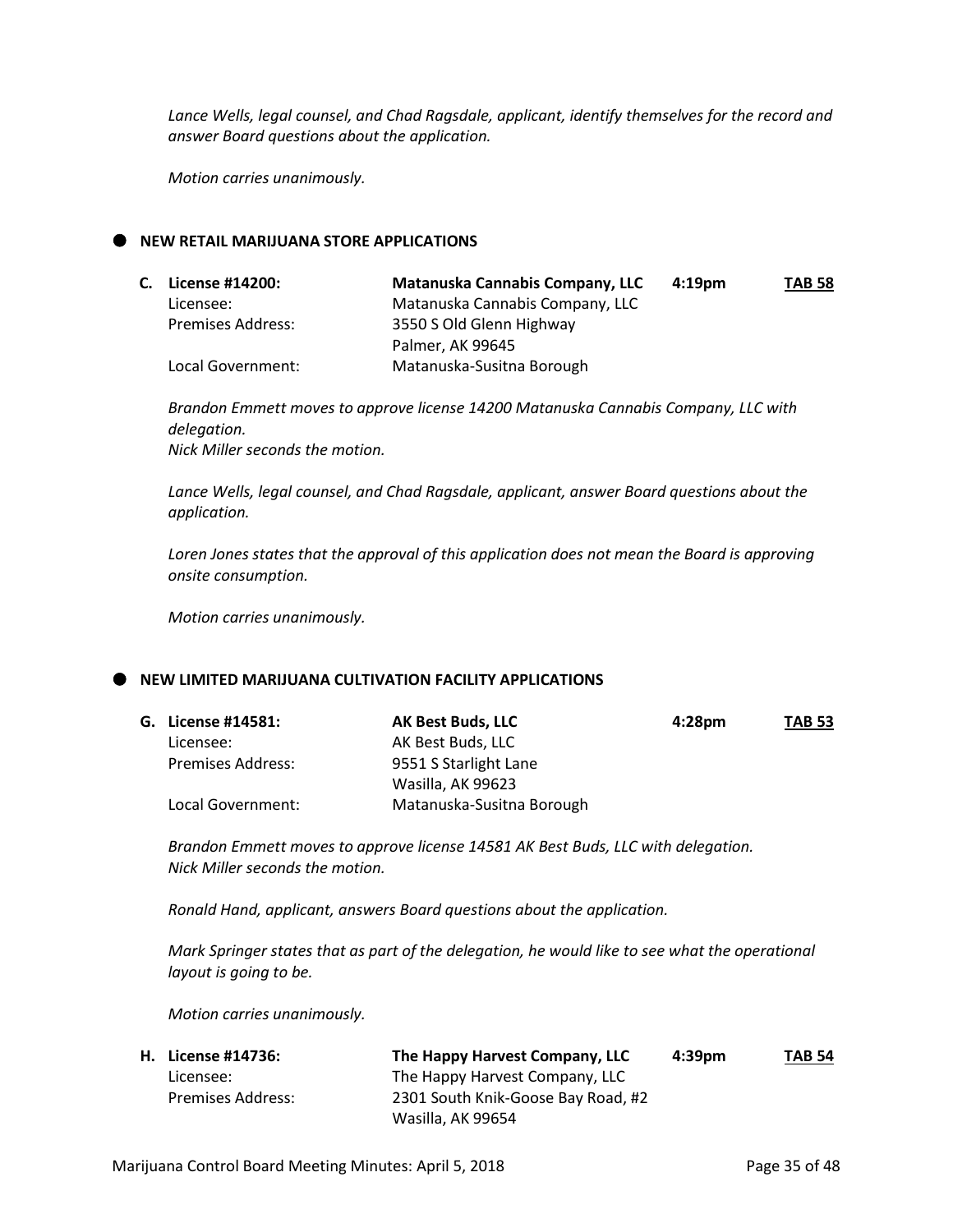Local Government: Matanuska-Susitna Borough

*Brandon Emmett moves to approve license 14736 The Happy Harvest Company, LLC with delegation. Nick Miller seconds the motion.*

*Charles Oman, applicant, identifies himself for the record and answers Board questions about the application and the objection.*

*Motion carries unanimously.*

| License #14885:   | Karma Grown Gardens, LLC  | 4:54 <sub>pm</sub> | <b>TAB 55</b> |
|-------------------|---------------------------|--------------------|---------------|
| Licensee:         | Karma Grown Gardens, LLC  |                    |               |
| Premises Address: | 11928 Looking Glass Drive |                    |               |
|                   | Houston, AK 99694         |                    |               |
| Local Government: | City of Houston           |                    |               |

*Brandon Emmett moves to approve license 14885 Karma Grown Gardens, LLC with delegation. Nick Miller seconds the motion.*

*Stacy and Thomas Holohan, applicants, identify themselves for the record and answer Board questions about the application.*

*Motion carries unanimously.*

**RECESSED UNTIL 9:00AM APRIL 6 4:58pm**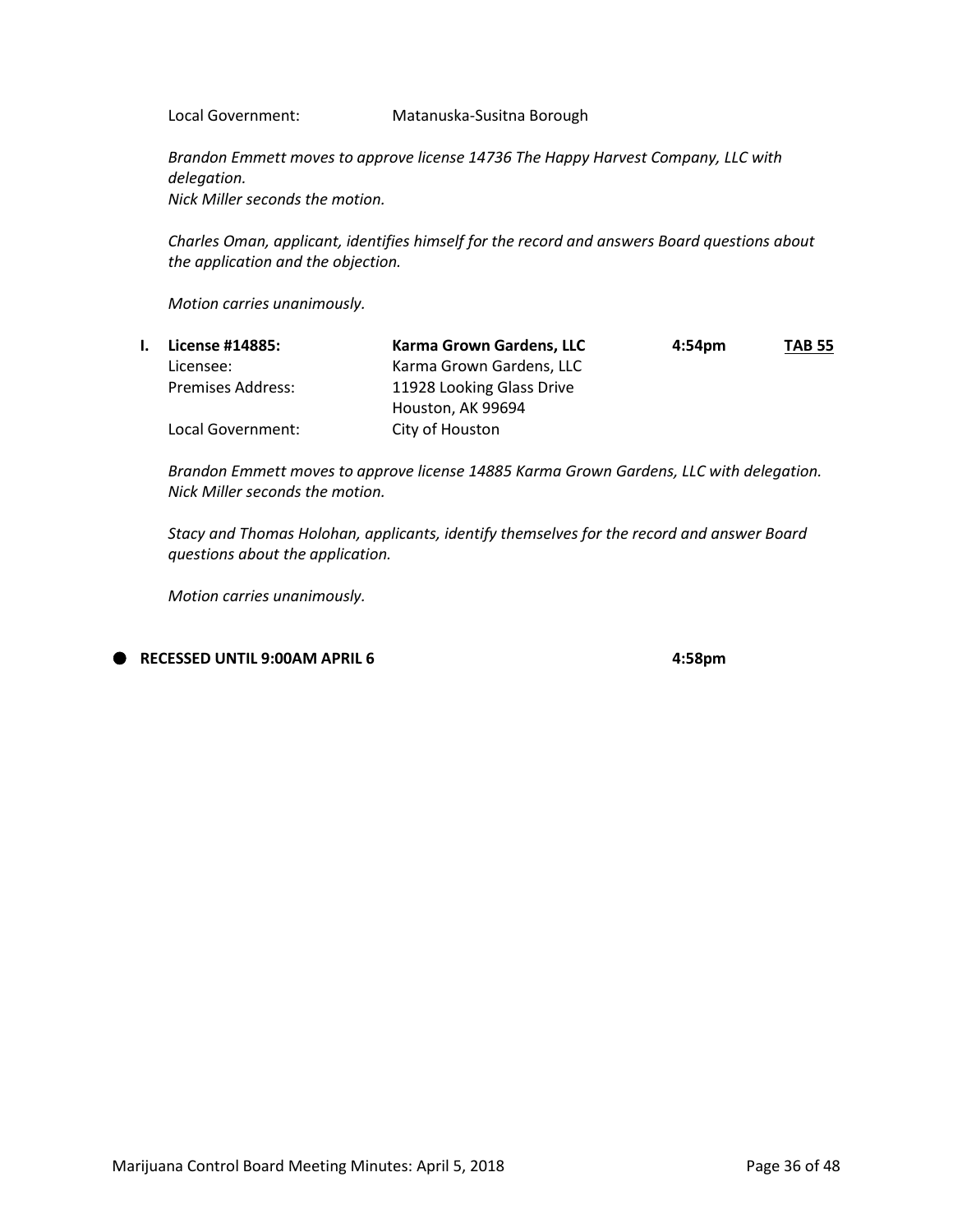# **Marijuana Control Board Meeting Minutes April 6, 2018 Second Judicial District Aurora Inn Meeting Room 302 Front Street Nome, Alaska**

# **ADMINISTRATION**

**A. Call to Order 9:00am**

# **ENFORCEMENT BRIEFING**

#### **A. Enforcement Supervisor's Report 9:01am TAB 71**

*James Hoelscher updates the Board on enforcement matters, including future training of law enforcement on Title 04 and 17.38, the status of the compliance check program, and enforcement statistics. He recommends that the Board request the legislature to amend AS 17.38 regarding indemnification for marijuana purchases by persons under the age of 21 for the purposes of compliance checks and shoulder taps.*

*James Hoelscher asks for clarification regarding transportation issues. Specifically, he requests guidelines on what would be allowed for "backflow" – return of marijuana to a cultivator from a retailer or a product manufacturer, or customers returning marijuana or marijuana product back to a retailer – and whether or not a retailer can transfer to another retailer. He cites AS 17.38.070(a).*

*Nick Miller states that when the Board amended the (transportation) regulation, that it was not*  intending to make thinks more difficult that what they were. He adds that he feels that the *Board could make this clear by policy. Brandon Emmett states that he concurs.*

*Mark Springer requests that a transportation discussion be added to the May agenda, and he invites licensees and the public to submit comments on this issue to the marijuana mailbox for the Board to review at that meeting.*

*James Hoelscher states that his intent is to immediately write an advisory regarding weighing marijuana upon receipt from another licensed facility. He reads that 3 AAC 306.730(b) and states that the receiving licensee should also be responsible for weighing the received marijuana and marijuana product to verify the weights are relatively correct. He and Board members discuss difficulties in weighing prepackaged marijuana.*

*James Hoelscher proposes that the Board open a regulations project to add the language regarding samples and sample jar requirements that are currently found in 3 AAC 306.460(a), to Article 3 (retailers), to cover security as well as types of jars that are permitted.*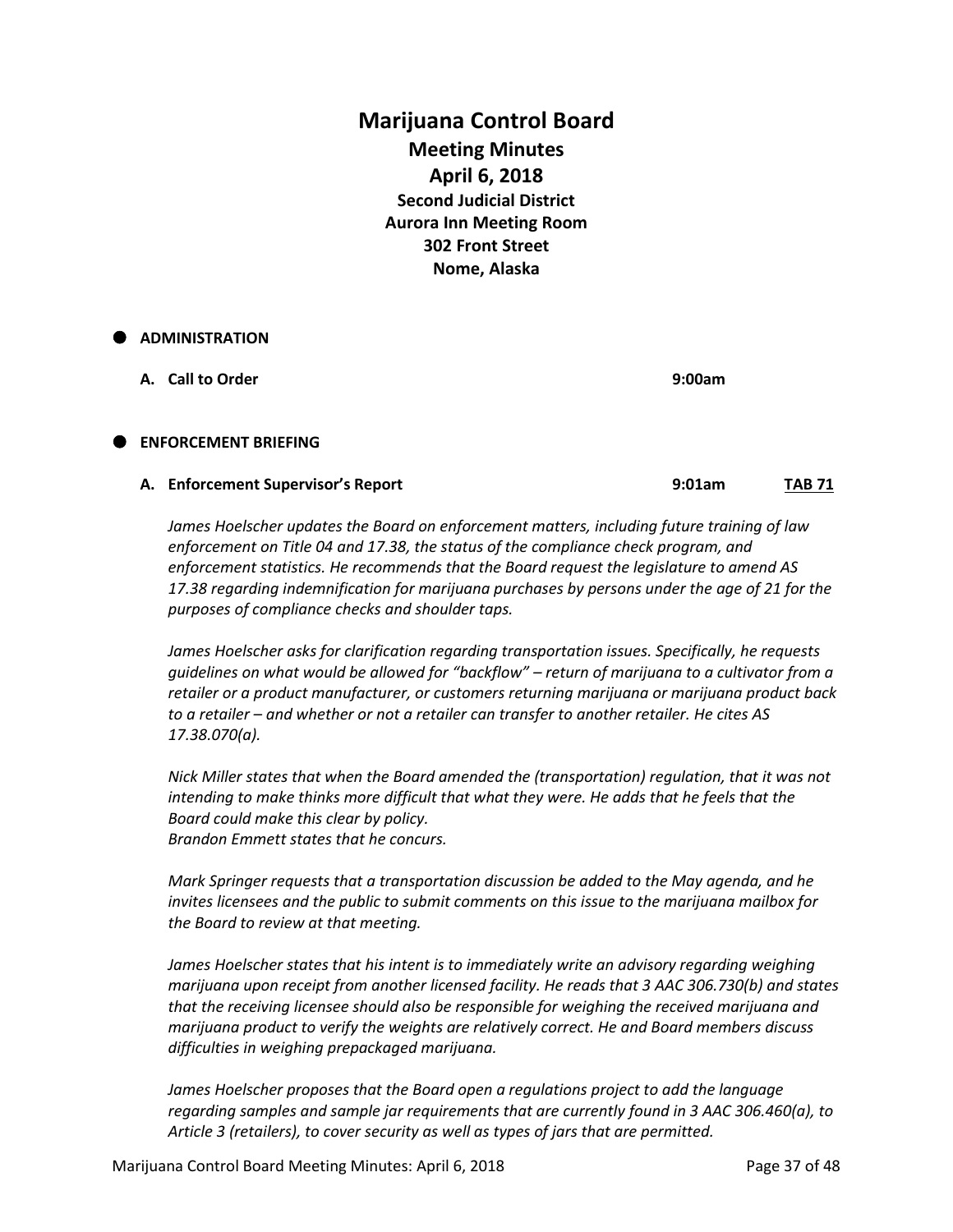*The Board members and staff discuss the current language and whether or not the current language is in the appropriate section of regulation. The Board members request that the staff bring draft clarifying regulatory language to the June meeting.*

*James Hoelscher informs the Board that cultivation facilities are still producing kief, currently defined as a concentrate, and production of concentrate is prohibited by cultivators. He adds that the last direction from the Board was that it is okay for cultivators to do this if it happens "naturally", and not purposefully, and that it is tested separately for potency.* 

*The Board members and staff discuss the fact that this issue is currently with the testing committee.*

*James Hoelscher and the Board members discuss licensee perception of enforcement, and setting future enforcement priorities.*

**B. Notices of Violation Issued and Licensee Responses 10:03am TAB 72**

*James Hoelscher states that almost every meeting during the past three meeting, he has presented the Board with an NOV for odor complaints for license 10310. He adds that they spend a substantial amount of time investigating odor complaints.*

*Brandon Emmett moves to suspend the rules to take up license 14020 Frog Mountain, LLC. Nick Miller seconds the motion. Motion carries unanimously.* 

#### **NEW MARIJUANA CONCENTRATE MANUFACTURING FACILITY APPLICATIONS**

| <b>B.</b> License #14020: | <b>Frog Mountain, LLC</b> | 10:08am | <b>TAB 60</b> |
|---------------------------|---------------------------|---------|---------------|
| Licensee:                 | Frog Mountain, LLC        |         |               |
| <b>Premises Address:</b>  | 9779 Totem Bight Road     |         |               |
|                           | Ketchikan, AK 99901       |         |               |
| Local Government:         | Ketchikan Gateway Borough |         |               |

*Brandon Emmett moves to approve license 14020 Frog Mountain, LLC with delegation. Nick Miller seconds the motion.*

*Harold Haynes, applicant, and Jason Pfeifer, consultant, identify themselves for the record and answer Board questions.*

*Jason Pfeifer states that the Ketchikan Gateway Borough requested that they change their waste disposal section of the operating plan to state that it will be treated as regular solid waste and will not be incinerated.*

*Mark Springer states that will be added to the delegation.*

*Loren Jones moves to approve all of the products. Brandon Emmett seconds the motion.*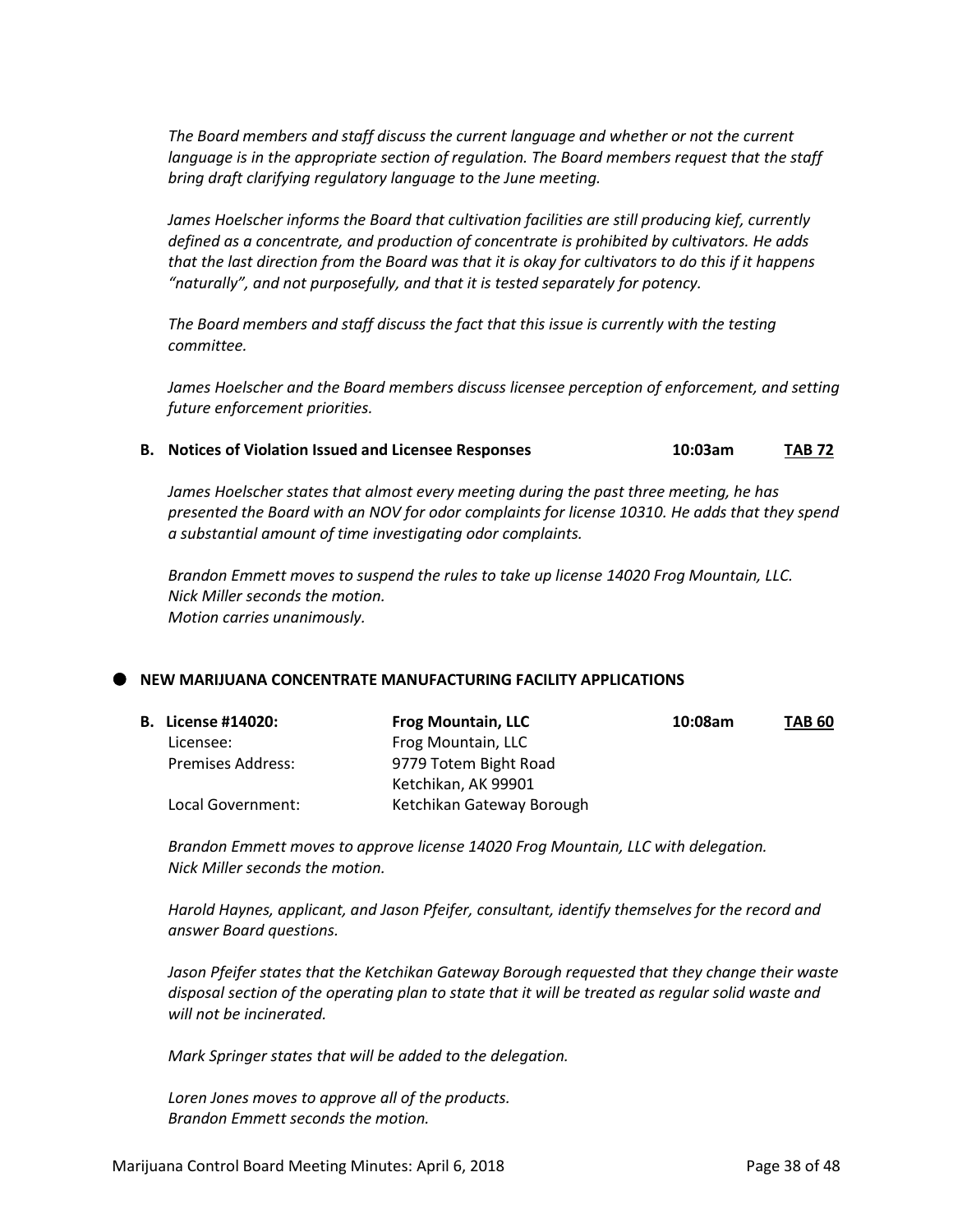*Erika McConnell that she is going to do her best to have the May meeting via WebEx, and that the* 

# **NEW MARIJUANA CONCENTRATE MANUFACTURING FACILITY APPLICATIONS**

Licensee: High Tide Farms, LLC Premises Address: 6875 West Snuffy's Road

*Motion carries unanimously.*

*Motion to approve the license with delegation carries unanimously.*

# **NEW RETAIL MARIJUANA STORE APPLICATIONS**

| <b>B.</b> License #12956: | <b>Grass Station 49</b>      | 10:16am | <b>TAB 57</b> |
|---------------------------|------------------------------|---------|---------------|
|                           |                              |         |               |
| Licensee:                 | The Grass Station, LLC       |         |               |
| Premises Address:         | 665 Rainbow Drive            |         |               |
|                           | Fairbanks, AK 99712          |         |               |
| Local Government:         | Fairbanks North Star Borough |         |               |

*Mason and Gary Evans, applicants, identify themselves for the record and answer Board questions about the application and public objections.*

*Loren Jones asks whether the staff has an issue with two licenses of the same type having the same business name. Sarah Oates and Erika McConnell state that they do not have an issue with it.*

*Jason Stewart provides testimony in favor of the applicants and application. No members of the public present to provide testimony in opposition to the application.*

*Brandon Emmett moves to approve license 12956 Grass Station 49 with delegation. Nick Miller seconds the motion. Mark Springer states that part of the delegation will be to remove the bathroom from the restricted access areas in the premises diagram.*

*Motion carries unanimously.*

#### **MEETING RESUMES 10:50am**

*Mark Springer reminds those present on the phone that this meeting is recording, and when there is noise and interference on the phone line, that it is a disservice to applicants and to the Board. He requests that staff provide a separate phone line for staff and members who need to phone in.*

*staff will look into other options.*

Wasilla, AK 99654

# **A. License #12482: High Tide Farms, LLC 10:54am TAB 59**

**BREAK 10:26am**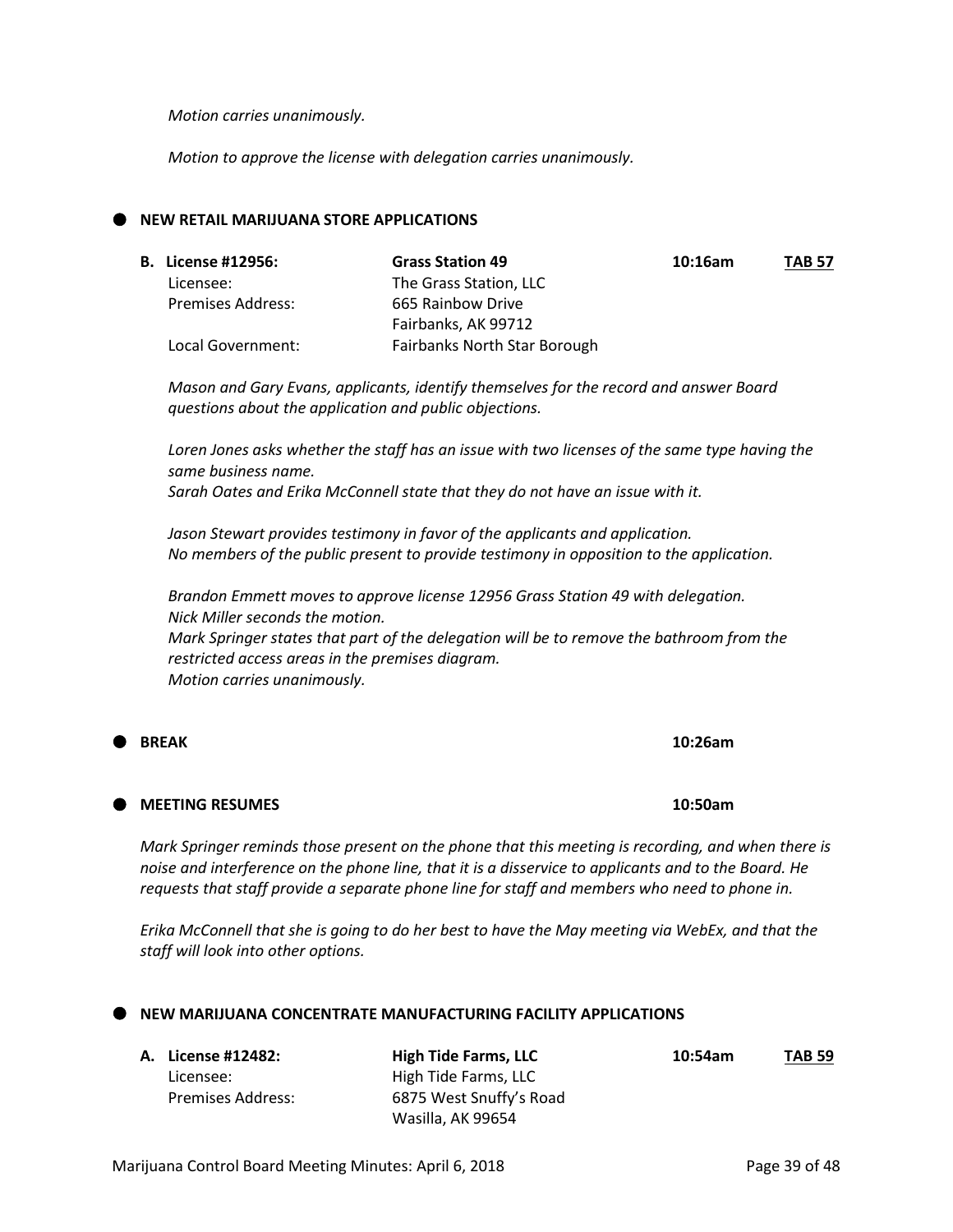Local Government: Matanuska-Susitna Borough

*Brandon Emmett moves to approve license 12482 High Tide Farms, LLC with delegation. Nick Miller seconds the motion.*

*Kyle Lutz, applicant, identifies himself for the record and answers Board questions about the application. He states that the refrigerator/freezer where he plans to store some concentrate is located in the "cloning/vault room" on the diagram.*

*Nick Miller asks Mr. Lutz to update his premises diagram to include these areas in his licensed premises diagram.*

*Mark Springer adds that the delegation needs to include that the applicant show on the diagram where any new doors would be.*

*Brandon Emmett states that he wants the diagram to show far more detail about what's happening and where.*

*Loren Jones states that for Rosin Vape Juice, the packaging states that it will be pre-loaded vaporizing cartridges. Kyle Lutz clarifies that he will be loading the cartridges.*

*Mark Springer states that the delegation includes that the applicant fix the waste disposal plan in Section 6 of MJ-05 to be far more accurate and detailed, to include information about mixing 50/50 and dealing with faulty cartridges.*

*Loren Jones moves that the products Rosin Extract, Bubble Hash, Rosin Crumble, and Rosin Juice be approved. Brandon Emmett seconds the motion. Motion carries unanimously.*

*Motion to approve the license with delegation carries unanimously.*

# **NEW MARIJUANA PRODUCT MANUFACTURING FACILITY APPLICATIONS**

| <b>A. License #12815:</b> | <b>Turnagain Manufacturing Company</b> | 11:15am | <b>TAB 61</b> |
|---------------------------|----------------------------------------|---------|---------------|
| Licensee:                 | <b>Turnagain Manufacturing Company</b> |         |               |
| <b>Premises Address:</b>  | 524 E 48 <sup>th</sup> Avenue, Unit 1  |         |               |
|                           | Anchorage, AK 99503                    |         |               |
| Local Government:         | <b>Municipality of Anchorage</b>       |         |               |

*Brandon Emmett moves to approve license 12815 Turnagain Manufacturing Company with delegation. Nick Miller seconds the motion.*

*Greg Hugunin and Seth Molen, applicants, identify themselves for the record and answer Board questions about their application and products.*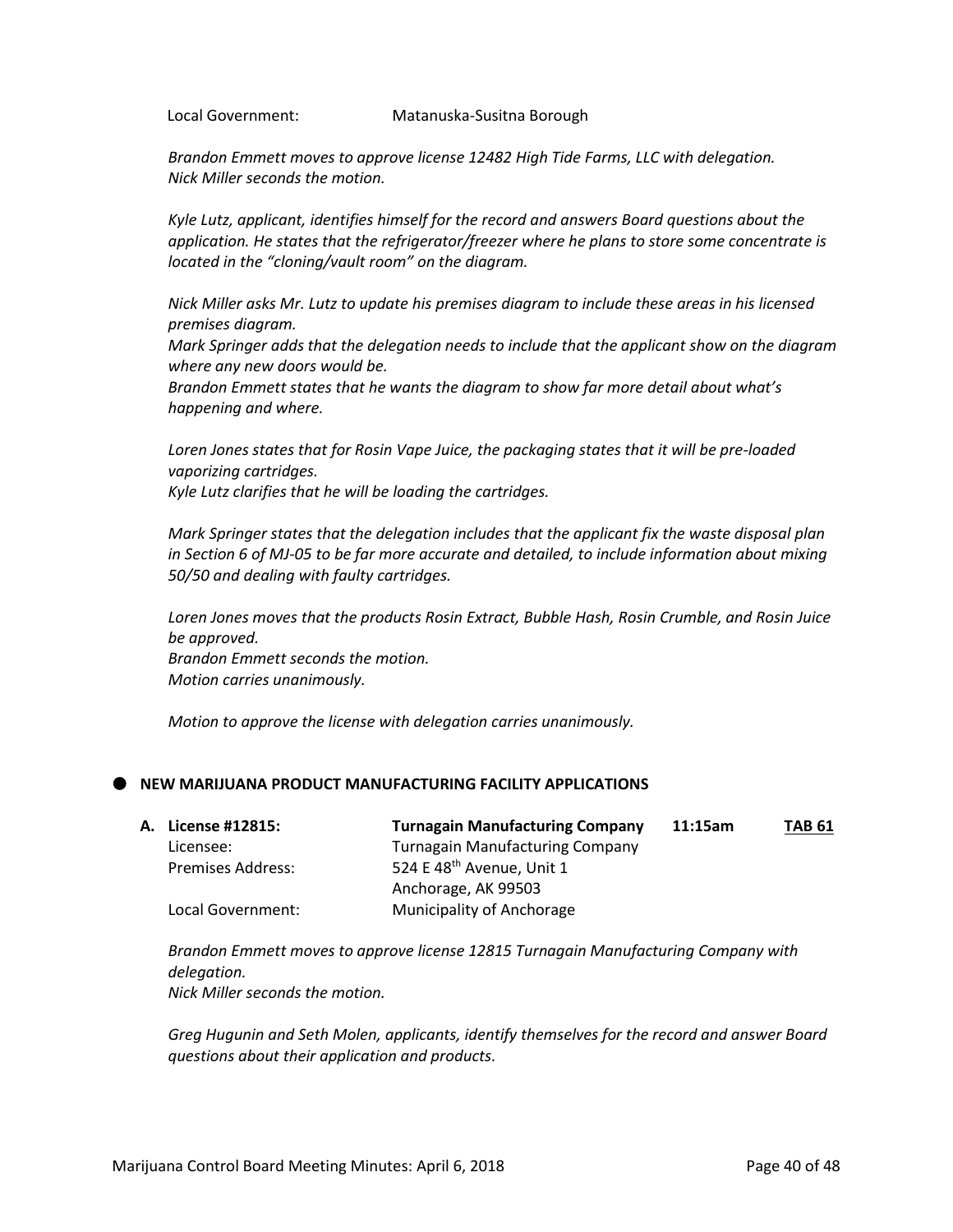*Loren Jones states that the ingredient in Aww Snaps, coconut oil/CBD/THC concentrate, is not a separate product in this application. He asks whether the applicant will be purchasing this ingredient from another licensee.*

*Seth Molen states that they will be making that concentrate in-house.*

*Loren Jones states that the concentrate needs to be included in the application as a separate product being considered for approval, and that the Board cannot approve any products that contain that concentrate as an ingredient until that occurs.*

*Brandon Emmett moves to approve Vape Cartridge, Vape Pen – Disposable, Resin, Rosin, Shatter, Wax, and Crumble. Nick Miller seconds the motion.*

*Mark Springer states that the Board should be able to accommodate them with the other products at the May meeting. Seth Molen agrees to add a new product to the application for this coconut oil concentrate for consideration at the May meeting.*

*Motion to approve the license with delegation approves unanimously.* 

| <b>B.</b> License #14619: | <b>Brown Bear Labs</b>      | 11:22am | <b>TAB 62</b> |
|---------------------------|-----------------------------|---------|---------------|
| Licensee:                 | Brown Bear Enterprises, LLC |         |               |
| <b>Premises Address:</b>  | 6209 Mike Street, Suite 2B  |         |               |
|                           | Anchorage, AK 99518         |         |               |
| Local Government:         | Municipality of Anchorage   |         |               |

*Jana Weltzin, legal counsel, and Eli Lehrmann, applicant, identify themselves for the record and answer Board questions about the application and products.*

*Brandon Emmett moves to approve license 14619 Brown Bear Labs with delegation. Nick Miller seconds the motion.*

*Brandon Emmett moves to approve the products Brown Bear Shatter, Brown Bear Clear Honey, Brown Bear Bubble Hash, Brown Bear Budder, Brown Bear Crumble, Brown Bear Hash Oil, Brown Bear Kief, Brown Bear Live Resin, and Brown Bear Rosin. Nick Miller seconds the motion. Motion approves unanimously.*

*Brandon Emmett moves to approve the products labeled Brown Bear Wax, Brown Bear Cannabis Oil, Brown Bear Caviar Joint, Brown Bear Caviar Nugs, Brown Bear Honeycomb, Brown Bear Sugar Sap, Brown Bear Sugar Silk, and Brown Bear Vape Pen & Oil. Nick Miller seconds the motion.*

*Loren Jones adds the delegation that the correct names of the concentrates that are used in other products be included in the ingredient lists of all products. Motion carries unanimously.*

*Brandon Emmett moves to approve products Brown Bear Tinctures, Brown Bear Cannabis Lip Balm, Brown Bear Cannabis Lotion, Brown Bear Cannabis Salve, Brown Bear Canna Cap, and Raw Canna Cap.*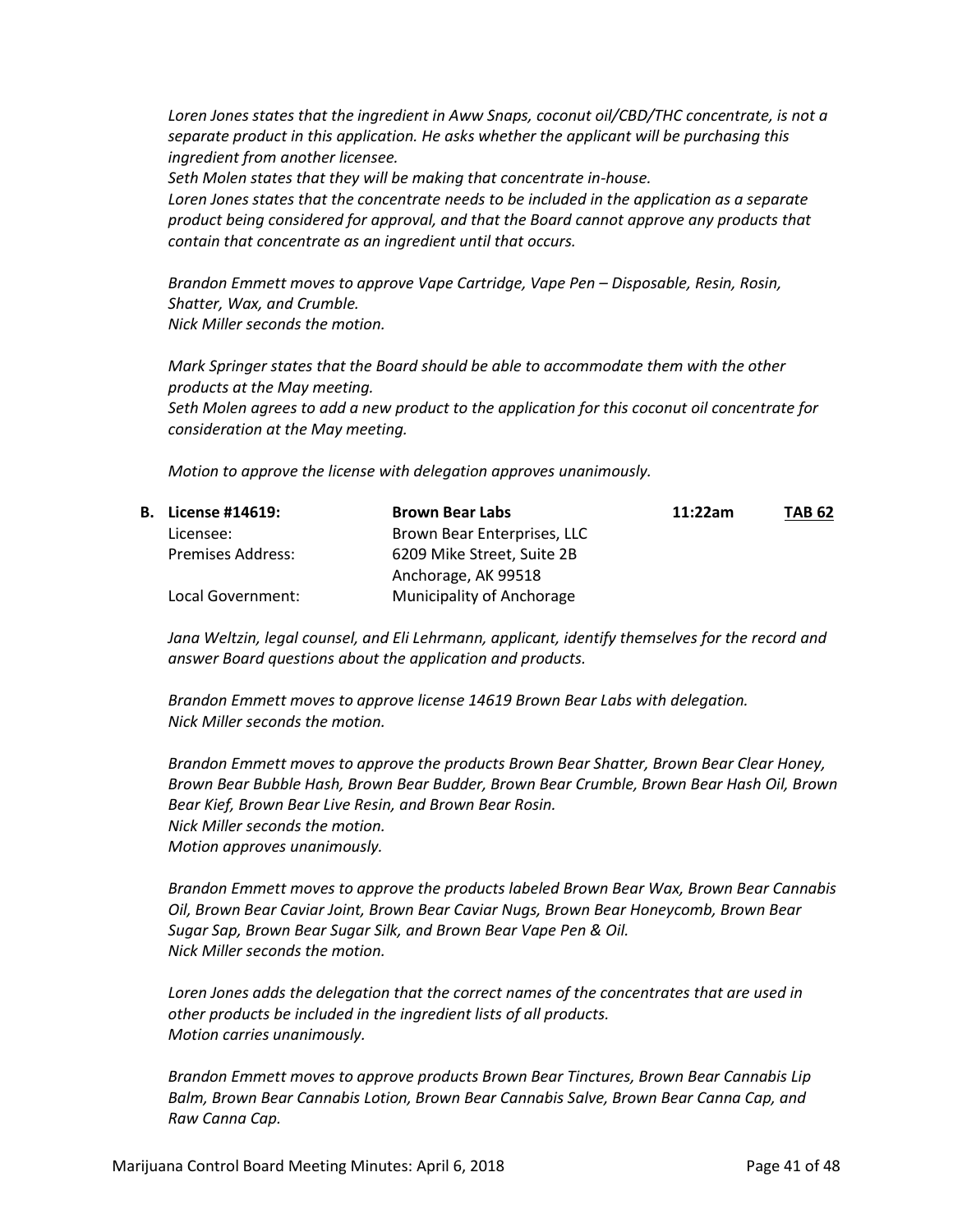*Nick Miller seconds the motion. Mark Springer states that there needs to be labeling on the top cover of the salves that indicates the product contains THC. Jana Weltzin agrees to change the language on the lotion and salve labels to state "suggested application", rather than a serving size. Motion to approve this list of products with delegation carries unanimously.*

*Motion to approve the license with delegation carries unanimously.*

# **REGULATIONS**

**H. Onsite Consumption 11:52am TAB 69** Status: Status: Revised draft for board consideration Potential Board Actions: Amend and/or put out for public comment

*Brandon Emmett moves to table this item until the June meeting, when they will have a full Board.*

*Loren Jones seconds the motion.*

*Brandon Emmett states that he would want the entire Board to be able to vote to adopt this. Erika McConnell reminds the Board that because there have been substantive changes made to the draft, that the Board could not adopt this project today. She adds that the action would be to put this out for public comment, and then the Board could consider adopting this at the June meeting.*

*Loren Jones states that he planned on having a healthy debate about this draft prior to putting this out for public comment, and he would like the entire Board to be here. Motion to table until June carries unanimously.*

| ● |           | <b>LUNCH BREAK</b>                                                                    |                                                                                  | 12:00pm            |               |
|---|-----------|---------------------------------------------------------------------------------------|----------------------------------------------------------------------------------|--------------------|---------------|
| Œ |           | NEW MARIJUANA HANDLER COURSE PROVIDER APPLICATIONS                                    |                                                                                  |                    |               |
|   | А.        | <b>MHCP 024:</b><br>Applicant:                                                        | Alaska Marijuana Handlers<br>360training.com, Inc. (Caleb Smith)                 | 1:08 <sub>pm</sub> | TAB 9         |
|   |           | Mark Springer asks whether the applicant is on the line.<br>Applicant is not present. |                                                                                  |                    |               |
| Œ |           | <b>REGULATIONS</b>                                                                    |                                                                                  |                    |               |
|   | А.        | <b>Proposed Regulations Projects</b>                                                  |                                                                                  |                    |               |
|   | <b>B.</b> | <b>Plant Count for New Cultivators</b><br>Status:<br><b>Potential Board Actions:</b>  | Revised draft for board consideration<br>Amend and/or put out for public comment | $1:11$ pm          | <b>TAB 63</b> |
|   |           |                                                                                       |                                                                                  |                    |               |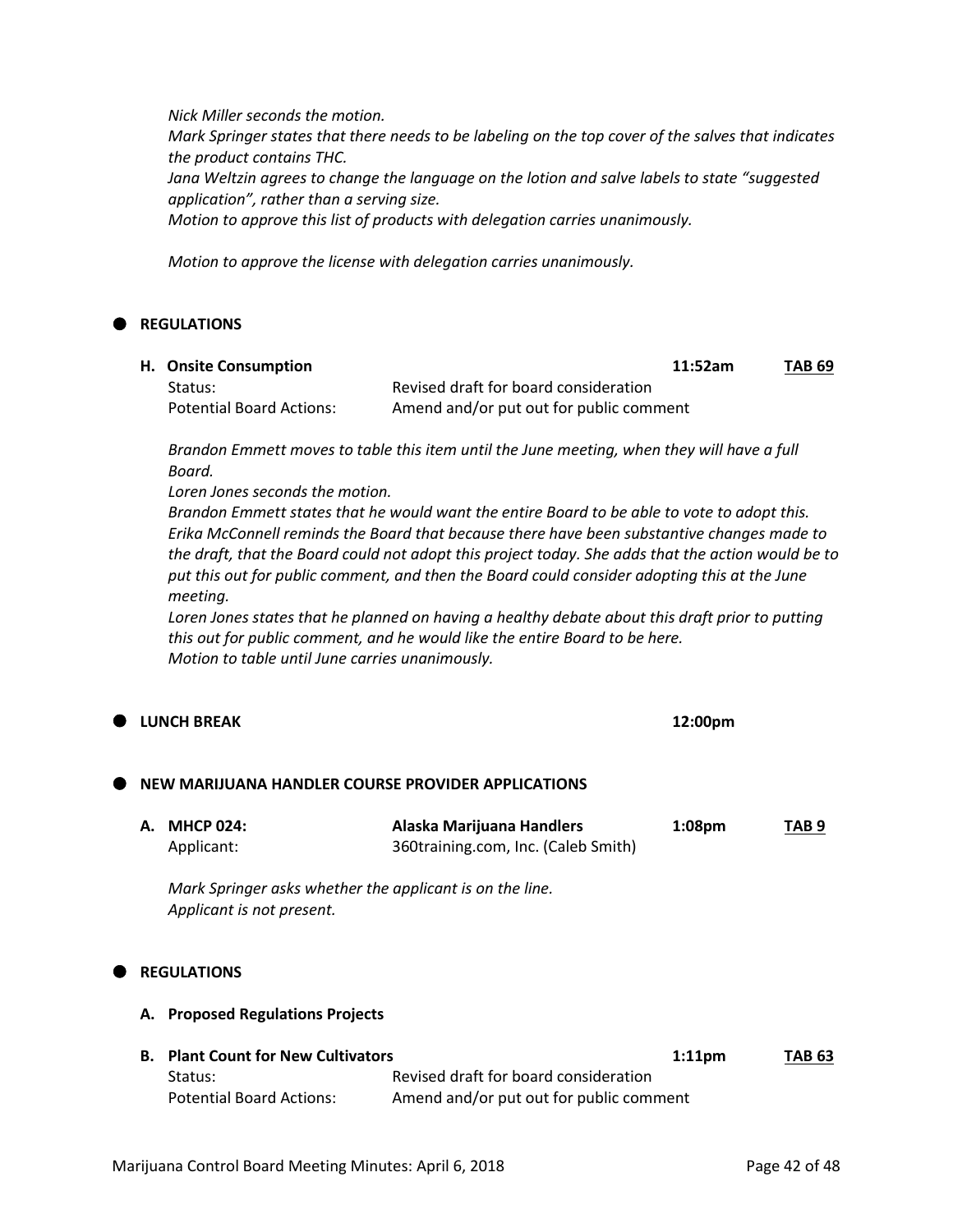*Loren Jones moves to put this regulation project out, as written, for public comment. Nick Miller seconds the motion for discussion.*

*Erika McConnell asks the Board whether it should be her or the Board who approves these, and whether there should be a limit on how often this may occur. She also recommends, based on testimony received earlier in the meeting, that the Board add an amendment to 3 AAC 306.730 for this project to clarify that seeds need to be tracked in Metrc.*

*The Board members discuss the possibility of limiting how often a new introduction could occur, and what that limit might be.*

*The Board members discuss the possibility of requiring that seeds be tracked in Metrc.*

*Erika McConnell excuses herself from the meeting to attend a legislative hearing.*

*Mark Springer requests that at the June meeting, the Board members finally get to see Metrc.*

*Loren Jones moves to amend his original motion to further direct staff to include language amending 3 AAC 306.730 and put it out for public comment. Brandon Emmett seconds the motion. Motion carries unanimously. Sarah Oates requests that Mr. Jones clarify that his motion to amend was to direct staff to* 

*include language amending 3 AAC 306.730 specifically to require that seeds be tracked in Metrc. Loren Jones states that this is correct.*

*Motion to put the regulation project out, as amended, for public comment carries unanimously.*

| <b>C.</b> Advertising and Promotional Activities |                                         | $1:29$ pm | TAB 64 |
|--------------------------------------------------|-----------------------------------------|-----------|--------|
| Status:                                          | Revised draft for board consideration   |           |        |
| <b>Potential Board Actions:</b>                  | Amend and/or put out for public comment |           |        |

*Nick Miller moves to put the regulations project regarding advertising and promotional activities out for public comment. Brandon Emmett seconds the motion.*

*Nick Miller provides a summary of the proposed changes in this draft. He recommends that the Board include in the draft that promotional activities must be limited to inside the premises and cannot be seen by the public.*

Loren Jones moves to amend the motion to add that the staff add a restriction on promotional *activities to be inside the licensed premises. Nick Miller states that he accepts that amendment. Motion carries unanimously.*

*Sarah Oates states that the staff also has concerns about the fact that there is not a definition of promotional activities in the regulation. She recommends that the staff consider at least limiting promotional activities to being those that are not of a manner that would be appealing to children.*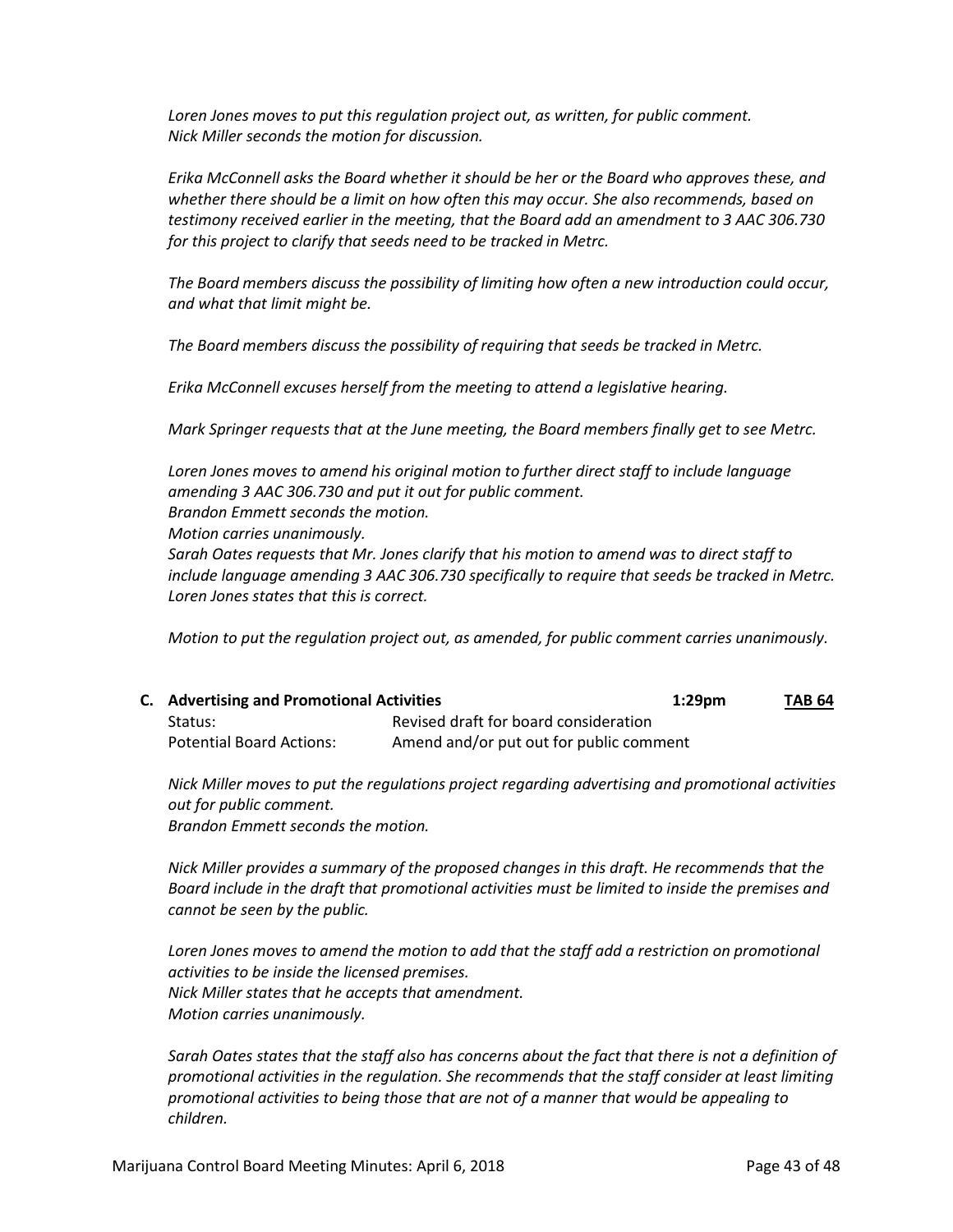*Loren Jones requests that the committee work on some draft language to address this issue to bring to the Board at the next meeting.*

*Sarah Oates suggests that the Board amend subsection (k) of the draft by adding a new subsection (3) that reads "by providing promotional materials or activities of a manner that would be especially appealing to children." Nick Miller moves to amend the draft as stated by Ms. Oates. Brandon Emmett seconds the motion. Motion carries unanimously.*

*Loren Jones requests that the committee continue to work through additional issues as they come up.*

*Motion to put the project out for public comment, as amended, carries unanimously.*

| D. Definition of "Recreation or Youth Center" |                                         | $1:49$ pm | TAB 65 |
|-----------------------------------------------|-----------------------------------------|-----------|--------|
| Status:                                       | Revised draft for board consideration   |           |        |
| <b>Potential Board Actions:</b>               | Amend and/or put out for public comment |           |        |

*Brandon Emmett moves that the Board put out for public comment this draft regulation for definition of "recreation or youth center". Nick Miller seconds the motion.*

*The Board members discuss concerns regarding the density of child care facilities, and regarding eliminating protections for the facilities.*

*Motion carries, 3-1 (Loren Jones votes No).*

| E. Waste Disposal               | $2:04$ pm                               | <b>TAB 66</b> |
|---------------------------------|-----------------------------------------|---------------|
| Status:                         | Revised draft for board consideration   |               |
| <b>Potential Board Actions:</b> | Amend and/or put out for public comment |               |

*Loren Jones moves that the regulations project for waste disposal be sent out for public comment as submitted to (the Board). Brandon Emmett seconds the motion. Motion comments unanimously.*

| <b>F.</b> Extend Video Storage Retention Time |                                         | $2:07$ pm | <b>TAB 67</b> |
|-----------------------------------------------|-----------------------------------------|-----------|---------------|
| Status:                                       | First draft for board consideration     |           |               |
| <b>Potential Board Actions:</b>               | Amend and/or put out for public comment |           |               |

*Loren Jones moves that the Board send the regulations project for extend video storage retention time out for public comment as written. Brandon Emmett seconds the motion.* 

*Brandon Emmett states that he wants to put this out for public comment so that he can hear how this amendment might affect them financially. He requests that licensees provide wellwritten, thoughtful comments and suggestions.*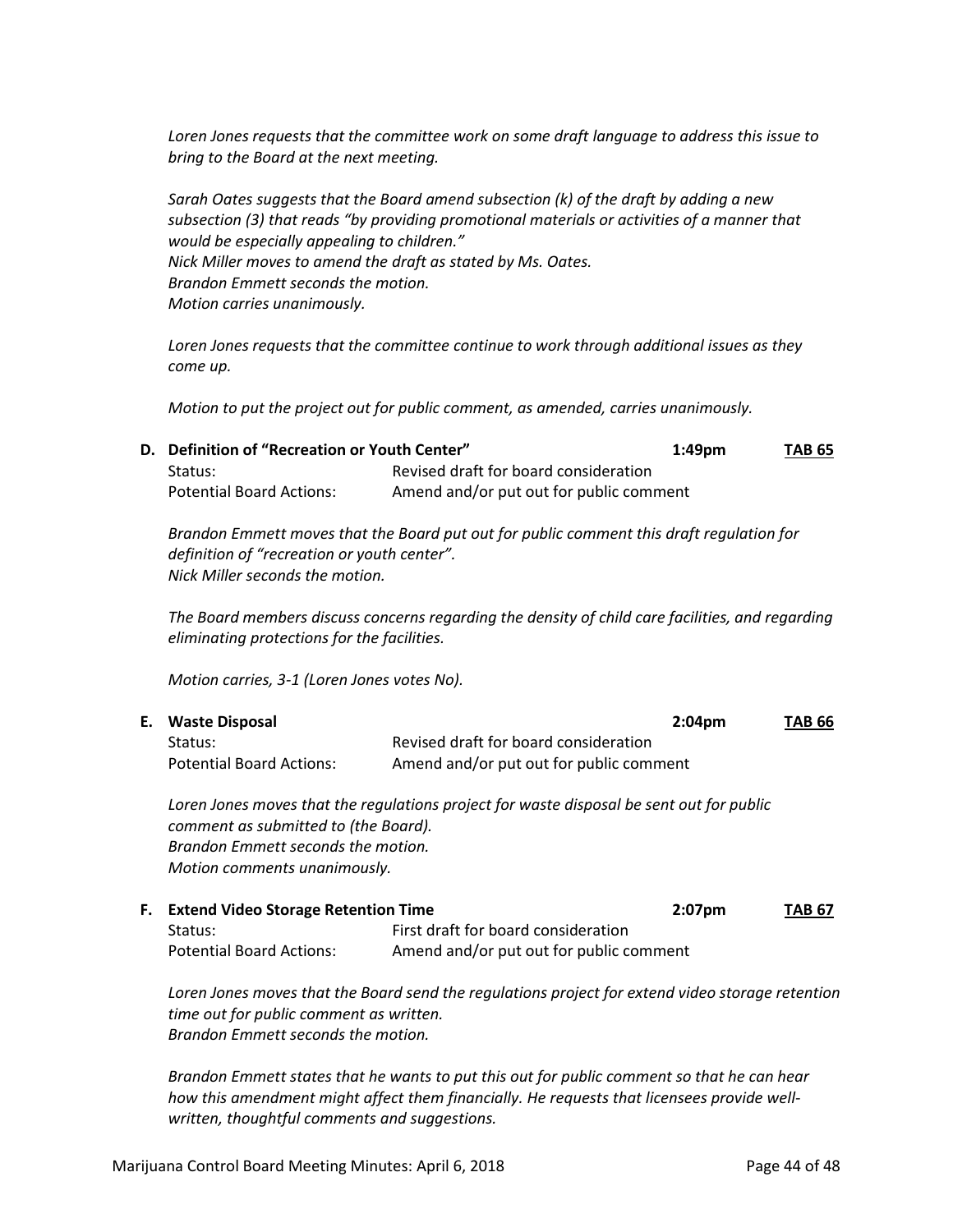Loren Jones states that he agrees with Mr. Emmett and his concern about costs. He asks that *those who submit public comment also provide information about what the costs would be if extended to, for example, 90 days. He adds that he doesn't want to overly burden people. Nick Miller states that he would support putting this out for public comment, but that he would like Mr. Hoelscher to bring to the next (June) meeting the number of complaints that have been received outside of the 40-day window.*

*Motion carries unanimously.*

| G. Date of Issuance of Handler Permits |                                         | 2:15 <sub>pm</sub> | <b>TAB 68</b> |
|----------------------------------------|-----------------------------------------|--------------------|---------------|
| Status:                                | First draft for board consideration     |                    |               |
| <b>Potential Board Actions:</b>        | Amend and/or put out for public comment |                    |               |

*Loren Jones moves to send the regulation project for date of issuance of handler permits out for public comment.*

*Brandon Emmett seconds the motion.*

*Loren Jones moves to amend the regulation to specify that renewal may occur if a person passes a written test that is provided by a course provider.*

*Brandon Emmett seconds the motion.*

*Sarah Oates states that there is staff concern about the fact that an individual may miss a certain percentage of questions and still pass a test; if there are substantial changes to certain parts of the regulations, and a person misses the questions pertaining to those changes but gets enough of the other questions correct, that person could have a permit renewed without learning the new regulations. She recommends that the Board require that renewal is contingent upon taking the course and passing a written test.*

*Loren Jones amends his amendment that a person may renew a card issued under this section by taking a handler course and passing a written text.*

*Mark Springer asks whether the Board should postpone this amendment until the next meeting due to two of the Board members having potential conflicts of interest.*

*Harriet Milks states that he, as the ethics supervisor, can make that determination.*

*Mark Springer seconds the motion and states that he does not find that there would be a conflict for either Nick Miller or Brandon Emmett to send a regulation project out for public comment. Harriet Milks agrees that there is not a potential conflict of interest to have these members put the draft out for public comment, but that at the time of voting to adopt the regulation, they might need to recuse themselves due to a potential conflict.*

*Nick Miller states that the recommendation in the director's memo could solve this problem. Sarah Oates states that deleting the last sentence would require individuals to obtain a new handler permit card number, and possibly have the employer make new employee badges. Nick Miller states that he wouldn't want to do that.*

*Motion to amend the amendment carries unanimously.*

*Motion to send the project out for public comment, as amended, carries unanimously.*

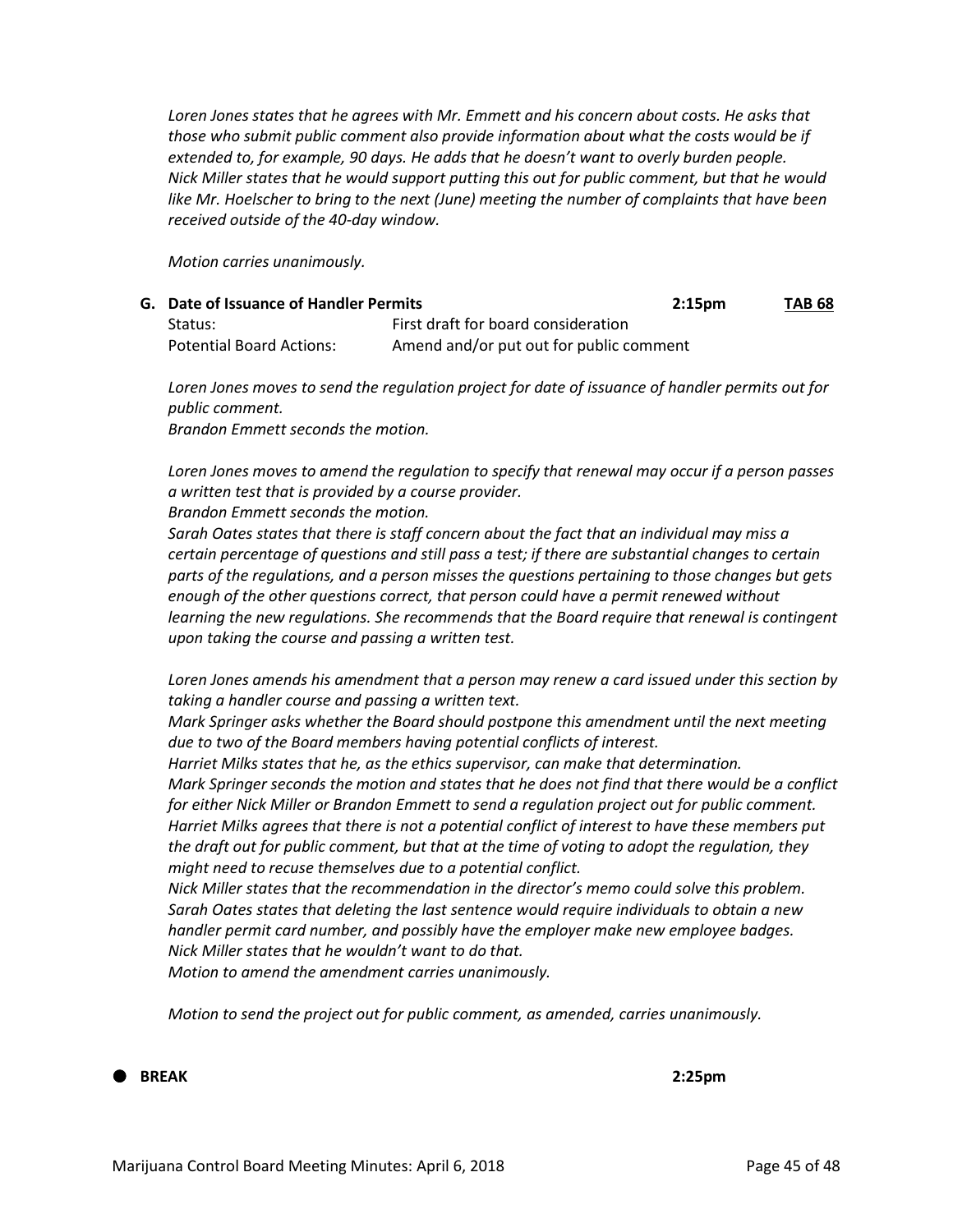#### **ENFORCEMENT BRIEFING**

| С. | License #10307:          | Alaska Fireweed              | $2:44 \text{pm}$ | <b>TAB 73</b> |
|----|--------------------------|------------------------------|------------------|---------------|
|    | Licensee:                | SEU, LLC                     |                  |               |
|    | License Type:            | Retail Marijuana Store       |                  |               |
|    | <b>Premises Address:</b> | 715 W 4 <sup>th</sup> Avenue |                  |               |
|    |                          | Anchorage, AK 99501          |                  |               |
|    | Local Government:        | Municipality of Anchorage    |                  |               |

#### **Re: NOV AB18-0006**

*Jana Weltzin, legal counsel, and Sue Nowland, licensee, hand out a document to the Board members and identify themselves for the record.*

*James Hoelscher states that the licensee was issued a notice of violation for bringing minors on the licensed premises, and that this matter was brought back to the Board at this meeting at the Board's request so that the licensee could be present.*

*Jana Weltzin provides a verbal summary of her letter and states that since the incident, a MJ-14: Licensed Premises Diagram Change form has been approve that removed that back area as a restricted access area.*

*The Board members, staff, and the licensee discuss the notice of violation, actions taken by the licensee since the notice was issued to mitigate the issues, and legal restrictions.*

*James Hoelscher states that he plans on providing additional information to the Board in the form of a memo.*

*The Board members and staff discuss what the next action should be.*

*Brandon Emmett states that these are very serious violations, and that if something like this happens again, then he feels the licensee should get into trouble. He does not feel that a sanction should be imposed at this time.*

*Mark Springer states that he was thinking that a fine might be in order for this violation, as there aren't really any violations more serious than allowing a minor on premises.*

*Loren Jones states that he is not really interested in taking any action today.*

*Nick Miller states that he agrees with Mr. Emmett's comments – that these are very serious violations. He agrees that at this point, no action be taken.*

*No action.*

*The Board members state that they will wait to see what the director has to say.*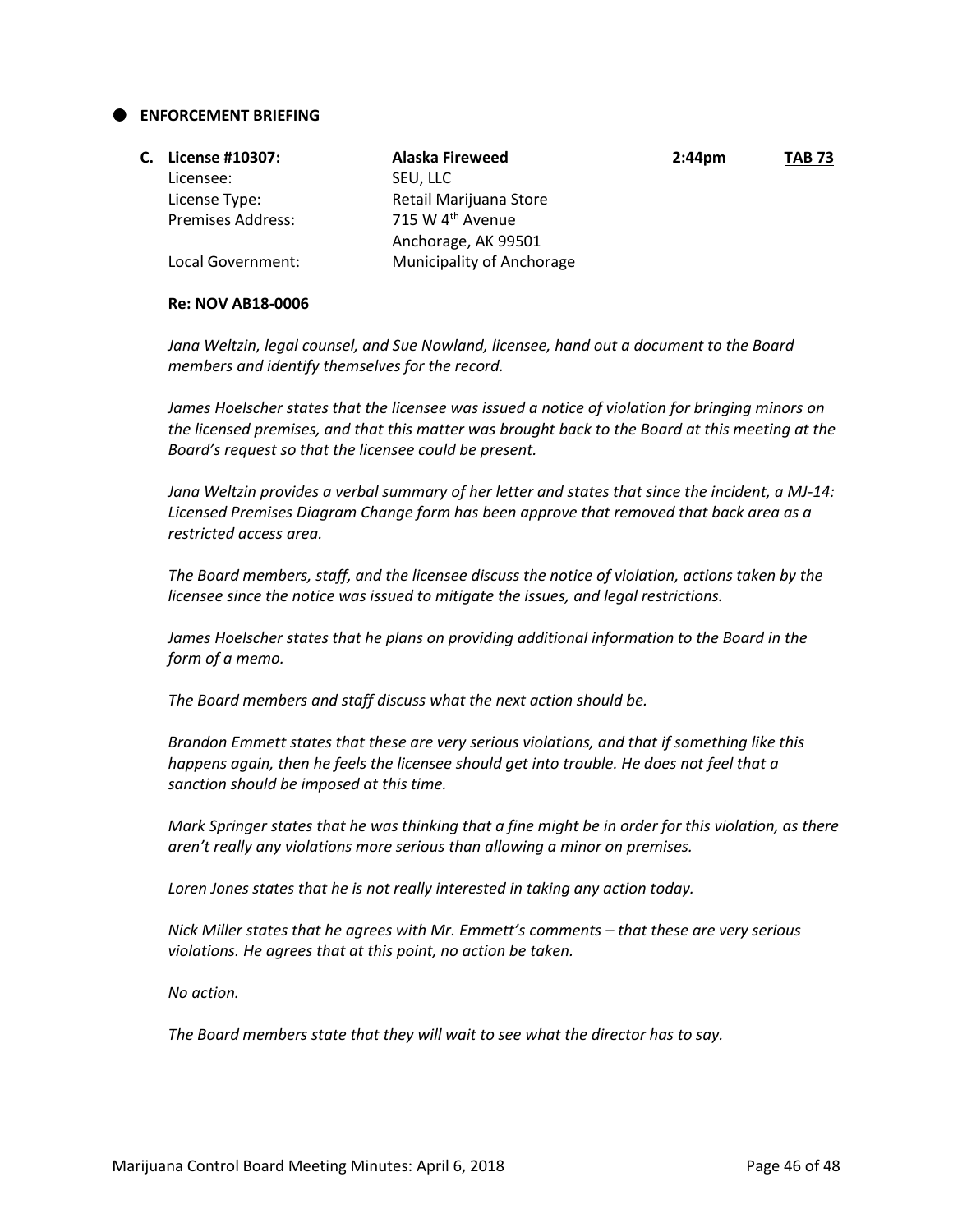Marijuana Control Board Meeting Minutes: April 6, 2018 **Page 47 of 48** Page 47 of 48

#### **MARIJUANA MAILBOX 3:26pm**

**A.** All correspondence received in th[e marijuana@alaska.gov](mailto:marijuana@alaska.gov) inbox **TAB 70** from January 6 – March 16, 2018.

*Loren Jones states that he sees comments about there being a May meeting, and he asks what the latest date for that would be.*

*Sarah Oates states that the current proposed date is May 7th in Anchorage.*

**BOARD CONSIDERATION 3:28pm**

*Mark Springer states that the Board needs to discuss adopting a resolution that would recommend an amendment to HB 319 - Rep. Josephson's bill regarding background checks of licensees.*

*Brandon Emmett provides a summary of his testimony with the House regarding this bill.*

*The Board members discuss possible language for the resolution.*

*Mark Springer reads the following draft resolution:*

*"Whereas: The Alaska Marijuana Control Board is charged by statute with enforcing AS 17.38 and 3 AAC 306; and Whereas: Applicants for original licenses from the Marijuana Control Board are required, by statute, to undergo criminal background checks which include submittal of fingerprints to the Federal Bureau of Investigation; and*

*Whereas: Whereas the Alaska State Legislature is considering House Bill 319 setting the schedule for conducting background checks for existing licensees;*

*Now, therefore, be it resolved that the Alaska Marijuana Control Board requests the Alaska State Legislature to set the schedule for FBI criminal background checks with fingerprints attached to every five years, in House Bill 319."*

*Brandon Emmett moves to adopt the proposed resolution. Nick Miller seconds the motion. Motion carries unanimously.*

#### **NEXT MARIJUANA CONTROL BOARD MEETING 3:39pm**

Agenda deadline for June 13-15 meeting: May 25, 2018

*The Board members agree to hold a May 7th meeting, specifically to address only license applications, in Anchorage.*

# **BOARD COMMENTS 3:40pm**

*Loren Jones states that he had the opportunity to accompany Investigator Steve Johnson on a preliminary inspection of a retail marijuana store.*